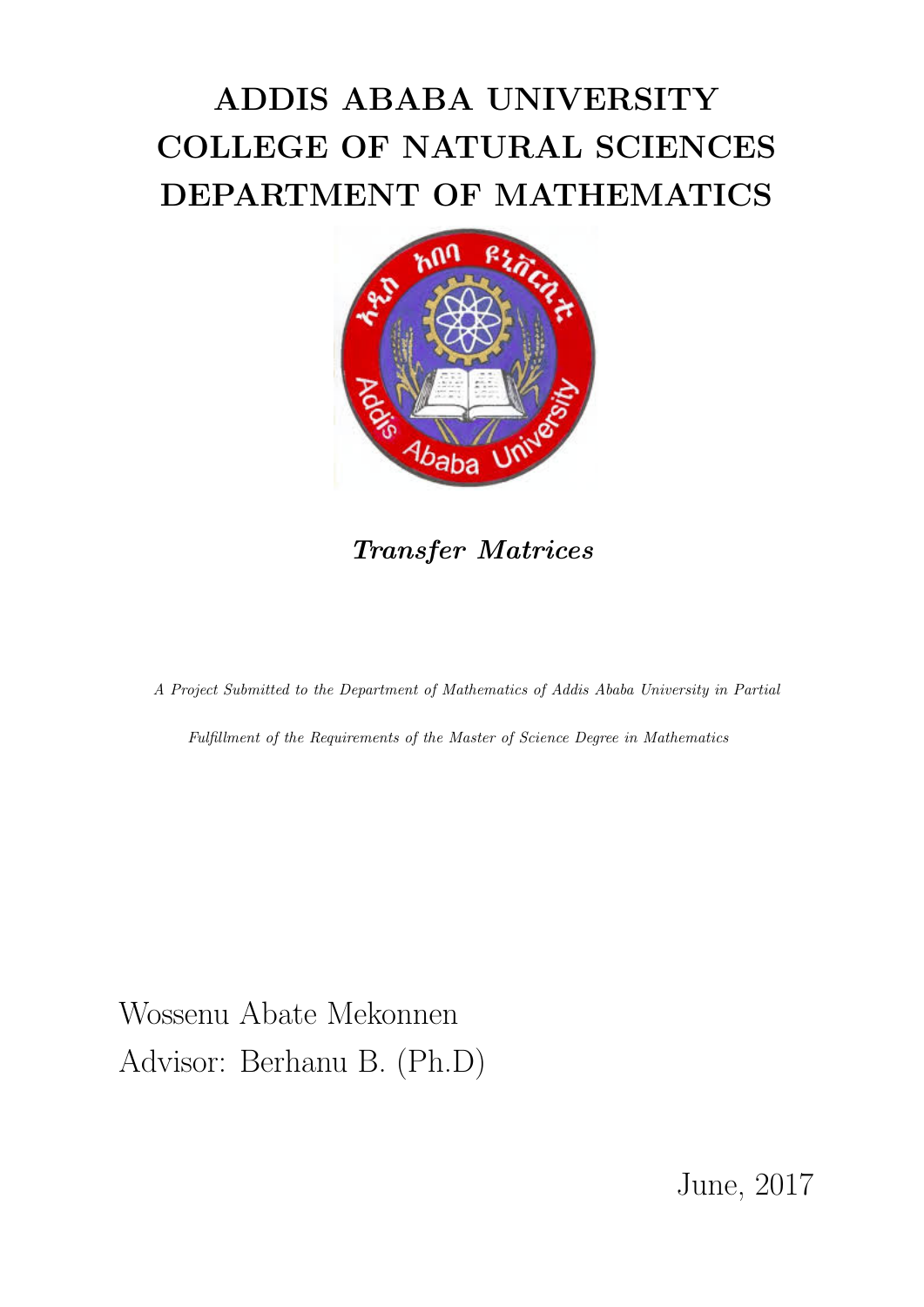# Addis Ababa University Department of Mathematics

We,the undersigned, hereby certify that we have read and examined this project, a project on Transfer Matrices, which is done by Wossenu Abate Mekonnen in partial fulfillment of the requirements for the degree of master of science and recommend to the school of graduate studies for acceptance of a project.

Advisor: Dr. Berhanu Bekele

Signature:

Date

Examiner

1. Dr. ———————————–

Signature:

Date

2. Dr. ———————————–

Signature:

Date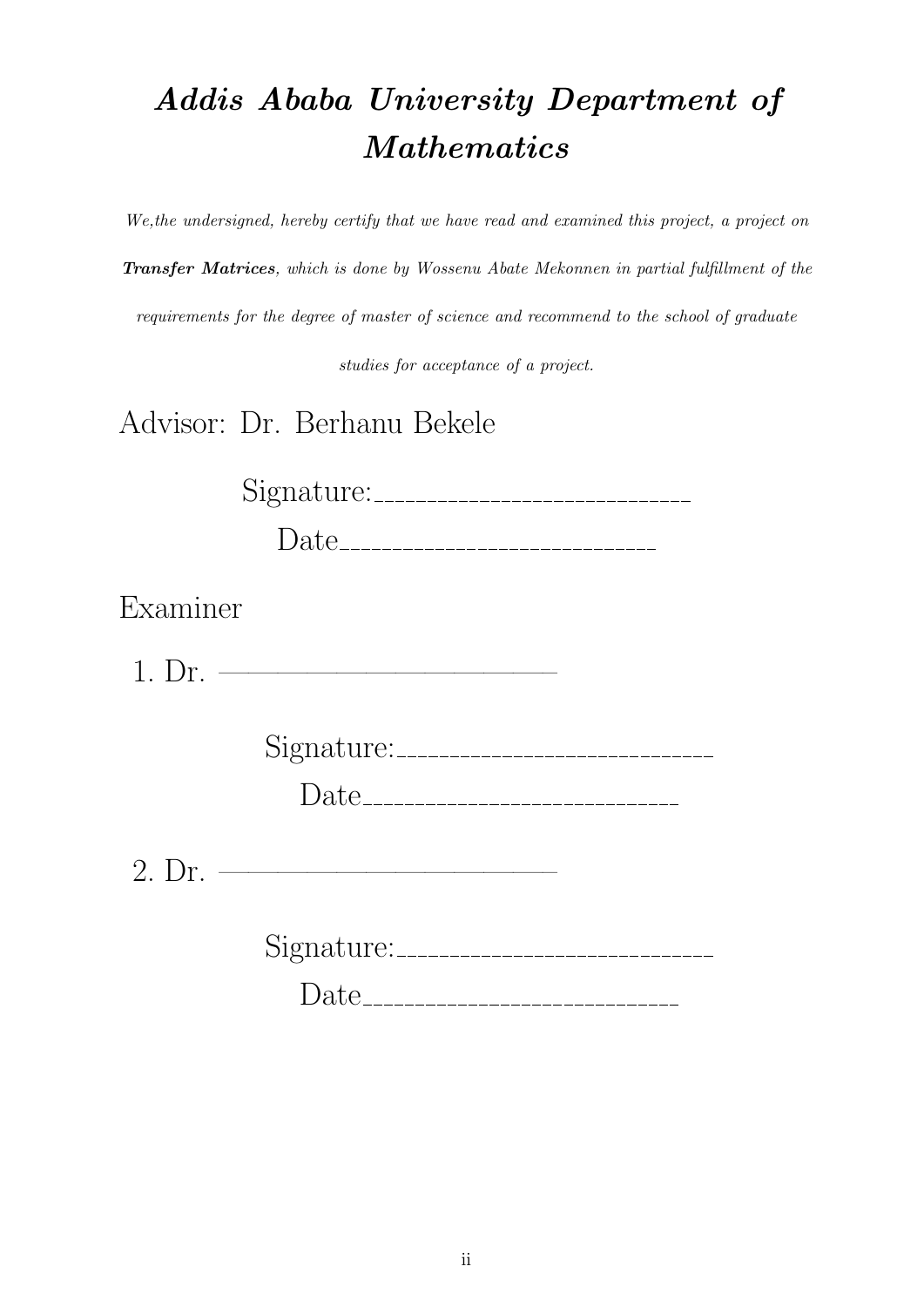# **Contents**

| 1              |     | <b>PRELIMINARIES</b><br>1                         |                |  |
|----------------|-----|---------------------------------------------------|----------------|--|
|                | 1.1 |                                                   | $\mathbf{1}$   |  |
|                |     | 1.1.1                                             | $\overline{2}$ |  |
|                |     | 1.1.2                                             | 3              |  |
|                | 1.2 |                                                   | 3              |  |
|                | 1.3 |                                                   | 5              |  |
|                | 1.4 | Introduction to systems and their representations | 6              |  |
|                | 1.5 | Controllability and Observability of a system     | 9              |  |
|                |     | Controllability<br>1.5.1                          | 9              |  |
|                |     | 1.5.2                                             | 9              |  |
| $\overline{2}$ |     | <b>TRANSFER MATRICES</b>                          | 11             |  |
|                | 2.1 |                                                   | 13             |  |
|                | 2.2 |                                                   | 20             |  |
|                | 2.3 |                                                   | 30             |  |
|                | 2.4 |                                                   | 31             |  |
|                |     |                                                   |                |  |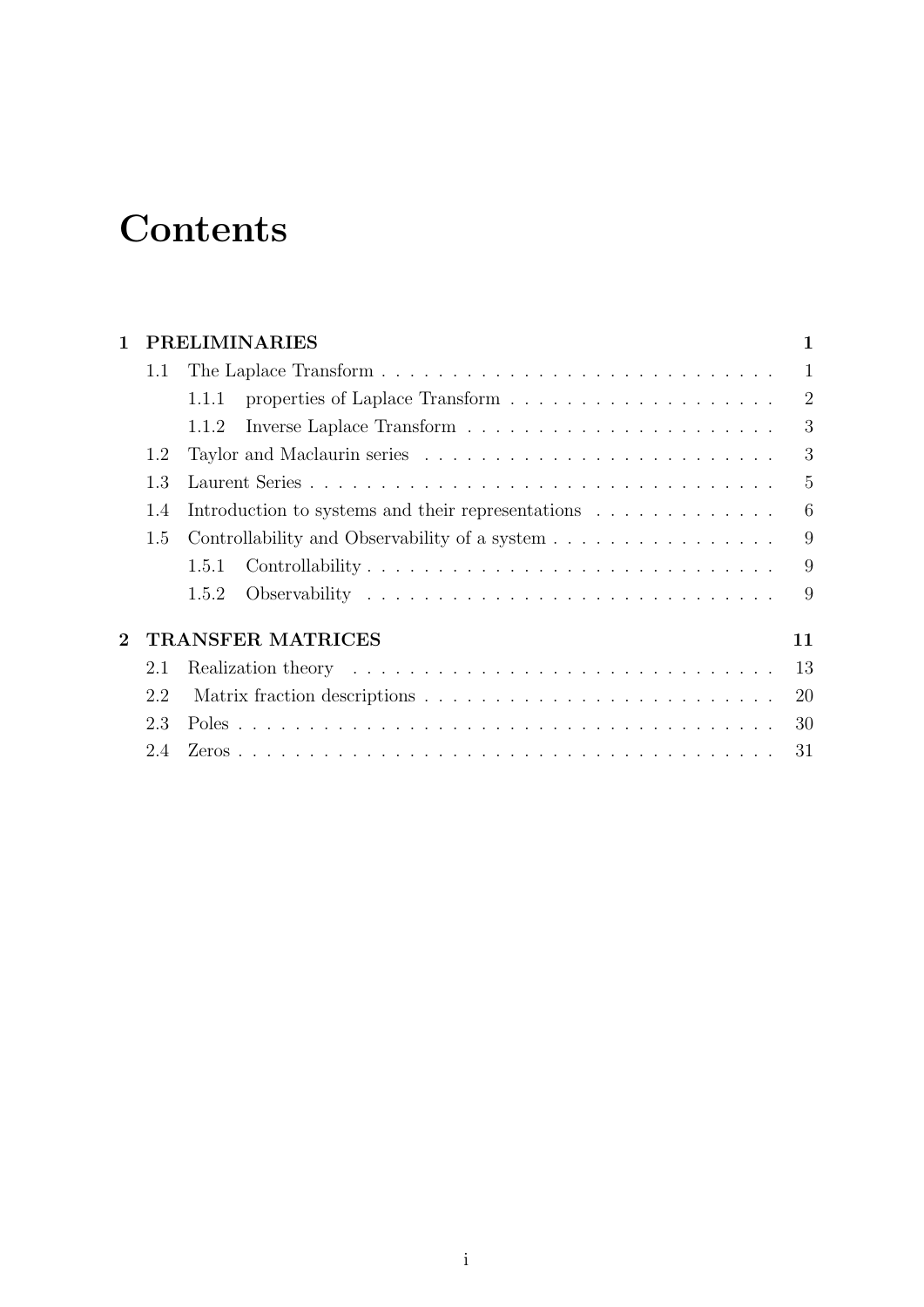## Acknowledgement

Foremost,I thank my God for allowing me to have a Masters degree in mathematics . I sincerely offer my greatest gratitude to my advisor Dr.Berhanu Bekele for his generous and highly professional mentorship throughout the preparation of this project. I would also like to extend my warmest thanks to all staff members of department of mathematics in Addis Ababa University for their untiring cooperation during my studies in general and to the execution of this project in particular.And thank you very much my dear Brother Dr.kumlachew Abate for your support. finally , I thanks my family for their endless love.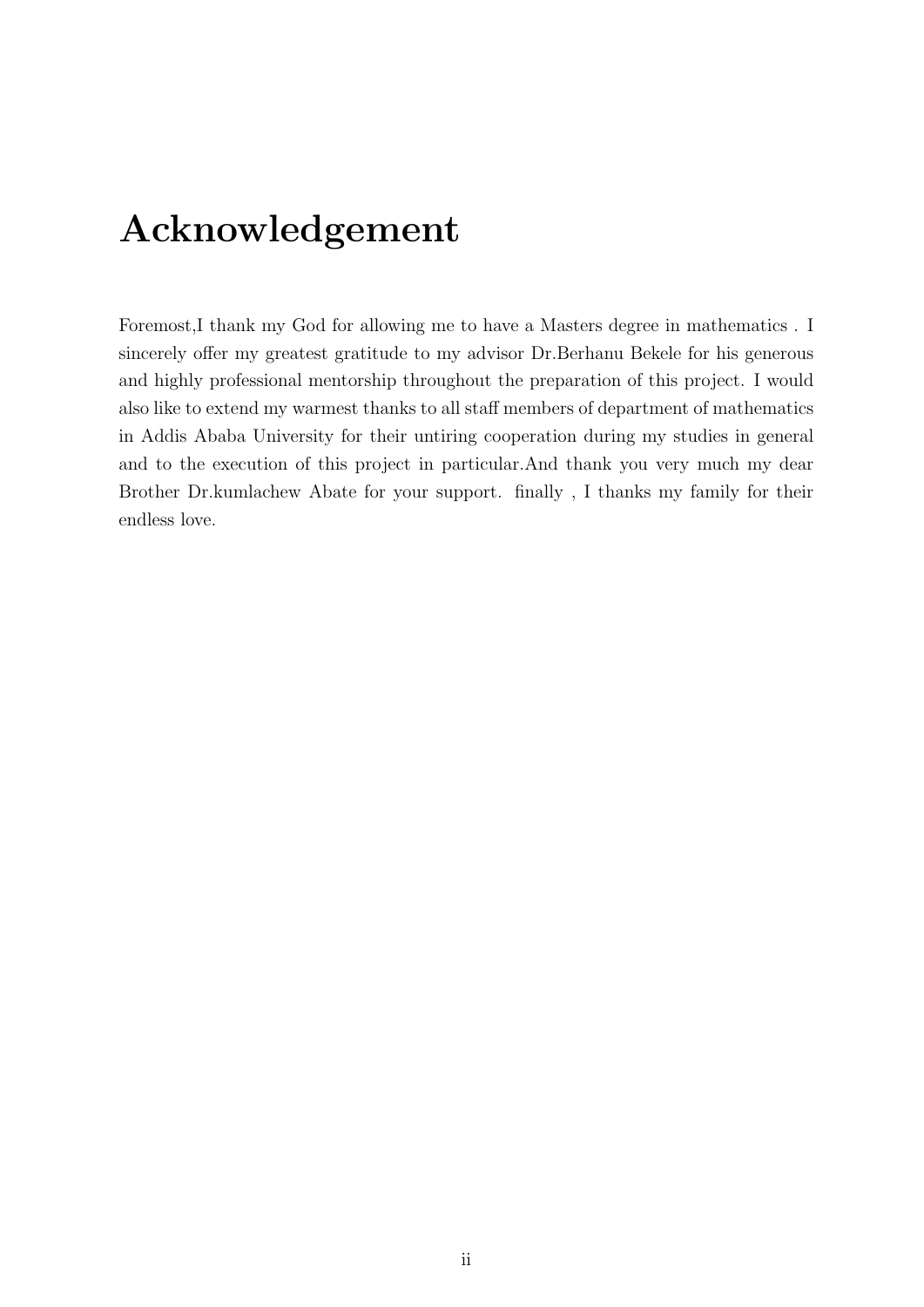# Abstract

The transfer function of a linear time-invariant system describes the input output behavior of the system when all initial conditions are zero. Hence, it should be independent of the state variables used in a state space description of the system. A state space description of an input-output system can be regarded as a time-domain description. For linear time-invariant systems, transfer functions provide another way of describing inputoutput systems; this description is sometimes called a frequency domain description. To discuss transfer functions of continuous-time systems, we need the Laplace transform.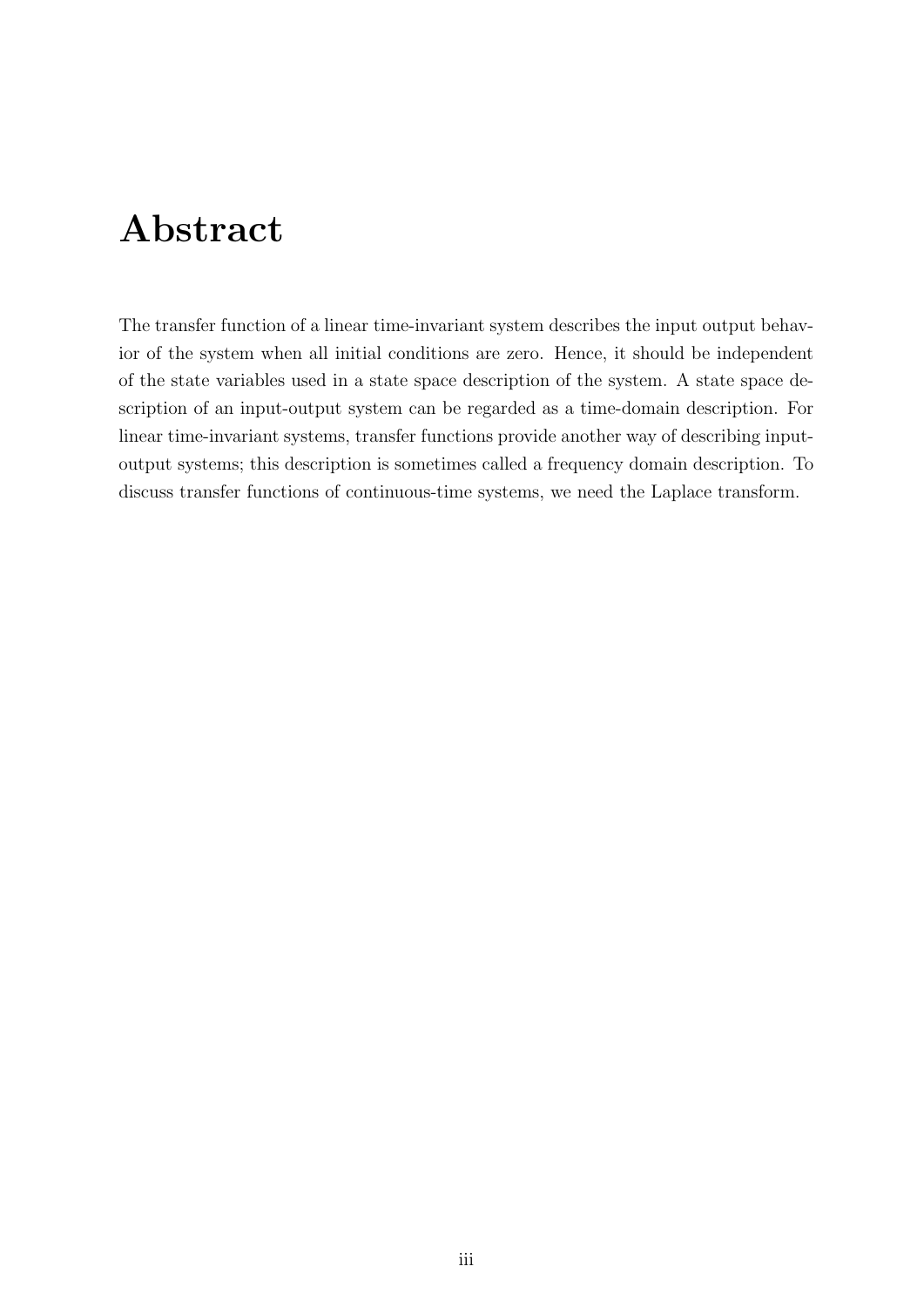# Chapter 1

# PRELIMINARIES

## 1.1 The Laplace Transform

This section is devoted to the discussion of Laplace Transform,which converts certain types of initial value problems in to algebra problem.We solve the algebra problem and then apply the inverse transform to produce the solution of the IVP. The process may be diagrammed as follows :

IVP $\rightarrow$ algebra problem  $\rightarrow$  solutions of algebra problem  $\rightarrow$  solution of the IVP

**Definition 1.1.1.** (The Laplace Transform) Suppose  $f(t)$  is defined for  $t \geq 0$ . The Laplace Transform,  $\mathfrak{L}[f]$  is the function defined by

$$
\mathfrak{L}[f](s) = \int_0^\infty e^{-st} f(t) dt
$$

for all s such that this improper integral converges. Sometimes ,the Laplace Transform of f is denoted by  $F(S) = \mathfrak{L}[f](s)$ 

Example 1.1.1. For any real number a, we have

$$
\mathfrak{L}[e^{at}](s) = \int_0^\infty e^{-st}e^{at}dt = \int_0^\infty e^{(a-s)t}dt = \lim_{k \to \infty} \int_0^k e^{(a-s)t}dt = \lim_{k \to \infty} \left[ \frac{1}{a-s} e^{(a-s)t} \Big|_0^k \right] = \frac{1}{s-a}
$$

if  $a-s < 0$  or equivalently,s > a Hence the Laplace transform of  $f(t) = e^{at}$  is  $F(s) = \frac{1}{s-a}$ for  $s > a$ .

**Example 1.1.2.** Determine the Laplace Transform of  $f(t) = 1, t \ge 0$ solution:

$$
F(s) = \int_0^\infty e^{-st} dt = \lim_{k \to \infty} \int_0^k e^{(-st)} dt
$$

$$
= \lim_{k \to \infty} \left[ \frac{e^{-st}}{-s} \Big|_0^k \right]
$$

$$
= \lim_{k \to \infty} \left[ \frac{e^{-sk}}{-s} + \frac{1}{s} \right]
$$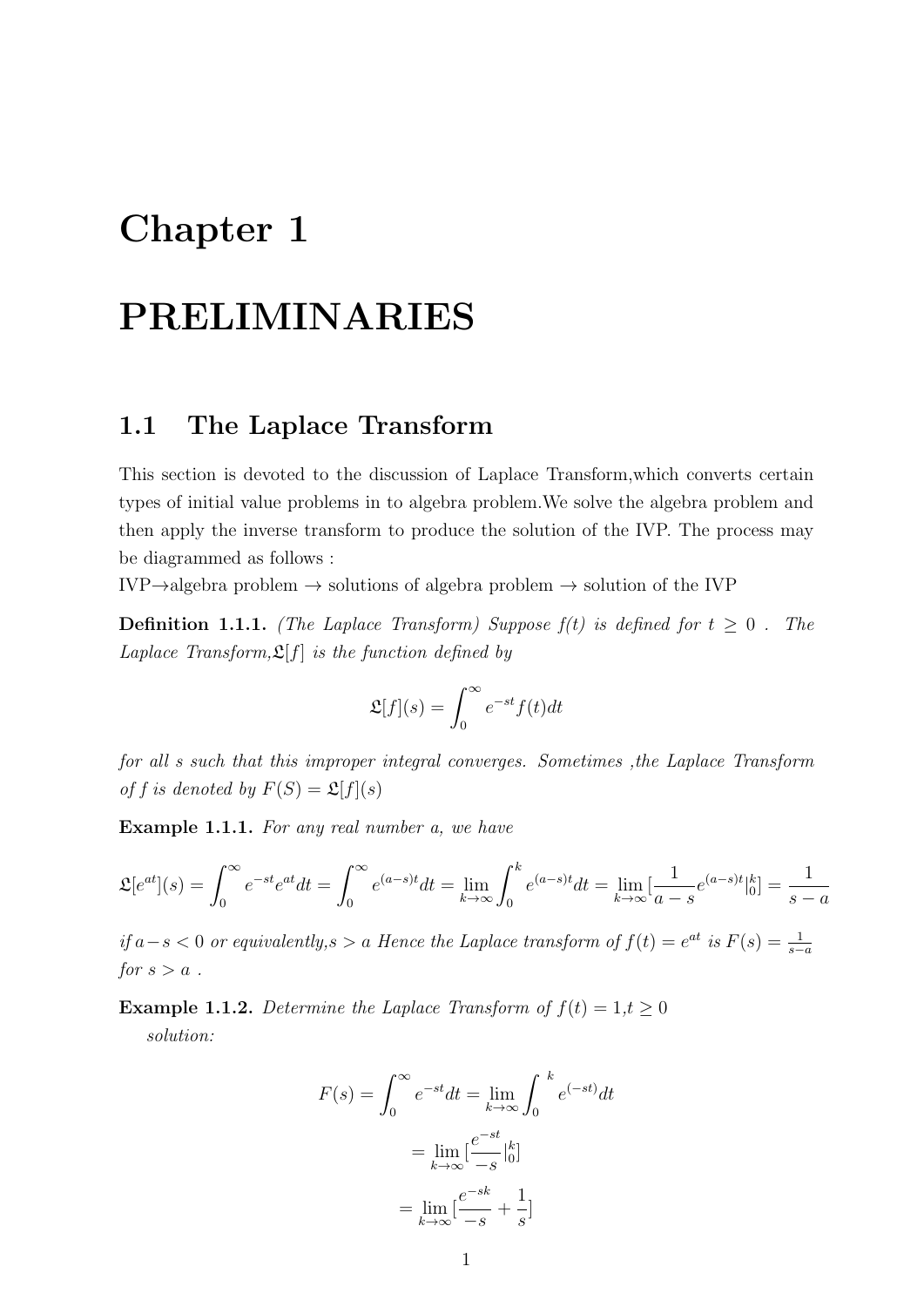for  $s > 0$  $Thus, \mathfrak{L}[1](s) = \frac{1}{s}$  for  $s > 0$ 

**Theorem 1.1.1.** (Linearity of the transform) Let  $f_1$  and  $f_2$  be functions whose laplace transform exist for  $s > \alpha$  and let c be constant. Then

= 1 s

$$
1.\mathfrak{L}[f_1 + f_2] = \mathfrak{L}[f_1] + \mathfrak{L}[f_2]
$$

$$
2.\mathfrak{L}[cf_1] = c\mathfrak{L}[f_1]
$$

Proof. 1.

$$
\mathfrak{L}[f_1 + f_2] = \int_0^\infty e^{-st} (f_1 + f_2) dt
$$

$$
= \int_0^\infty e^{-st} (f_1) dt + \int_0^\infty e^{-st} (f_2) dt
$$

$$
= \mathfrak{L}[f_1] + \mathfrak{L}[f_2]
$$

2. similar

Definition 1.1.2. (piecewise continuity) 1.A function f is piecewise continuous on a finite interval  $[a, b]$  if f is continues at every point in  $[a, b]$  except possibly for finite number of points at which f has a jump discontinuity.

2.A function f is piecewise continuous on  $[0, \infty)$  if f is piecewise continuous on  $[0, N]$  for all  $N > 0$ .

**Definition 1.1.3.** A function f is said to be of exponential order  $\alpha$  if there exist positive constants T and M such that  $|f(t)| \le Me^{\alpha t}$  for all  $t \ge T$ 

Theorem 1.1.2. (Conditions for existence of the transform) If f is piece wise continuous on  $[0, \infty)$  and of exponential order  $\alpha$ , then  $\mathfrak{L}[f](s)$  exists for  $s > \alpha$ 

#### 1.1.1 properties of Laplace Transform

**Theorem 1.1.3.** If the laplace transform  $\mathfrak{L}[f](s) = F(s)$  exists for  $s > \alpha$  then  $\mathfrak{L}[e^{at}f(t)](s) =$  $F(s-a)$ 

Proof.

$$
F(s-a) = \int_0^\infty e^{(a-s)t} f(t)dt
$$
  
= 
$$
\int_0^\infty e^{-st} e^{at} f(t)dt
$$
  
= 
$$
\int_0^\infty e^{at} e^{-st} f(t)dt
$$

 $\Box$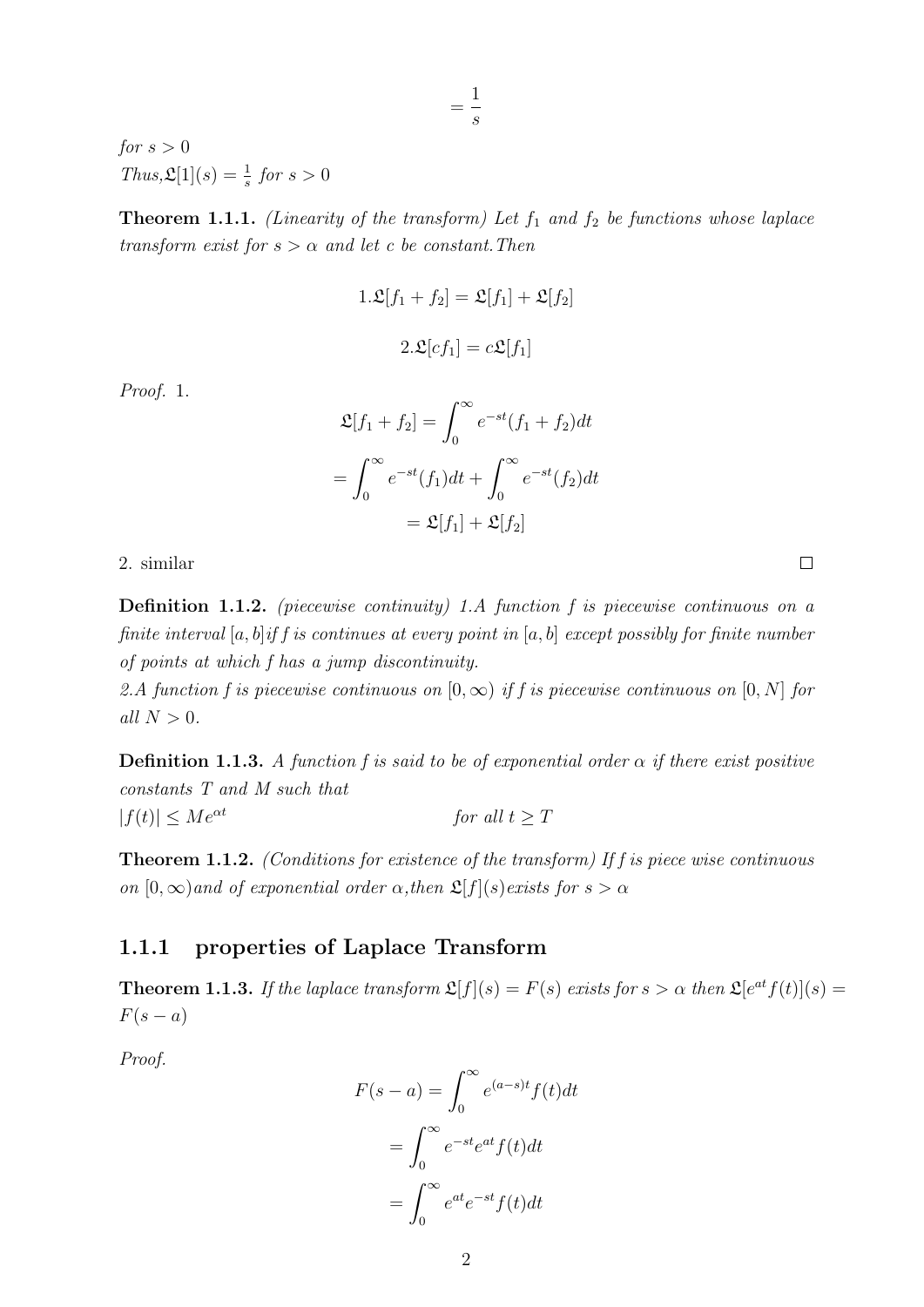$$
= \mathfrak{L}[e^{at}f(t)](s)
$$

**Theorem 1.1.4.** Let  $f(t)$ be continuous on  $[0, \infty)$  and  $\dot{f}(t)$ be piecewise continuous on  $[0,\infty)$  with both exponential order  $\alpha$ , Then, for  $s > \alpha$ ,

$$
\mathfrak{L}[f(t)](s) = s\mathfrak{L}[f(t)](s) - f(0)
$$

**Theorem 1.1.5.** Let  $f(t), \dot{f}(t)...f^{(n-1)}(t)$  be continuous on  $[0, \infty]$   $f^{(n)}(t)$  be piecewise continuous on  $[0,\infty]$ , with all these function of exponential order  $\alpha$ . Then for  $s > \alpha$ 

$$
\mathfrak{L}[f^{n}(t)](s) = s^{n}\mathfrak{L}[f(t)](s) - s^{n-1}f(0) - s^{n-2}\dot{f}(0)...f^{n-1}(0)
$$

#### 1.1.2 Inverse Laplace Transform

If  $F(s) = \mathfrak{L}[f](s)$  then we write  $\mathfrak{L}^{-1}[F](t) = f(t)$  we call  $\mathfrak{L}^{-1}$  the inverse laplace transform.In words, the inverse laplace transform of  $F(s)$  is  $f(t)$  if the laplace transform of  $f(t)$  is  $F(s)$ . For instance

$$
\mathfrak{L}^{-1}[\frac{1}{s-a}](t) = e^{at}
$$

### 1.2 Taylor and Maclaurin series

**Theorem 1.2.1.** If f has a power series representation (expansion) at a, that is, if

$$
f(x) = \sum_{n=0}^{\infty} c_n (x - a)^n
$$

then its coefficients are given by the formula

$$
c_n = \frac{f^{(n)}(a)}{n!}
$$

Proof. We start by supposing that f is any function that can be represented by a power series

$$
f(x) = c_0 + c_1(x - a) + c_2(x - a)^2 + c_3(x - a)^3 + c_4(x - a)^4 \dots
$$
 (1.1)

Lets try to determine what the coefficients  $c_n$  must be in terms of f. To begin, notice that if we put  $x = a$  in Equation 1.1, then all terms after the first one are 0 and we get

$$
f(a)=c_0
$$

we can differentiate the series in Equation 1.1 term by term:

$$
\dot{f}(x) = c_1 + 2c_2(x - a) + 3c_3(x - a)^2 + 4c_4(x - a)^3 \dots \tag{1.2}
$$

 $\Box$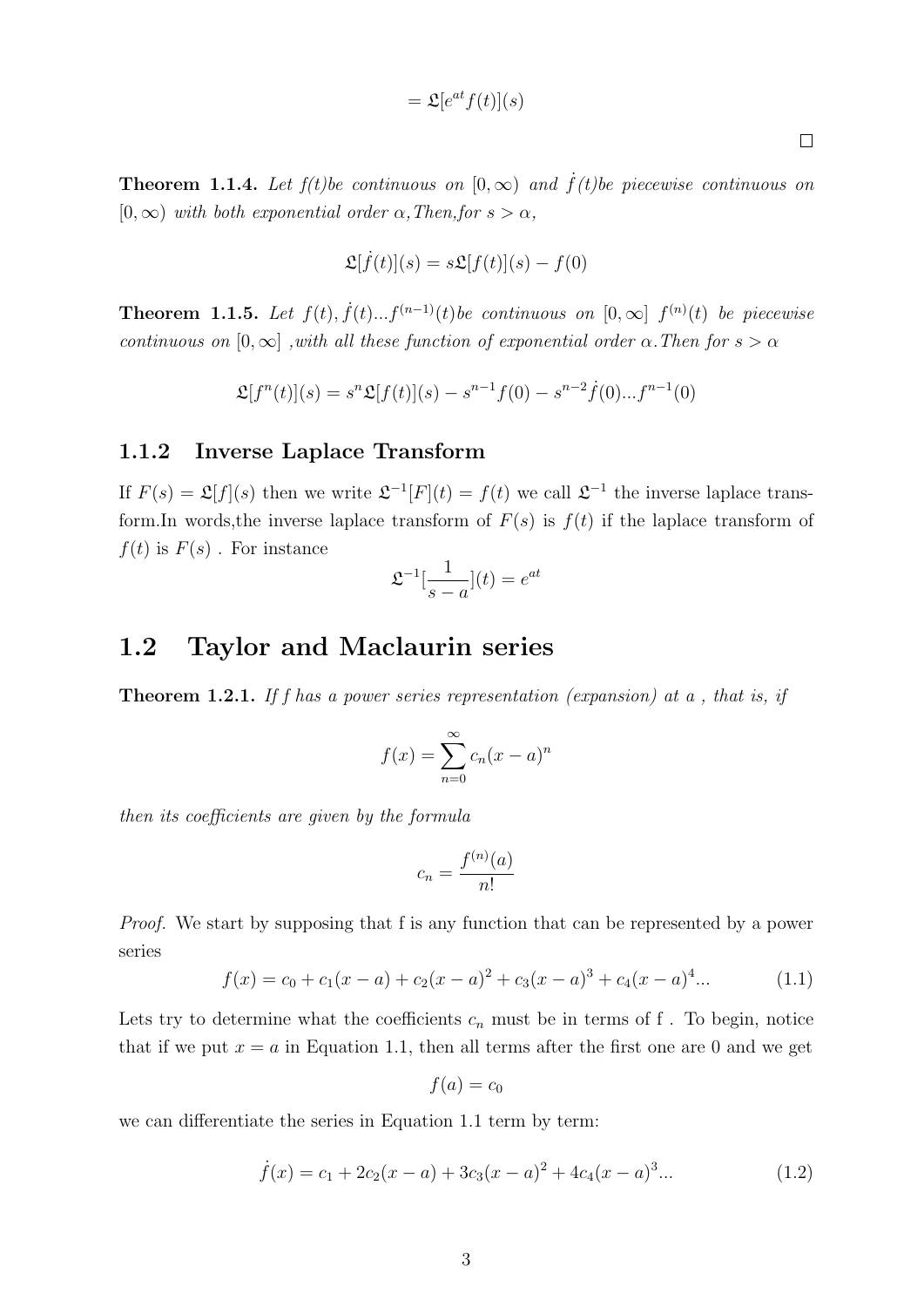and substitution of  $x = a$  in Equation 1.2 gives

$$
\dot{f}(a)=c_1
$$

Now we differentiate both sides of Equation 1.2 and obtain

$$
\ddot{f}(x) = 2c_2 + 2 \times 3c_3(x - a) + 3 \times 4c_4(x - a)^2 \dots \tag{1.3}
$$

Again we put  $x = a$  in Equation 1.3. The result is

$$
\ddot{f}(a) = 2c_2
$$

Lets apply the procedure one more time. Differentiation of the series in Equation 1.3 gives

$$
f^{(3)}(x) = 2 \times 3c_3 + 2 \times 3 \times 4c_4(x - a) \dots \tag{1.4}
$$

and substitution of  $x = a$  in Equation 1.4 gives

$$
f^{(3)}(a) = 2 \times 3c_3 = 3!c_3
$$

By now you can see the pattern. If we continue to differentiate and substitute  $x = a$ , we obtain

$$
f^{(n)}(a) = 2 \times 3 \times 4 \times \dots \times nc_n = n!c_n
$$

Solving this equation for the nth coefficient  $c_n$ , we get

$$
c_n = \frac{f^{(n)}(a)}{n!}
$$

This formula remains valid even for  $n = 0$  if we adopt the conventions that  $0! = 1$  and  $f^{(0)} = f.$  $\Box$ 

Substituting this formula for  $c_n$  back into the series, we see that if f has a power series expansion at a , then it must be of the following form.

$$
f(x) = \sum_{n=0}^{\infty} \frac{f^{(n)}(a)}{n!} (x - a)^n
$$
 (1.5)

The series in Equation 1.5 is called the Taylor series of the function f at a (or about a or centered at a). For the special case  $a = 0$ the Taylor series becomes

$$
f(x) = \sum_{n=0}^{\infty} \frac{f^{(n)}(0)}{n!} (x)^n
$$
\n(1.6)

This case arises frequently enough that it is given the special name Maclaurin series.

**Example 1.2.1.** Find the Maclaurin series of the function  $f(x) = e^x$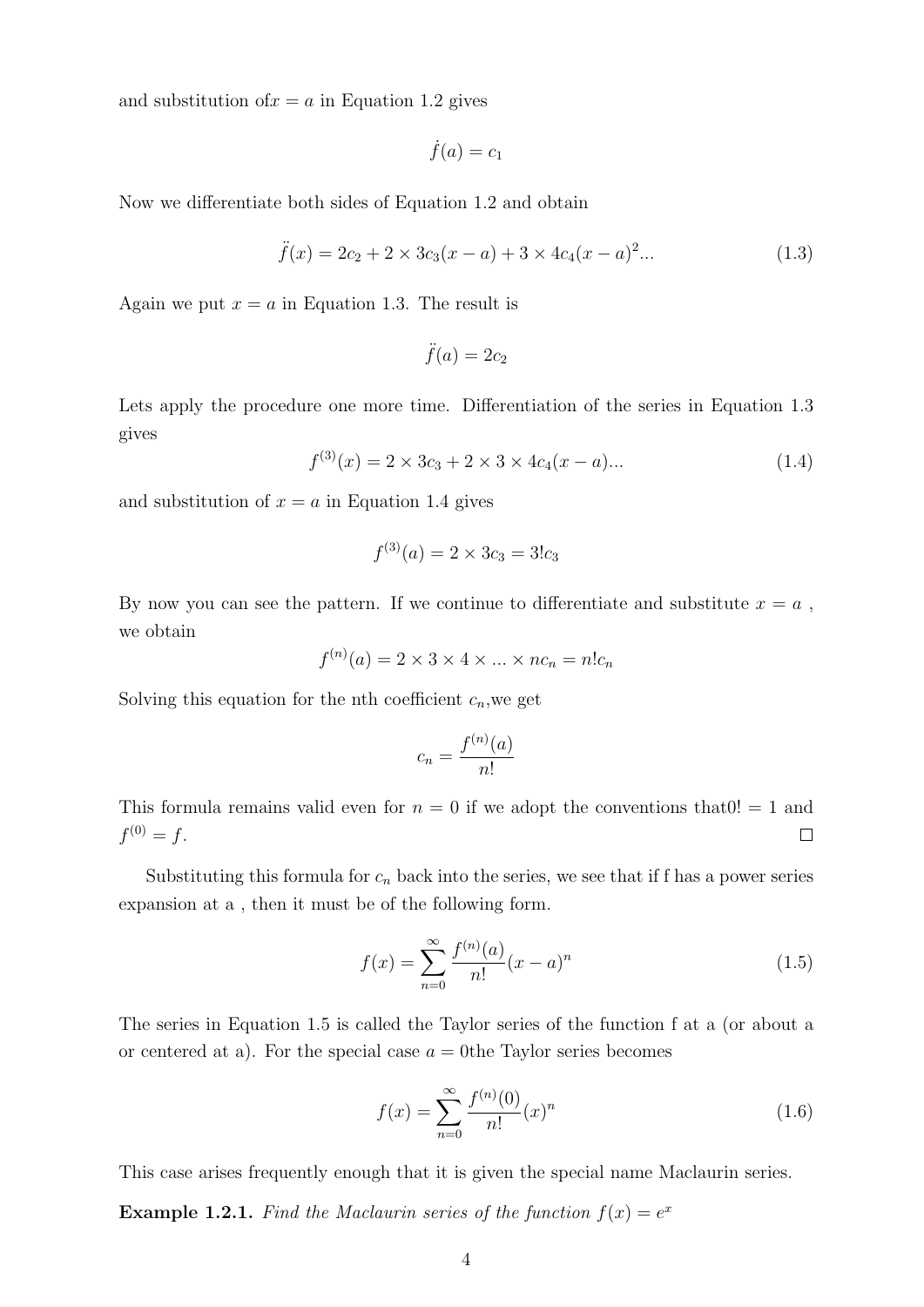If  $f(x) = e^x$ , then  $f^{(n)}(x) = e^x$ , so  $f^{(n)}(0) = e^0 = 1$  for all. Therefore the Taylor series for f at 0 (that is, the Maclaurin series) is

$$
\sum_{n=0}^{\infty} \frac{f^{(n)}(0)}{n!} (x)^n = \sum_{n=0}^{\infty} \frac{x^{(n)}}{n!} = 1 + \frac{x}{1} + \frac{x^2}{2} + \frac{x^3}{3!} + \dots
$$

## 1.3 Laurent Series

1 What is a Laurent series?

The Laurent series is a representation of a complex function  $f(z)$  as a series. Unlike the Taylor series which expresses  $f(z)$  as a series of terms with non-negative powers of z, a Laurent series includes terms with negative powers. A consequence of this is that a Laurent series may be used in cases where a Taylor expansion is not possible.

#### 2. Calculating the Laurent series expansion

To calculate the Laurent series we use the standard and modified geometric series which are

$$
\frac{1}{1-z} = \begin{cases} \sum_{n=0}^{\infty} z^n, & |z| < 1; \\ -\sum_{n=1}^{\infty} \frac{1}{z^n}, & |z| > 1 \end{cases}
$$

Here  $f(z) = \frac{1}{1-z}$  is analytic everywhere apart from the singularity at  $z = 1$ . Above are the expansions for f in the regions inside and outside the circle of radius 1, centred on  $z = 0$ , where  $|z| < 1$  is the region inside the circle and  $|z| > 1$  is the region outside the circle.

Example 1.3.1. Determine the Laurent series for

$$
f(z) = \frac{1}{z+5}
$$

that are valid in the regions (i)  $z : |z| < 5$ , and (ii)  $z : |z| > 5$ .

Solution

The region (i) is an open disk inside a circle of radius 5, centred on  $z = 0$ , and the region (ii) is an open annulus outside a circle of radius 5, centred on  $z = 0$ . To make the series expansion easier to calculate we can manipulate our  $f(z)$  into a form similar to the series expansion shown in equation (1). So

$$
f(z) = \frac{1}{5(1 + \frac{z}{5})} = \frac{1}{5(1 - \frac{-z}{5})}
$$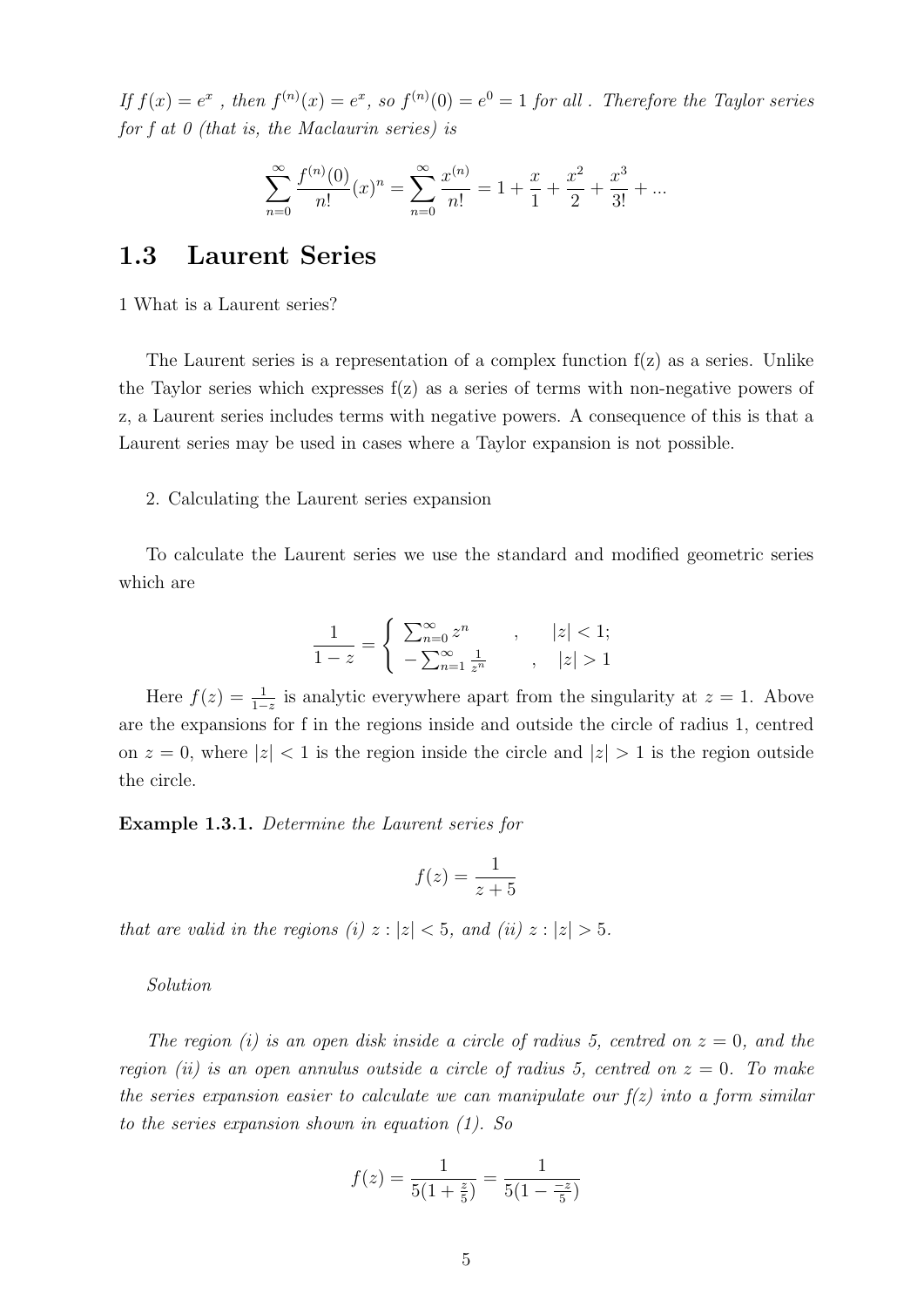Now using the standard and modified geometric series, equation (1), we can calculate that

$$
f(z) = \frac{1}{5(1 - \frac{-z}{5})} = \begin{cases} \frac{1}{5} \sum_{n=0}^{\infty} (\frac{-z}{5})^n, & |z| < 5; \\ -\frac{1}{5} \sum_{n=1}^{\infty} \frac{1}{(\frac{-z}{5})^n}, & |z| > 5 \end{cases}
$$

## 1.4 Introduction to systems and their representations

A system is a collection of parts that interact with each other to function as a whole. We are interested in dynamical systems. The components of a dynamical system evolve in time.Mathematically speaking,they are function of time,they will be called "signals".

**Definition 1.4.1.** A dynamical system  $\sum$  is determined by the following data:

- ∗ a set T,called the time set;
- ∗ a set W,called the signal value set;
- $* a set  $\beta \subseteq W^T$ , called the behavior.$

The set T is our mathematical model of time. We will deal with following cases:  $T = \mathbb{Z}$  or a subinterval, especially  $\mathbb{N} = \{0, 1, 2, ...\}$  (discrete time);  $T = \mathbb{R}$  or a subinterval, especially  $\mathbb{R}_+ := [0, \infty)$  (continuous time).

A signal w is a function of time, taking its values in the signal value set W. We write  $w: T \to W, t \to w(t)$ .

The set  $W<sup>T</sup>$  is the set of all functions from T to W, therefore it is the set of all signals.

Typically, not all signals in  $W<sup>T</sup>$  can occur in our system (or at least, a system in which anything can happen would not be very interesting from the mathematical point of view). Usually, there will be a system law which is satisfied only by some signals.

The subset  $\beta$  of  $W^T$  formalizes this law which governs the system. The signals  $w \in \beta$  are precisely those which are compatible with the system law. We also call them admissible signals and we write

 $\beta = \{w \in W^T | w$  satisfies *the system law*. A signal has several, say q, components coming from the same set K (usually,  $K = \mathbb{R}$ ). Then  $W = K<sup>q</sup>$ , and a signal has the form  $w: T \to K^q$ ,

$$
t \to w(t) = \begin{bmatrix} w_1 \\ \vdots \\ w_q \end{bmatrix}
$$

**Definition 1.4.2.** A dynamical system  $\sum$  =  $(T, W, \beta)$  is called a differential (difference) system if its time set is continuous (discrete) and its system law is given by differential (difference) equations.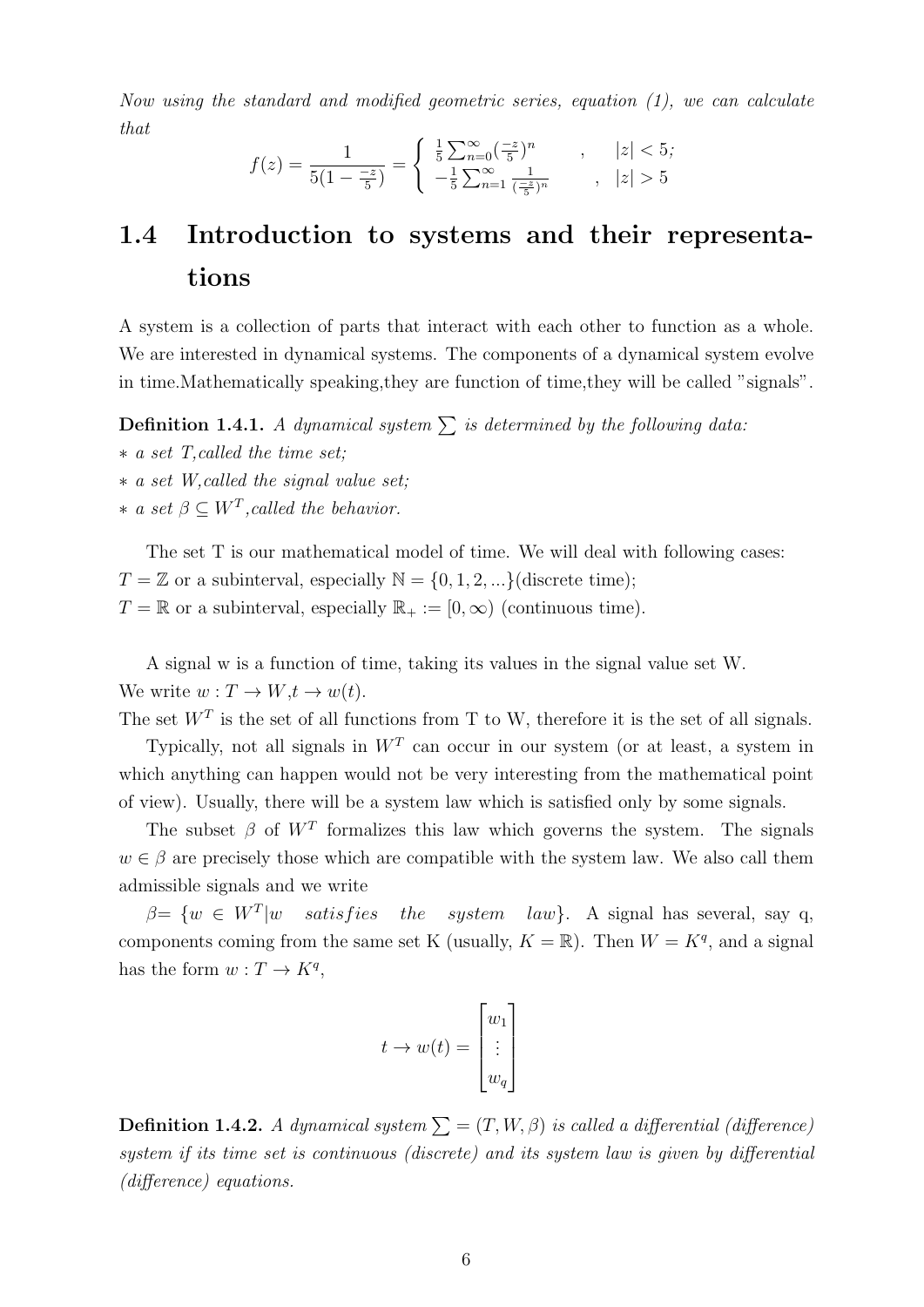Differential systems: Systems of linear differential equations with constant coefficients. These can be put in the form

$$
(R_d \frac{d^d}{dt^2} + \dots + R_1 \frac{d}{dt} + R_0)w = 0 \tag{1.7}
$$

where  $R_i \in \mathbb{R}^{p \times q}$  are real matrices. We define

$$
R := R_d s^d + \dots + R_1 s + R_0
$$

Then R is a polynomial  $p \times q$  matrix, and we may rewrite (1.7) in the concise form

$$
R(\frac{d}{dt})w = 0
$$

. Difference systems: Systems of linear difference equations with constant coefficients. These can be put in the form

$$
(R_d \sigma^d + \dots + R_1 \sigma + R_0)w = 0
$$

$$
R(\sigma)w=0
$$

. In the following, let R be a  $p \times q$  polynomial matrix in the variable s, with real coefficients. We write

$$
R \in \mathbb{R}[s]^{p \times q}
$$

. ∗ The continuous standard model is

.

.

$$
\beta = \{w \in A^q | R(\frac{d}{dt})w = 0\}
$$

where  $A = D(T)$  with  $T = \mathbb{R}$  or  $T = \mathbb{R}_+$ . \* The discrete standard model is

$$
\beta = \{ w \in A^q | R(\sigma)w = 0 \}
$$

where  $A = \mathbb{R}^T$  with  $T = \mathbb{N}$  or  $T = \mathbb{Z}$ . The polynomial matrix R is called a representation of  $\beta$ .

**Remark 1.1.** The behavior  $\beta$  is uniquely determined by R. The equation RW = 0 is called kernel representation of the system.

**Definition 1.4.3.** A square polynomial matrix  $U$  is called unimodular if its determinant is a non-zero constant. This is equivalent to the existence of a polynomial matrix V such that

$$
UV=VU=I
$$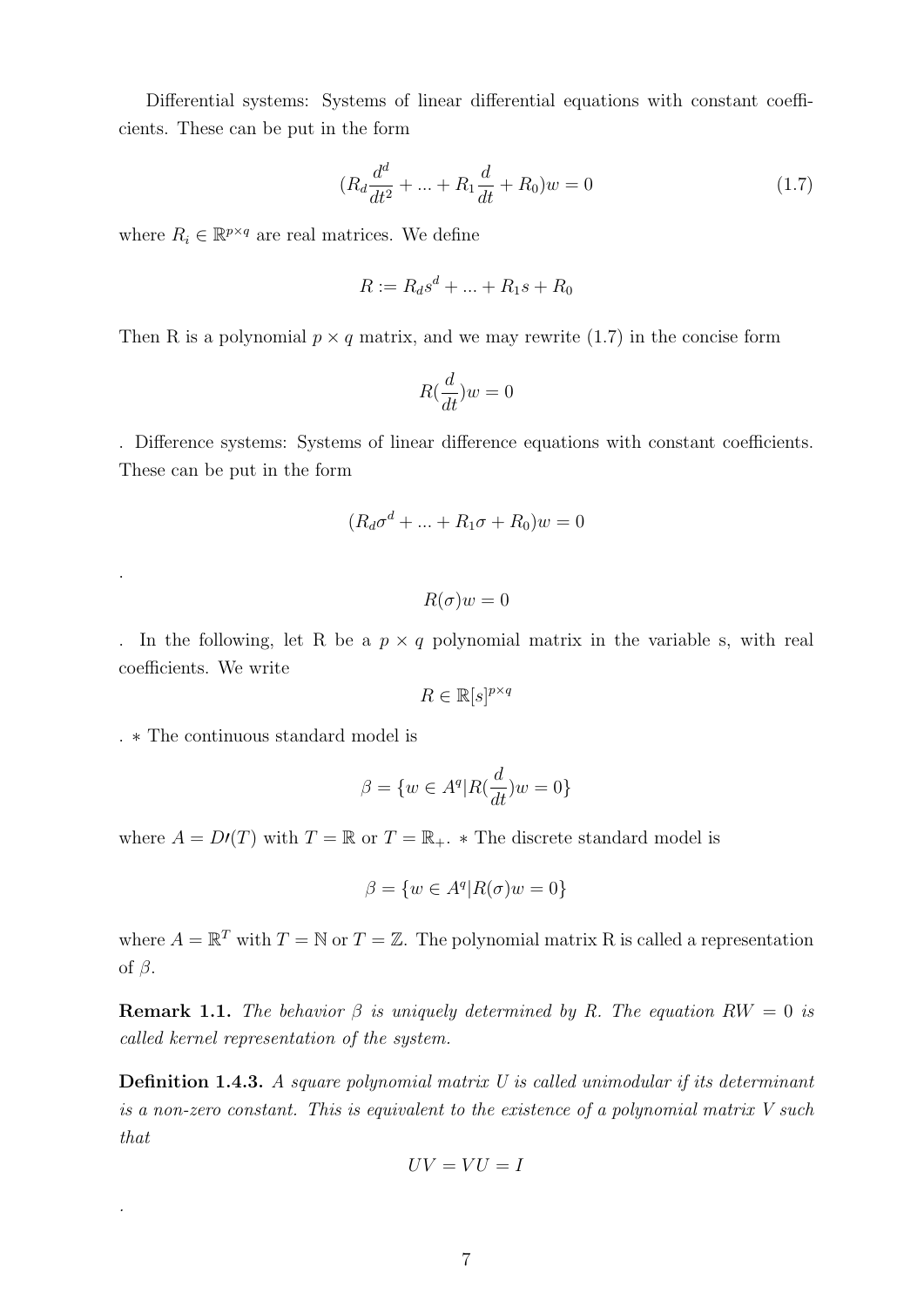We observe that pre-multiplication by a unimodular matrix U does not change the behavior represented by R. More precisely, R and  $\hat{R} = UR$  represent the same behavior.

**Definition 1.4.4.** A representation R of the behavior  $\beta$  is called a minimal if there exists no polynomial matrix which represents the same behavior and has a smaller number of rows.

**Theorem 1.4.1.** (Smith form) For every polynomial matrix  $R \in \mathbb{R}[s]^{p \times q}$  there exist unimodular matrices  $U \in \mathbb{R}[s]^{p \times p}$  and  $V \in \mathbb{R}[s]^{q \times q}$  such that

$$
URV = \left[ \begin{array}{cc} D & 0 \\ 0 & 0 \end{array} \right]
$$

where  $D = diag(d_1, ..., d_r)$  is a non singular diagonal matrix with  $d_1|d_2|...|d_r$  and  $r = rank(R)$  As a direct consequence of the Smith form we have:

**Corollary 1.1.** For every polynomial matrix  $R \in \mathbb{R}[s]^{p \times q}$  there exists a unimodular matrix  $U \in \mathbb{R}[s]^{p \times p}$  such that

$$
UR = \begin{bmatrix} R1 \\ 0 \end{bmatrix} where R_1 \in \mathbb{R}[s]^{r \times q} has full row rank, that is, rank(R_1) = r.
$$

Since R and  $R_1$  represent the same behavior, we have the following conclusion.

**Theorem 1.4.2.** Any  $\beta$  possesses a representation matrix with full row rank. If R is a minimal representation of  $\beta$ , then R has full row rank.

Now, given the kernel representation

$$
Rw=0
$$

of a system. We may assume that  $R \in \mathbb{R}[s]^{p \times q}$  has full row rank. Then there exists a  $p \times p$ non singular submatrix of R.We can permute the columns of R such that  $R = \begin{bmatrix} -Q & P \end{bmatrix}$ where P is such a non singular  $p \times p$  matrix. Writing  $w =$  $\lceil u \rceil$  $\hat{y}$ 1 correspondingly, our system law  $Rw = 0$  takes the form:

 $P y = Q u$  (1.8)

**Definition 1.4.5.** A system law in the form of equation  $(1.8)$ , where P is square and non-singular, is called an input-output representation of  $\beta$ . One calls  $p = rank(R)$  the number of outputs (or output-dimension), and  $m = q - p$  the number of inputs.

**Remark 1.2.** The input output representation of  $\beta$  is not unique.

For every input-output representation  $P(\frac{d}{dt})y = Q(\frac{d}{dt})u$ , of a behavior  $\beta$  we can find a first order representation of the form:

$$
P(\frac{d}{dt})y = Q(\frac{d}{dt})u \Leftrightarrow \exists x \in A^n : \begin{cases} \frac{d}{dt}x = & \text{Ax+Bu;} \\ y = & \text{Cx+Du.} \end{cases}
$$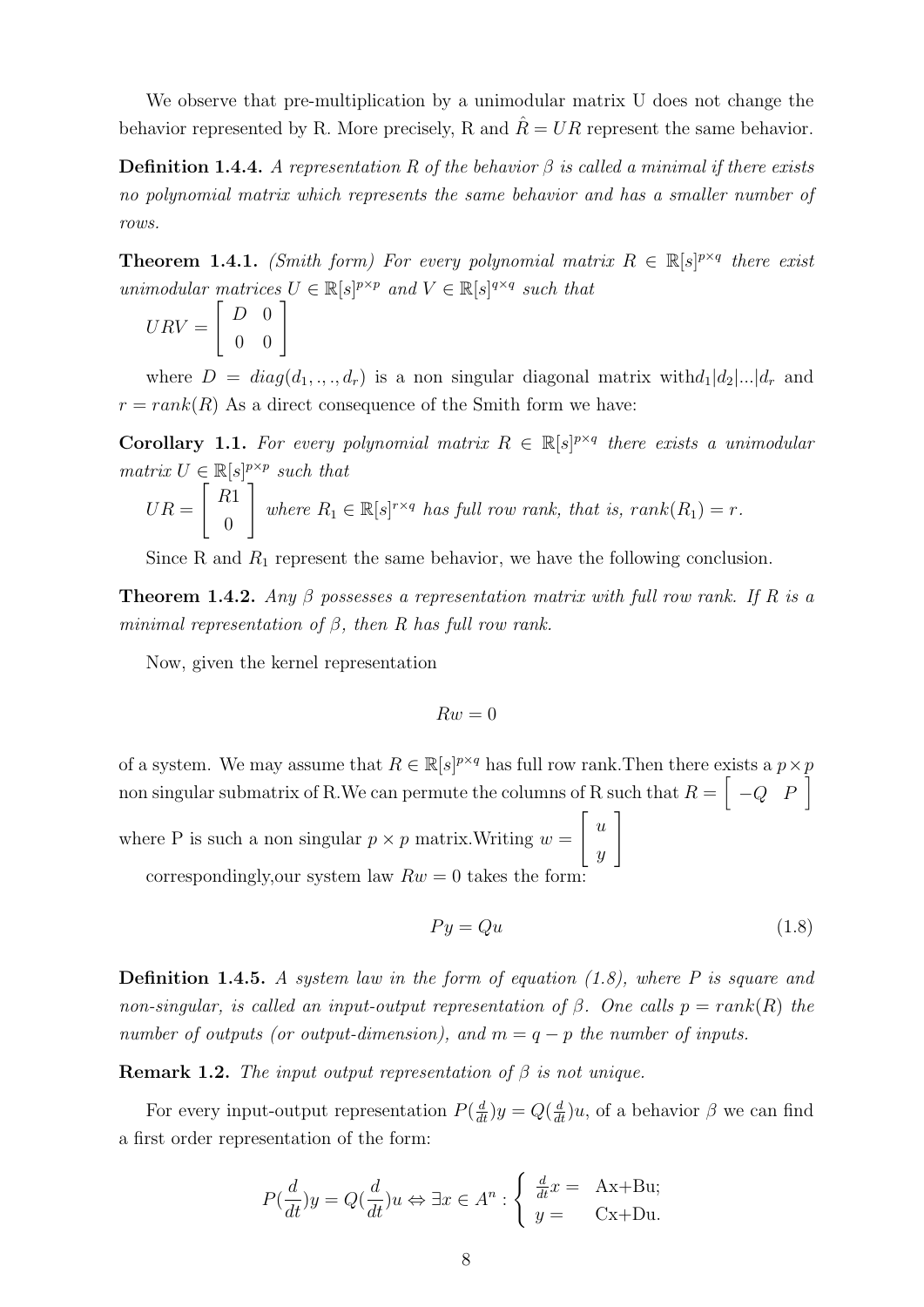and similarly for  $\sigma$  instead of  $\frac{d}{dt}$ . The explicit equations

$$
\dot{x} = Ax + Bu
$$
  

$$
y = Cx + Du
$$
  
or  

$$
\sigma x = Ax + Bu
$$
  

$$
y = Cx + Du
$$

are called state space representations.

## 1.5 Controllability and Observability of a system

consider the state space equations

$$
\dot{x} = Ax + Bu
$$

$$
y = Cx + Du
$$

or

$$
\sigma x = Ax + Bu
$$

$$
y = Cx + Du
$$

where  $A \in \mathbb{R}^{n \times n}, B \in \mathbb{R}^{n \times m}, C \in \mathbb{R}^{p \times n}, D \in \mathbb{R}^{p \times m}$ .

#### 1.5.1 Controllability

Does there exist an input  $u(.)$  that drives the state  $x(.)$  to zero is finite time?( $x(.)$  is arbitrary)

**Theorem 1.5.1.** The following are equivalent: a). $\dot{x} = Ax + Bu$  or  $\sigma x = Ax + Bu$  is controllable.

b). $K = [BAB...A^{n-1}B]$  has full row rank.

In this case we say that the matrix pair  $(A, B)$  is Controllable. Equivalently,  $(A, B)$  is controllable if and only if

$$
rank[\lambda I - A \qquad B] = n
$$

for all  $\lambda \in \mathbb{C}$ 

#### 1.5.2 Observability

In the state space representations given above u and y are called manifest variables and x is called latent variable. Observability is concerned with the following problem : If we know the manifest variables of a system,what can we conclude about the latent variables.Thus ,an observabile system is one in which the latent variables can be reconstructed from the manifest variables.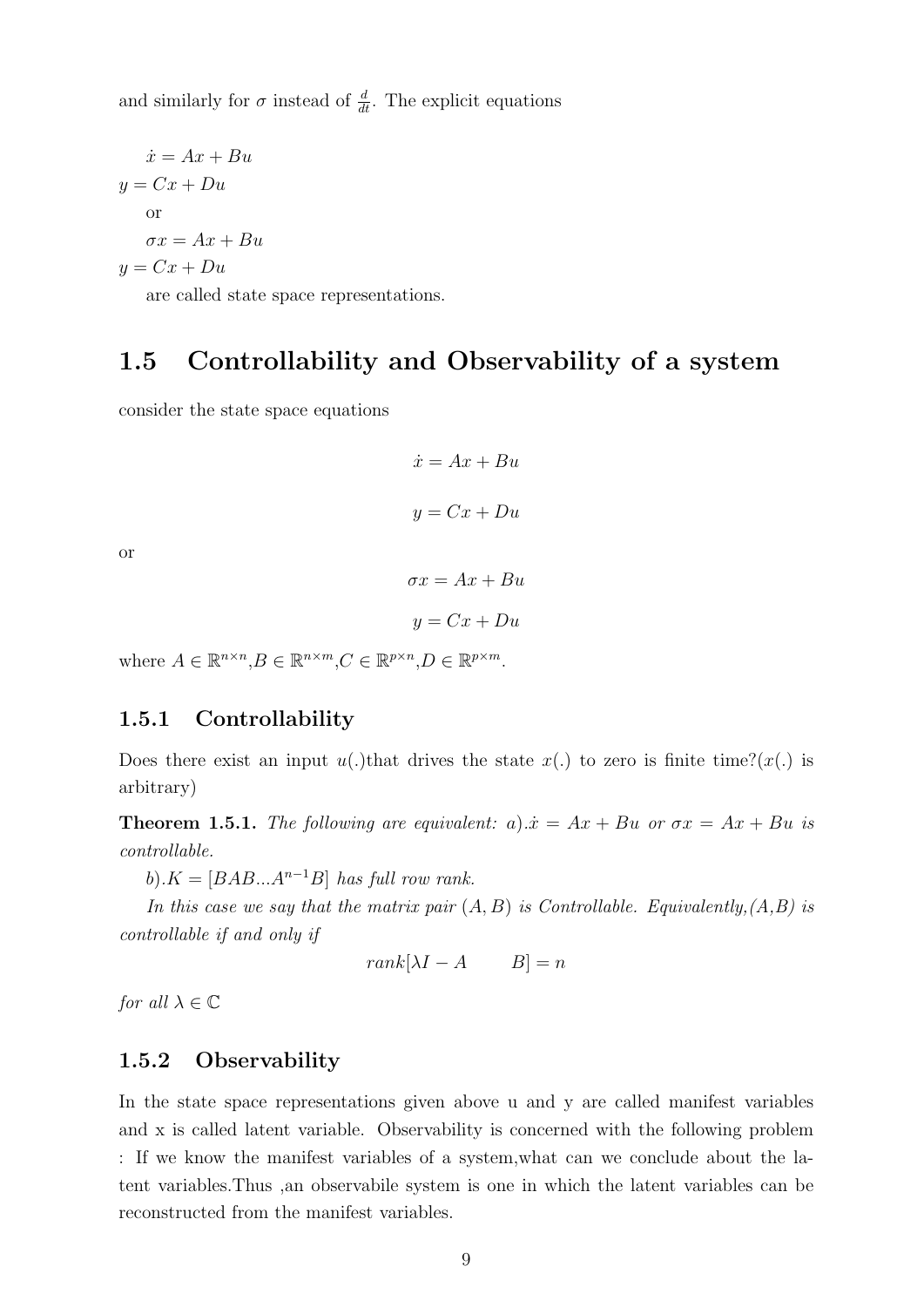Theorem 1.5.2. The following are equivalent:

a). $\dot{x} = Ax$ .  $y = Cx$  is observable. b)

$$
O = \begin{bmatrix} C \\ CA \\ \vdots \\ CA^{n-1} \end{bmatrix}
$$

In this case we say that the matrix pair  $(A, C)$  is observable. Equivalently,  $(A, C)$  is observable if and only if

$$
rank \begin{bmatrix} \lambda I - A \\ C \end{bmatrix} = n
$$

for all  $\lambda \in \mathbb{C}$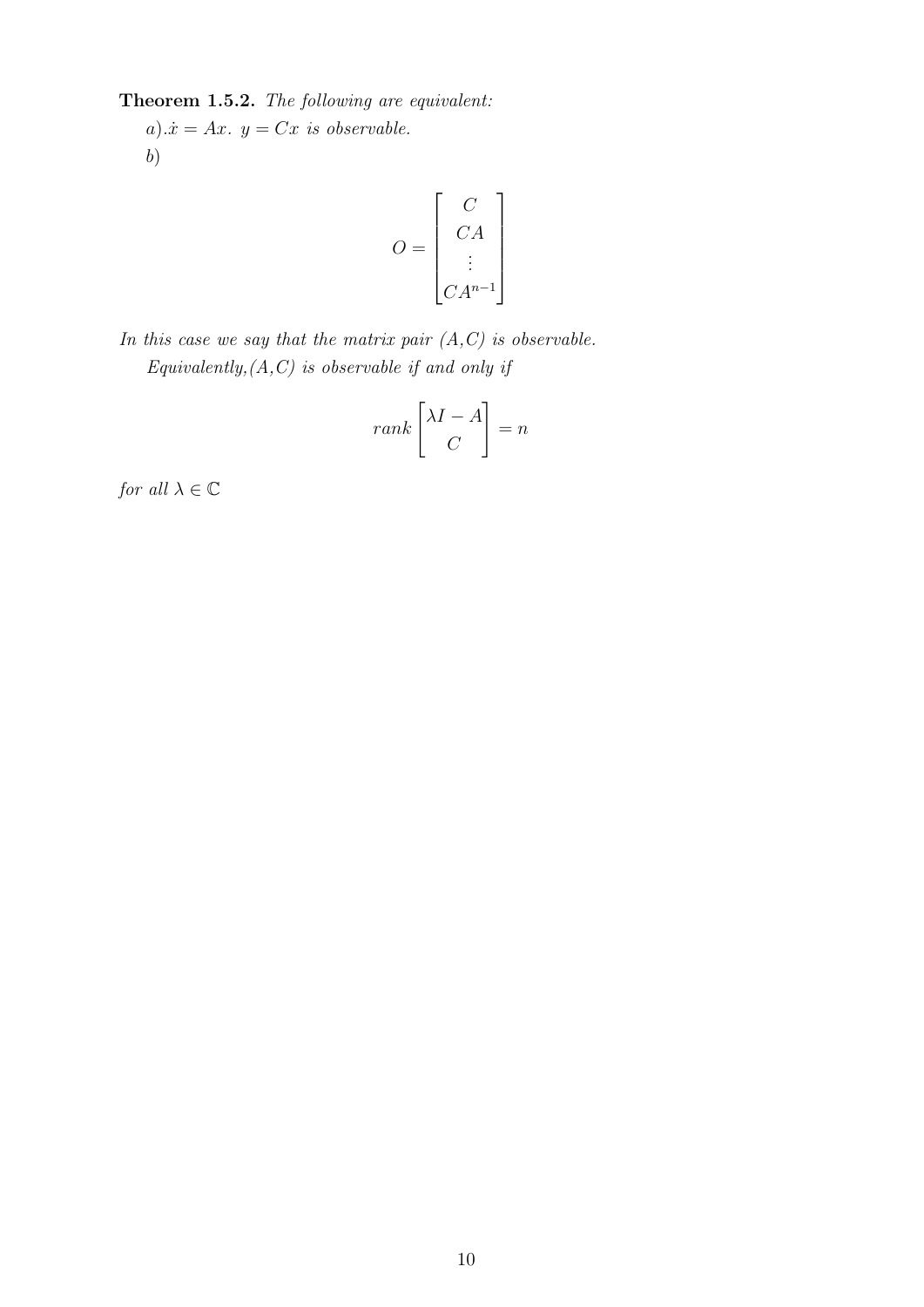## Chapter 2

# TRANSFER MATRICES

An input-output representation has the form:

$$
P(\frac{d}{dt})y = Q(\frac{d}{dt})u
$$
 or  $P(\sigma)y = Q(\sigma)u$ 

where  $P \in \mathbb{R}[s]^{p \times p}$  is non-singular, and  $Q \in \mathbb{R}[s]^{p \times m}$ . Non singularity of P is not a restriction because we can achieve this by removing rows that are linear combinations of the other rows. The rational matrix

$$
H := P^{-1}Q \in \mathbb{R}(s)^{p \times m}
$$

is called transfer matrix (or: transfer function) of the input-output representation.

**Lemma 2.0.1.** The transfer matrix of a state space system  $\dot{x} = Ax + Bu, y = Cx + Du$ is

$$
H = C(sI - A)^{-1}B + D
$$
\n(2.1)

Proof. Consider the linear time invariant system system

$$
\dot{x} = Ax(t) + Bu(t)
$$

$$
y = Cx(t) + Du(t)
$$

along with the initial conditions  $x(0) = 0$ . Taking the laplace transform of the state equation results in

$$
s\hat{x}(s) = A\hat{x}(s) + B\hat{u}(s)
$$

which can be written as

$$
(sI - A)\hat{x}(s) = B\hat{u}(s)
$$

 $\hat{x}$  and  $\hat{u}$  are the laplace transform of x and u, respectively. The matrix  $sI - A$  is invertible

$$
(sI - A)\hat{x}(s) = B\hat{u}(s)
$$

$$
\hat{x}(s) = (sI - A)^{-1}B\hat{u}(s)
$$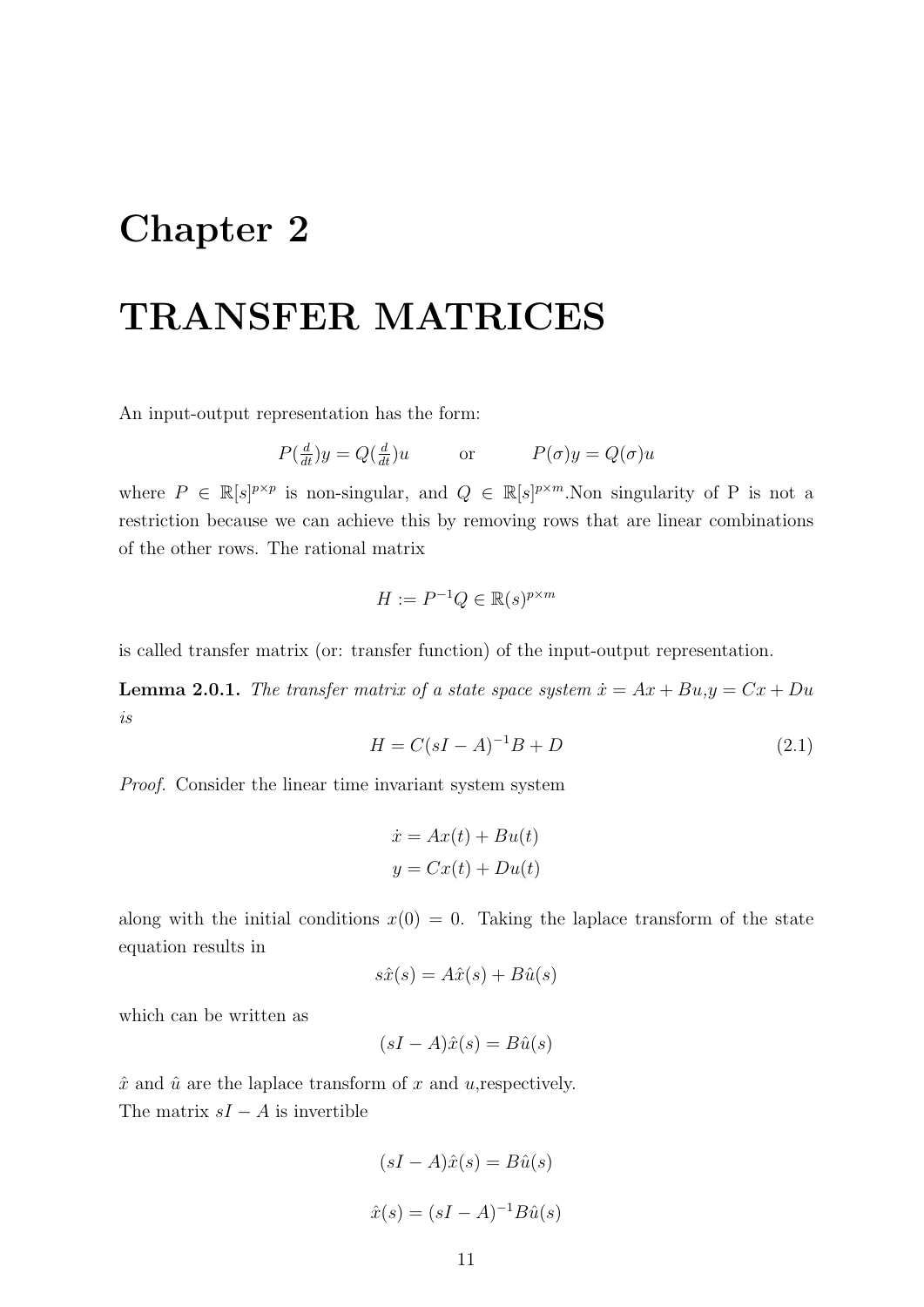and the above output equation is

$$
\hat{y}(s) = C\hat{x}(s) + D\hat{u}(s),
$$

 $\hat{y}$  is the laplace transform of y. Using the expression of  $\hat{x}$ .

$$
\hat{y}(s) = C(sI - A)^{-1}B\hat{u}(s) + D\hat{u}(s)
$$

$$
= C(sI - A)^{-1}B + D\hat{u}(s)
$$

$$
= \hat{H}(s)\hat{u}(s)
$$

Here,

 $\hat{H}(s) = C(sI - A)^{-1}B + D$  Where the transfer matrix  $\hat{H}(s)$  is defined by  $\hat{H}(s) =$  $C(sI - A)^{-1}B + D$ , which relates the laplace transforms of the input and the output.

 $\Box$ 

Example 2.0.1.

$$
\dot{x}(t) = -x(t) + u(t)
$$

 $y(t) = x(t)$ 

Here

$$
G(s) = C(sI - A)^{-1} + D = \frac{1}{s+1}
$$

Example 2.0.2.

$$
\dot{x}_1 = x_2
$$
  
\n
$$
\dot{x}_2 = u
$$
  
\n
$$
y = x_1
$$
  
\nHere  $A = \begin{bmatrix} 0 & 1 \\ 0 & 0 \end{bmatrix}$ ,  $B = \begin{bmatrix} 0 \\ 1 \end{bmatrix}$ ,  $C = \begin{bmatrix} 1 & 0 \end{bmatrix}$ ,  $D = 0$  Hence  
\n
$$
G(s) = C(sI - A)^{-1}B = \frac{1}{s^2}
$$

**Example 2.0.3.** consider the system  $\dot{x} =$  $\begin{bmatrix} 1 & -2 \\ -1 & 2 \end{bmatrix}$  $x+$  $\begin{bmatrix} 2 & 1 & 1 \end{bmatrix}$ 1 0 −1  $\frac{1}{2}$  $\left\{ \right.$  $u_1$  $u_2$  $u_3$  $\setminus$  $, y = x$ 

find the transfer matrix. solution: We have

 $H(s) = c(sI - A)^{-1}B$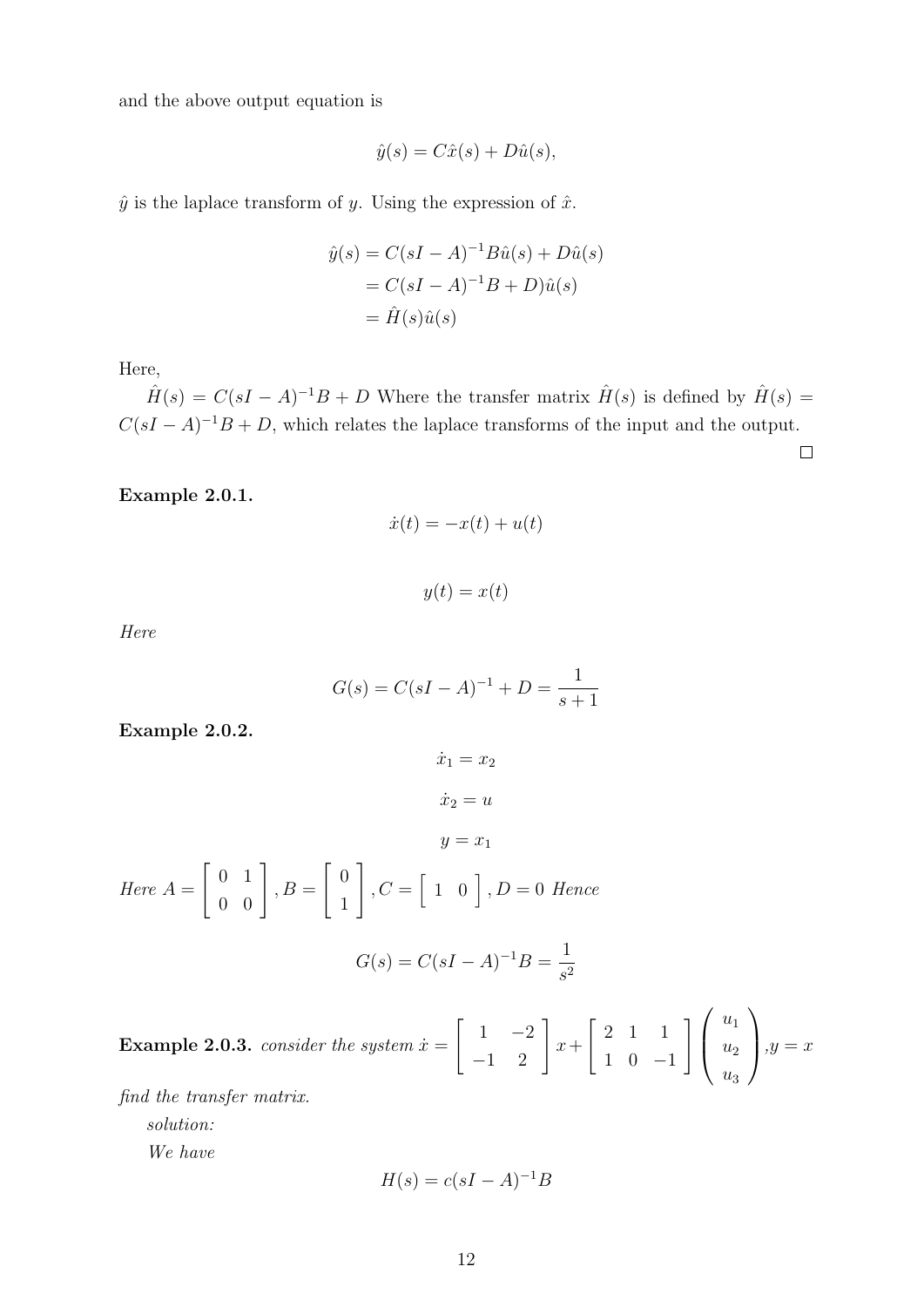$$
= \begin{bmatrix} s-1 & 2 \\ 1 & s-2 \end{bmatrix}^{-1} \begin{bmatrix} 2 & 1 & 1 \\ 1 & 0 & -1 \end{bmatrix}
$$

$$
= \begin{bmatrix} \frac{2}{s} & (\frac{3}{s} + \frac{1}{s-3}) & \frac{1}{s-3} \\ \frac{1}{s} & (\frac{1}{s} - \frac{1}{s-3}) & \frac{-1}{s-3} \end{bmatrix}
$$

### 2.1 Realization theory

By the previous section ,we have seen that, it is easy to compute H if A,B,C,D are known. However, one often faces the inverse problem: Given H, find matrices A,B,C,D such that (2.1) holds. This is known as the realization problem. If (2.1) is satisfied, the matrix quadruple (A,B,C,D) is called a realization of H, and H is called realizable if it possesses a realization.

We first observe that any H according to (2.1) will be a proper rational matrix, that is, if we write  $H = \frac{N}{d}$  $\frac{N}{d}$ , where  $N \in \mathbb{R}[s]^{p \times m}$  is a polynomial matrix, and  $0 \neq d \in \mathbb{R}[s]$  is a scalar polynomial, then

$$
deg(N_{ij}) \le deg(d) \qquad for \qquad all \qquad i, j. \tag{2.2}
$$

This follows from  $(sI - A)^{-1} = \frac{adj(sI - A)}{det(sI - A)}$  $\frac{a_{q}(s_{I}-A)}{det(s_{I}-A)}$  using Cramers rule. In (2.2), strict inequality holds for all i, j if and only if  $D = 0$ . In this case, one says that H is strictly proper. It turns out that properness is not only necessary but also sufficient for realizability.

**Theorem 2.1.1.** A rational matrix is realizable if and only if it is proper.

*Proof.* Let  $H \in \mathbb{R}(s)^{p \times m}$  be proper, then we can write  $H = D + H_1$  with  $D \in \mathbb{R}^{p \times m}$ and  $H_1$  strictly proper. Thus  $H_1 = \frac{N}{d}$  with  $d = s^v + d_{v-1}s^{v-1} + ... + d_1s + d_0$  and  $N = N_{v-1}s^{v-1} + ... + N_1s + N_0$  for some  $v = deg(d), d_i \in \mathbb{R}, N_i \in \mathbb{R}^{p \times m}$ . Put  $n=\upsilon m$  and  $\Box$ 

$$
A = \begin{bmatrix} 0 & I & & & \\ . & & & & \\ . & & & & \\ . & & & & \\ . & & & & \\ 0 & & & & I \\ -d_0I & -d_1I & . & . & -d_{v-1}I \end{bmatrix}
$$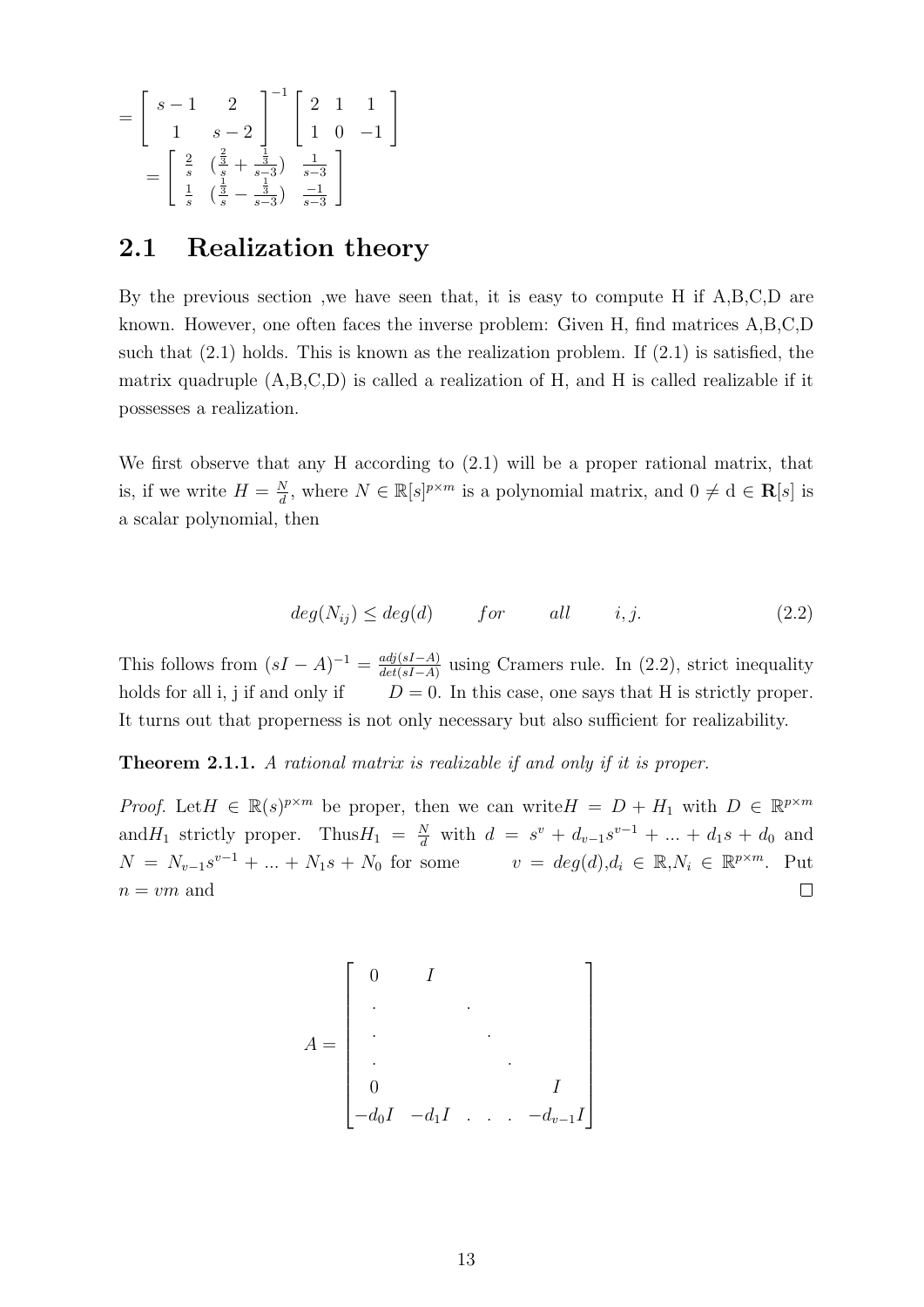$$
B = \begin{bmatrix} 0 \\ 0 \\ \vdots \\ 0 \\ \vdots \\ 1 \end{bmatrix}
$$

$$
C = \begin{bmatrix} N_0 & N_1 & \dots & N_{v-1} \end{bmatrix}
$$

then (A,B,C,D) is a realization of H. To see this, note that

$$
[sI - A] \begin{bmatrix} I \\ SI \\ . \\ . \\ . \\ s^{v-1}I \end{bmatrix}
$$

$$
\begin{bmatrix}\nsI & -I & & & & \\
0 & sI & -I & & & \\
\cdot & \cdot & \cdot & \cdot & \cdot \\
0 & \cdot & \cdot & \cdot & \cdot \\
d_0I & d_1I & \cdot & \cdot & \cdot & sI + d_{v-1}I\n\end{bmatrix}\n\begin{bmatrix}\nI \\
SI \\
\vdots \\
s^{v-1}I\n\end{bmatrix} = \begin{bmatrix}\n0 \\
0 \\
\vdots \\
dI\n\end{bmatrix}
$$

 $\sqrt{ }$ and hence I SI . . .  $s^{v-1}I$ 1  $= (sI - A)^{-1}$  $\sqrt{ }$  0 0 . . . dI 1  $=(sI - A)^{-1}Bd$ Pre-multiplying this by  $\overrightarrow{C}$ , we obtain  $\mathcal{C}_{0}^{(n)}$  $\sqrt{ }$  I SI . . .  $s^{v-1}$ <sub>I</sub> 1  $= N = C(sI - A)^{-1}Bd$ 

=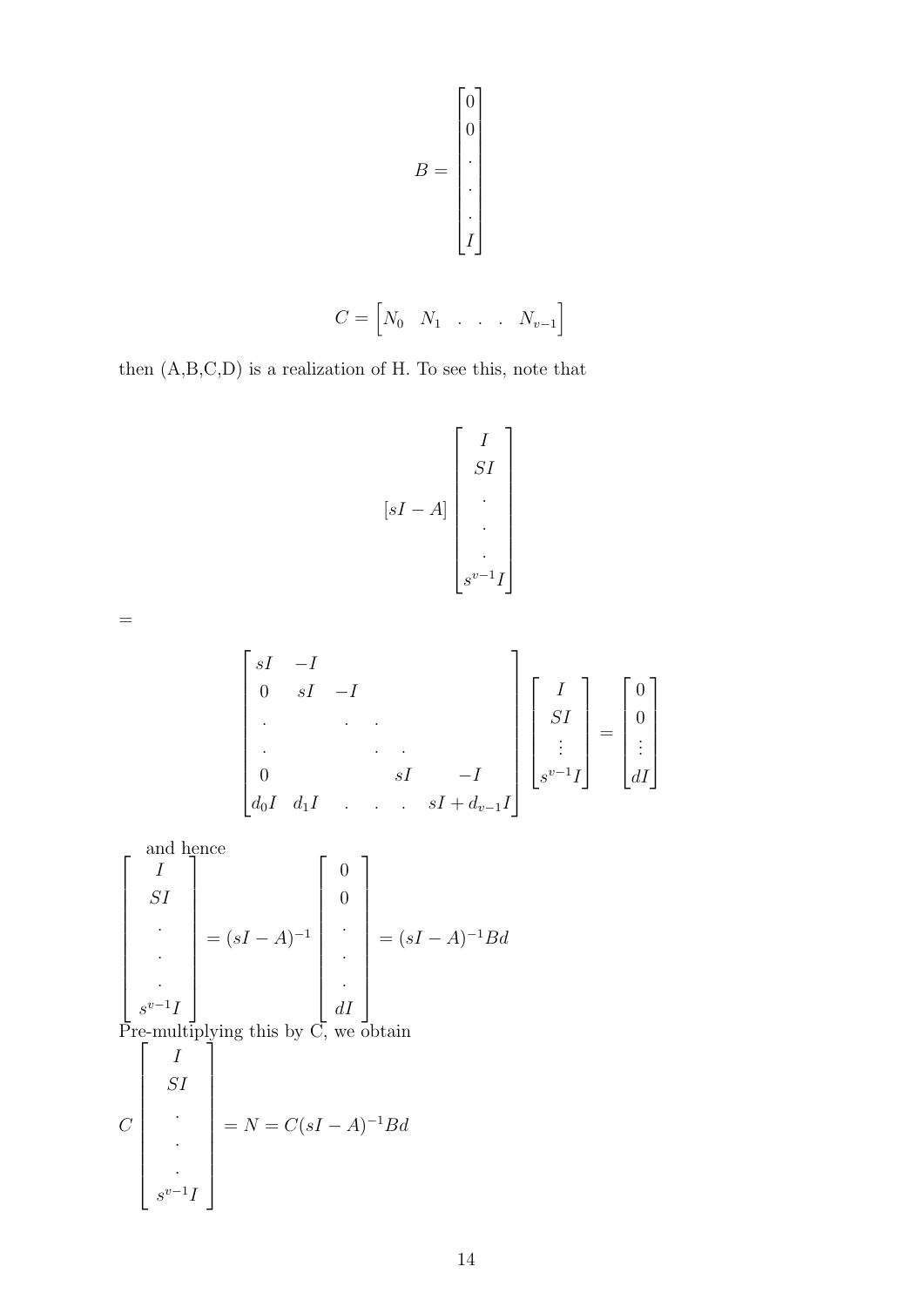$$
\Rightarrow H_1 = \frac{N}{d} = C(sI - A)^{-1}B
$$

which yields the desired result, after division by d.

Thus, any proper rational matrix H is realizable. Let (A,B,C,D) be a realization of H, with  $A \in \mathbb{R}^{n \times n}$ . We call the number n the size of the realization. Of course, it is desirable to have small realizations. We say that a realization of H is minimal if there exists no realization of H with a smaller size.

**Definition 2.1.1.** The realization  $(A, B, C, D)$  of H with  $A \in \mathbb{R}^{n \times n}$  is said to be minimal if there exists no other realization  $(\tilde{A}, \tilde{B}, \tilde{C}, \tilde{D})$  of H such that  $\tilde{A} \in \mathbb{R}^{\tilde{n} \times \tilde{n}}$  and  $\tilde{n} < n$ . The next lemma gives an important relation between two realizations of transfer function

**Lemma 2.1.1.** If  $(A, B, C, D)$  and  $(\tilde{A}, \tilde{B}, \tilde{C}, \tilde{D})$  are two realizations of the same transfer matrix, then  $D = \tilde{D}$  and

$$
CA^iB=\tilde{C}\tilde{A}^i\tilde{B}
$$

for all  $i \in \mathbb{N}$ .

*Proof.* If  $H = C(sI - A)^{-1}B + D$ , then

$$
\lim_{s \to \infty} H(s) = D
$$

This shows that we must have  $D = \tilde{D}$ . Moreover, we can expand  $H - D$  into a Laurent series

$$
H - D = C(sI - A)^{-1}B = \sum_{n=0}^{\infty} CA^{i}Bs^{-i-1}
$$

and this is convergent on  $|s| > \rho(A)$ , where  $\rho(A)$  is the spectral radius of A. Therefore, by comparing coefficients,  $CA^{i}B = \tilde{C} \tilde{A}^{i} \tilde{B}$  for all i.  $\Box$ 

Now we can give a sufficient condition for minimality which will soon turn out to be also necessary.For the proof we need the folllowing inquality from linear algebra called Sylvesters inequality.

**Lemma 2.1.2.** (Sylevesters law of nullity) Let A and B be  $n \times k$  and  $k \times m$  matrices respectively. Then 1)  $rank(AB) \leq min\{rank(A), rank(B)\}$ 2)  $rank(AB) \geq rank(A) + rank(B) - K$ 

**Lemma 2.1.3.** Let  $(A, B, C, D)$  be such that  $(A, B)$  is controllable and  $(A, C)$  is observable. Then  $(A, B, C, D)$  is a minimal realization of  $H = C(sI - A)^{-1}B + D$ .

*Proof.* Suppose that  $(A, B, C, D)$  is a realization of H, with size n, in which  $(A, B)$ is controllable and  $(A, C)$  is observable. Let  $(\tilde{A}, \tilde{B}, \tilde{C}, \tilde{D})$  be another realization of H, with size  $\tilde{n}$ . We need to prove that  $n \leq \tilde{n}$ . Define: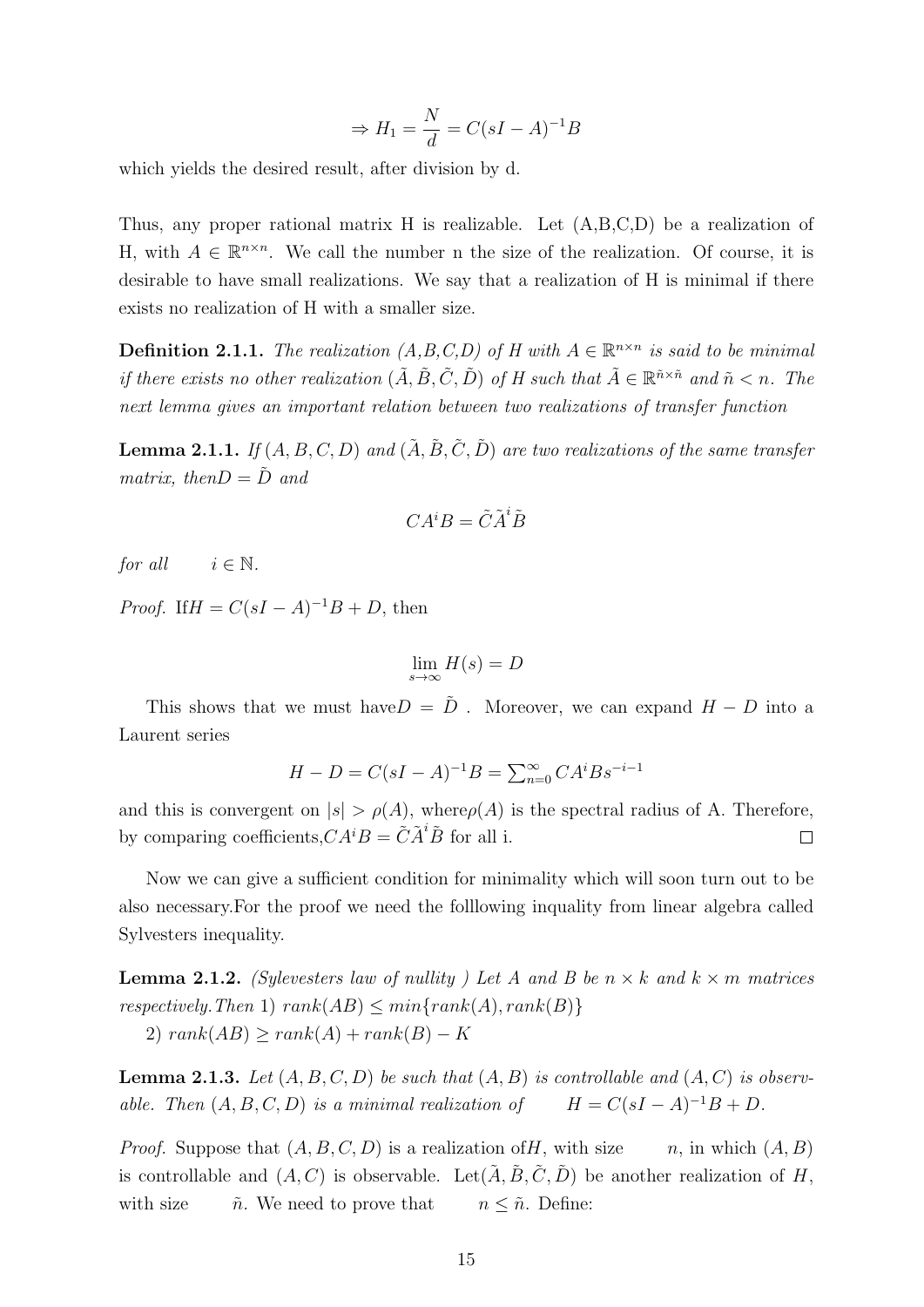$$
O = \begin{bmatrix} C \\ CA \\ \vdots \\ CA^{n-1} \end{bmatrix} K = \begin{bmatrix} B & AB & \dots & A^{n-1}B \end{bmatrix} and
$$

$$
\tilde{O} = \begin{bmatrix} \tilde{C} \\ \tilde{C}\tilde{A} \\ \vdots \\ \tilde{C}\tilde{A}^{n-1} \end{bmatrix} \tilde{K} = \begin{bmatrix} \tilde{B} & \tilde{A}\tilde{B} & \dots & \tilde{A}^{n-1}\tilde{B} \end{bmatrix}
$$

Note that whereas  $O, K$  are precisely the Kalman matrices associated to  $(A, B)$  and  $(A, C)$ , this is not true for  $\tilde{O}$ ,  $\tilde{K}$  (we have n instead of  $\tilde{n}$  in the highest power of A). Then, because  $CA^{i}B = \tilde{C}\tilde{A}^{i}\tilde{B}$  for all i,

$$
OK = \tilde{O}\tilde{K}
$$

We have

$$
rank(K) \ge rank(OK) \ge rank(O) + rank(K) - n.
$$

By assumption,  $K$  and  $O$  both have rank n. Since the system is controllable and observable. Therefore,

$$
n = rank(OK) = rank(\tilde{O}\tilde{K}) \le rank(\tilde{O}) \le \tilde{n}
$$

as desired.

**Theorem 2.1.2.** (Reduction to minimality) Let  $(A, B, C, D)$  be a realization of H.

1. Consider a Kalman controllability decomposition  $T^{-1}AT =$  $\begin{bmatrix} A_1 & A_2 \end{bmatrix}$  $0 \quad A_3$ 1  $, T^{-1}B =$ 

$$
\begin{bmatrix} B_1 \\ 0 \end{bmatrix}, CT = \begin{bmatrix} C_1 & C_2 \end{bmatrix}
$$
  
Then  $H = C(sI - A)^{-1}$ 

Then  $H = C(sI - A)^{-1}B + D = C1(sI - A_1)^{-1}B_1 + D$ , that is,  $(A_1, B_1, C_1, D)$  is another realization of H, with size  $r = rank(K)$ , where K is the Kalman controllability matrix.

2. Consider a Kalman observability decomposition  $T^{-1}AT =$  $\begin{bmatrix} A_1 & 0 \end{bmatrix}$  $A_2$   $A_3$ 1  $, T^{-1}B =$  $\left[ \begin{array}{c} B_1 \end{array} \right]$  $B<sub>2</sub>$ 1  $, CT = \begin{bmatrix} C_1 & 0 \end{bmatrix}$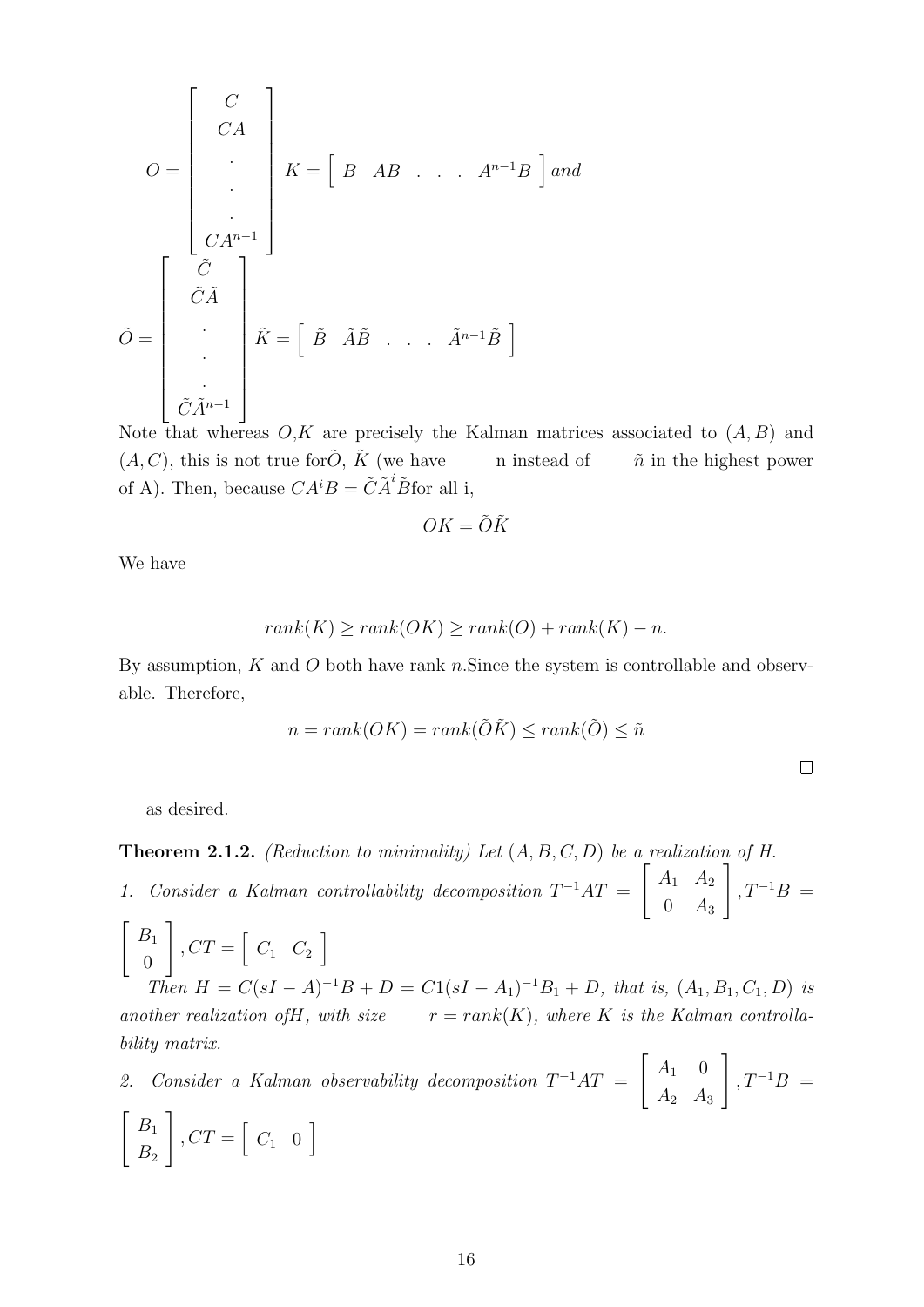$Then H = C(sI - A)^{-1}B + D = C1(sI - A_1)^{-1}B_1 + D$ , that is,  $(A_1, B_1, C_1, D)$  is another realization of H, with size  $r = rank(O)$ , where O is the Kalman observability matrix.

3. If the two reduction steps are done successively, one ends up with a minimal realization of H.

Proof. One can easily check that a similarity transform does not change the transfer function. Therefore, assume that a Kalman controllability decomposition has already been performed. Then  $-1$   $-$ 

$$
H = \begin{bmatrix} C_1 & C_2 \end{bmatrix} \begin{bmatrix} sI - A_1 & -A_2 \ 0 & sI - A_3 \end{bmatrix}^{-1} \begin{bmatrix} B_1 \ 0 \end{bmatrix} + D
$$
  
=  $\begin{bmatrix} C_1 & C_2 \end{bmatrix} \begin{bmatrix} (sI - A_1)^{-1} & * \\ 0 & (sI - A_3)^{-1} \end{bmatrix} \begin{bmatrix} B_1 \ 0 \end{bmatrix} + D$   
=  $\begin{bmatrix} C_1 & C_2 \end{bmatrix} \begin{bmatrix} (sI - A_1)^{-1}B_1 \ 0 \end{bmatrix} + D = C_1(sI - A_1)^{-1}B_1 + D.$ 

The second statement is analogous. Recall that after a Kalman controllability decomposition, the matrix pair  $(A_1, B_1)$  is controllable. Now if one performs a Kalman observability decomposition with the already reduced system  $(A_1, B_1, C_1, D)$ , then one obtains

$$
T_1^{-1}A_1T_1 = \begin{bmatrix} A_{11} & 0 \\ A_{12} & A_{13} \end{bmatrix}, T_1^{-1}B_1 = \begin{bmatrix} B_{11} \\ B_{12} \end{bmatrix}, C_1T_1 = \begin{bmatrix} C_{11} & 0 \end{bmatrix}
$$

in which  $(A_{11}, C_{11})$  is observable. We only need to convince ourselves that the controllability of  $(A1,B1)$  implies the controllability of  $(A_{11},B_{11})$  (i.e., the controllability established in the first reduction step is not destroyed by the second reduction step in which we achieve observability).

Let 
$$
K = [B_1, A_1B_1, ..., A_1^{r-1}B_1]
$$
 be Kalman controllable matrix for  $(A_1, B_1)$ . Then,  
\n
$$
T^{-1}K = [T^{-1}B_1T^{-1}A_1TT^{-1}B_1...T^{-1}A_1^{r-1}TT^{-1}B_1]
$$
\n
$$
= \begin{bmatrix} B_{11} & A_{11}B_{11} & \cdots & A_{11}^{r-1}B_{11} \\ B_{12} & A_{12}B_{11} + A_{13}B_{12} & \cdots & * \\ B_{11} & \cdots & B_{1r-1} \end{bmatrix}
$$
\nsince  $T^{-1}$  is invertible, $rank(T^{-1}K) = rank(K)$   
\n $[B_{11}, A_{11}B_{11}, ..., A_{11}^{r-1}B_{11}]$  has full row rank

 $[B_{11}, A_{11}B_{11}, ..., A_{11}^{s-1}B_{11}]$  has full row rank where  $s = rank(O)$  and O is Kalman observability matrix of  $(A_1, C_1)$ . Thus,  $(A_{11}, B_{11})$  is controllable. Therefore, the resulting realization  $(A_{11}, B_{11}, C_{11}, D)$  is both controllable and observable, and hence minimal according to Lemma 2.1.3.

In particular, this theorem shows that if in a realization  $(A, B)$  is not controllable or  $(A, C)$  is not observable, then the realization can be reduced in size. Moreover, this can be done constructively, using a Kalman decomposition. In other words, a minimal realization will always be both controllable and observable. Combining this result with Lemma 2.2.2, we obtain the following theorem as a summary.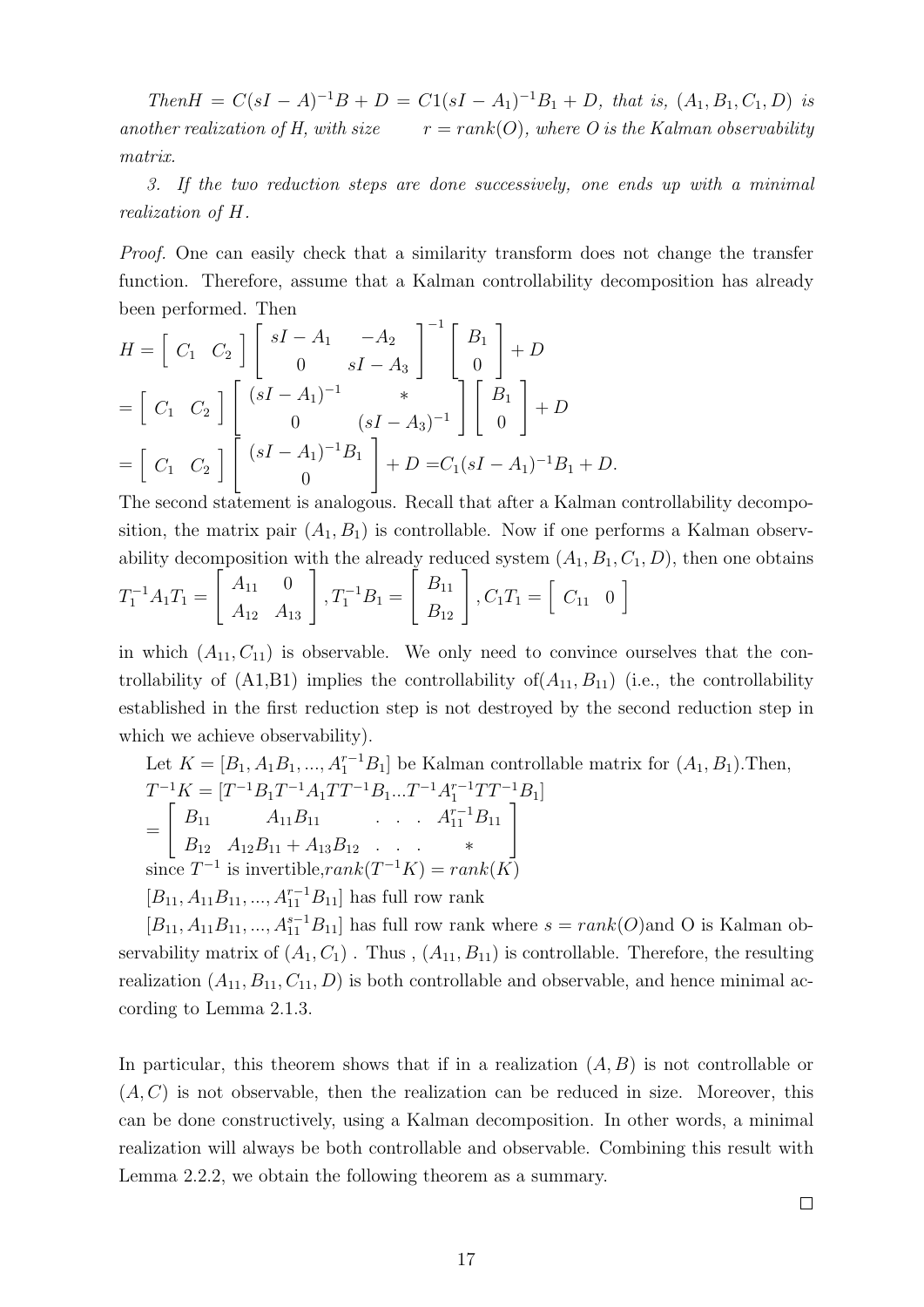**Theorem 2.1.3.** The matrix quadruple  $(A, B, C, D)$  is a minimal realization of  $H =$  $C(sI - A)^{-1}B + D$  if and only if  $(A, B)$  is controllable and  $(A, C)$  is observable.

The next theorem says that minimal realizations are essentially unique (up to similarity transforms).

*Proof.* ( $\Leftarrow$ )suppose  $(A, B, C, D)$  is minimal realization of H.Suppose also that either  $(A, B)$  is not controllable or  $(A, C)$  is not observable. If  $(A, B)$  is not controllable then by Kalman controllability decomposition there exist a realization  $(A_1, B_1, C_1, D)$  with realization size less than the size of the realization (A,B,C,D) which contradicts the minimality of  $(A, B, C, D)$ . Thus,  $(A, B)$  is controllable and  $(A, C)$  is observable.  $\Box$ 

Theorem 2.1.4. Any two minimal realizations of a transfer matrix are similar, that is, if  $(A, B, C, D)$  and  $(\tilde{A}, \tilde{B}, \tilde{C}, \tilde{D})$  are two minimal realizations of H, then there exists a non-singular matrix T such that

$$
\tilde{A} = T^{-1}AT, \ \tilde{B} = T^{-1}B, \ \tilde{C} = CT, D = \tilde{D}.
$$

*Proof.* Since both realizations are minimal, their size must be the same, that is,  $n = \tilde{n}$ . Moreover,  $D = \tilde{D}$ , and  $CA^iB = \tilde{C}\tilde{A}^i\tilde{B}$  for all i. Let  $O, K, \tilde{O}, \tilde{K}$  be the observability and controllability matrices of the two realizations. Then  $OK = \tilde{O}\tilde{K}$  and

$$
OAK = \tilde{O}\tilde{A}\tilde{K}, OB = \tilde{O}\tilde{B}, CK = \tilde{C}\tilde{K}.
$$

By assumption,  $\tilde{K}$  has full row rank, and  $\tilde{O}$  has full column rank. Therefore, there exist matrices L,N such that  $\tilde{K}L = I$  and  $N\tilde{O} = I$ .

 $Put T := KL \in \mathbb{R}^{n \times n}$ , then  $T^{-1} = NO$ , because  $NOKL = N\tilde{O}\tilde{K}L = I$ . We have

$$
T^{-1}AT = NOAKL = N\tilde{O}\tilde{A}\tilde{K}L = \tilde{A}
$$

$$
T^{-1}B = NOB = N\tilde{O}\tilde{B} = \tilde{B}
$$

$$
CT = CKL = \tilde{C}\tilde{K}L = \tilde{C}
$$

which completes the proof.

Starting with an arbitrary realization of H, one can determine the size of a minimal realization of H by successively computing two Kalman decompositions, as outlined in Theorem 2.1.2. However, there is also a direct way to determine the size of a minimal realization. This will be discussed in the next section.  $\Box$ 

**Example 2.1.1.** show that any minimal realization of  $H(s) = \frac{1}{s+1} \begin{bmatrix} 1 & 0 \\ 1 & 1 \end{bmatrix}$ 1 −1 1 must have

a state space dimension n at least two.

solution:

Assume there exists a realization with dimension  $n = 1$ , Then we have  $(x(t) : \mathbb{R} \to \mathbb{R})$  $\mathbb{R}$ ) such that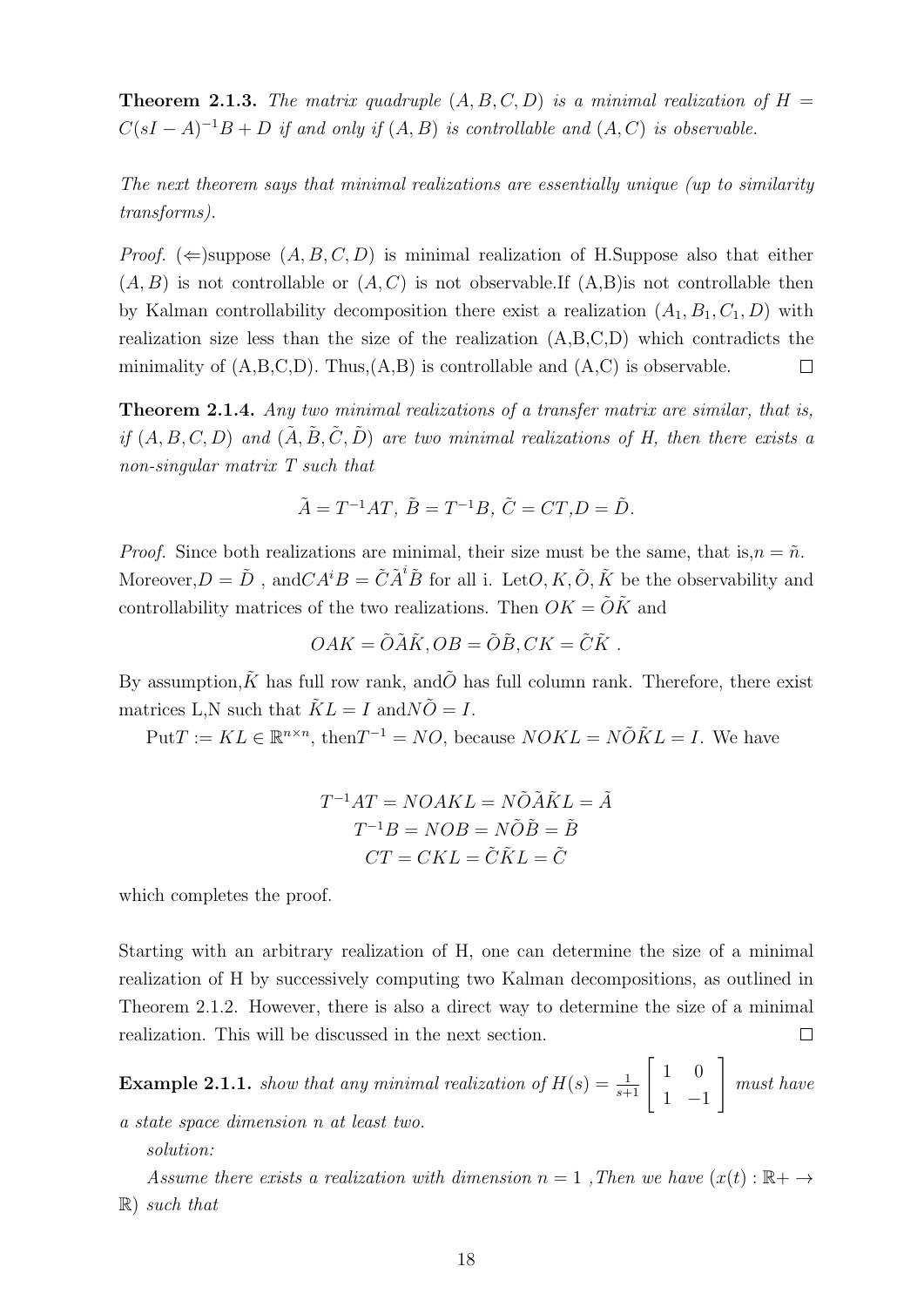$\dot{x}(t) = ax(t) + \begin{bmatrix} b_1 & b_2 \end{bmatrix} \begin{bmatrix} u_1 \\ u_2 \end{bmatrix}$  $u_2$ 1  $\int y_1(t)$  $y_2(t)$  $\setminus$ =  $\int C_1$  $C_2$  $\setminus$  $x(t)$ Then to achieve the required transfer matrix, we need  $\left[ C_1 \right]$  $C_2$  $\big]_{\_1}$  $\frac{1}{s-a} \left[ \begin{array}{cc} b_1 & b_2 \end{array} \right] =$  $\left[\begin{array}{cc} \frac{1}{s+1} & 0 \end{array}\right]$ 1 s+1 −1  $\begin{bmatrix} 0 \\ \frac{-1}{s+1} \end{bmatrix}$  $Thus, a = -1, c1b1 = 1, c1b2 = 0, c2b1 = 1$  and  $c2b2 = -1$  which is impossible. This rules out any realization with  $n = 1$ . We now show that there exists a realization with  $n=2$  that is  $A =$  $\bigg( -1 \ 0$  $0 -1$  $\setminus$  $, B =$  $\left(\begin{array}{cc} 1 & 0 \\ 0 & 1 \end{array}\right)$  $, C =$  $\begin{pmatrix} 1 & 0 \end{pmatrix}$ 1 −1  $\setminus$ including that a minimal real-

ization must have  $n =$ 

**Example 2.1.2.** show that there is a realization of  $H(s) = \frac{1}{s+1} \begin{bmatrix} 1 & -1 \\ 1 & 1 \end{bmatrix}$ 1 −1 1 with state space dimension  $n = 1$ 

solution:

$$
observe that A = -1, B = (1, -1) and C = \begin{pmatrix} 1 \\ 1 \end{pmatrix} works.
$$

**Example 2.1.3.** Find a realization of a)

$$
H(s) = \frac{s^3 + 2s^2 + 3s - 1}{s^3 - s^2 + s + 1}
$$

b)

$$
H(s) = \frac{s^2 + s - 2}{s^3 + 3s^2 + 2s}
$$

in controller form.Check the resulting system for observability and minimality.Explain the difference between  $(a)$  and  $(b)$ 

solution: a) we have

$$
H = \frac{3s^2 + 2s - 2}{s^3 - s^2 + s + 1} + 1
$$

Thus, 
$$
D=1
$$
 and  $A = \begin{pmatrix} 0 & 1 & 0 \\ 0 & 0 & 1 \\ -1 & -1 & 1 \end{pmatrix}$ ,  $B = \begin{pmatrix} 0 \\ 0 \\ 1 \end{pmatrix}$ ,  $C = \begin{pmatrix} -2 & 2 & 3 \end{pmatrix}$   
(A, B, C, D) is a realization of H clearly, (A, B) is controllable and since

 $O =$  $\sqrt{ }$  $\Bigg)$  $\mathcal{C}_{0}^{(n)}$  $CA$  $CA^2$ 1  $\Bigg| =$  $\sqrt{ }$  $\begin{matrix} \phantom{-} \end{matrix}$  $-2$  2 3 −3 −5 5  $-5$   $-8$  0 1 has full column rank,the system is observable. therefore. The realization is minimal.

b)

$$
H(s) = \frac{s^2 + s - 2}{s^3 + 3s^2 + 2s}
$$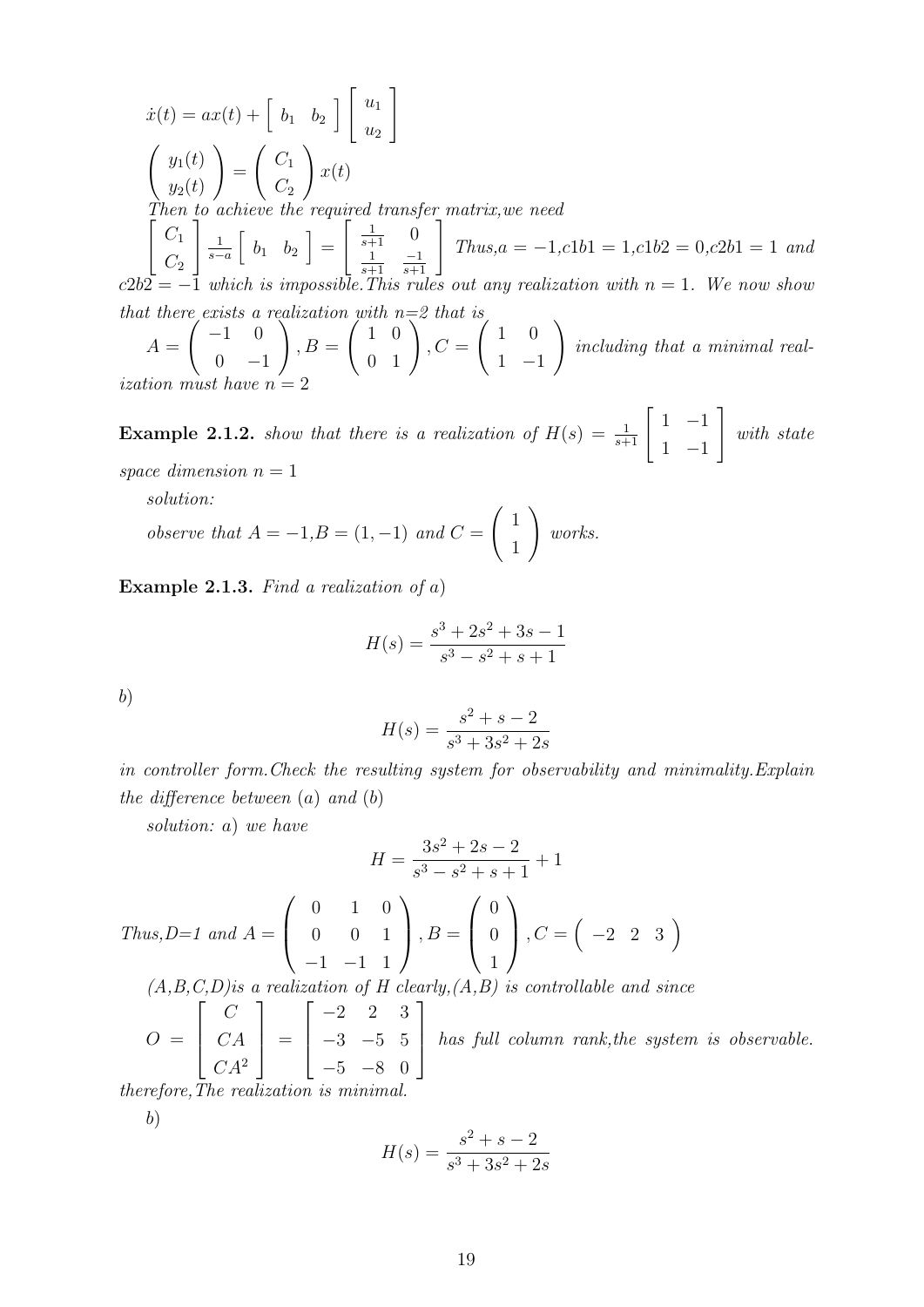$$
D = 0, N = s^2 + s - 2, d = s^3 + 3s^2 + 2s + 0
$$
 Thus,  $A = \begin{pmatrix} 0 & 1 & 0 \\ 0 & 0 & 1 \\ 0 & -2 & -3 \end{pmatrix}, B = \begin{pmatrix} 0 \\ 0 \\ 1 \end{pmatrix}, C =$ 

 $\begin{pmatrix} -2 & 1 & 1 \end{pmatrix}$ Here the ranks of the observable matrix  $O =$  $\sqrt{ }$  $\left\lfloor \right\rfloor$  $-2$  1 1  $0 -4 -2$ 0 4 2  $\setminus$  $\Big\}$ 

is 2 instead of 3 that is the system is not observable hence not minimal.(1 uncontrollable state can be eliminated ). Reason:  $s^2 + s - 2$  and  $s^3 + 3s^2 + 2s$  are not coprime

$$
H(s) = \frac{(s+2)(s-1)}{s(s+2)(s+1)} = \frac{s-1}{s(s+1)}
$$

**Example 2.1.4.** compute a minimal realization of  $H(s) = \frac{1}{(s+1)^2}$  $\begin{bmatrix} 3s + 4 & -4s - 5 \\ 4s + 7 & -7s - 10 \end{bmatrix}$ solution: we have  $H(s) = \frac{1}{s^2+2s+1}$  $\begin{bmatrix} 3 & -4 \end{bmatrix}$  $4 -7$ 1  $s +$  $\left[\begin{array}{cc} 4 & -5 \\ 7 & -10 \end{array}\right]$ ) Realizing the transfer function(or matrix) in block controller form yields  $A =$  $\sqrt{ }$  0 0 1 0 0 0 0 1 −1 0 −2 0  $0 \t -1 \t 0 \t -2$ 1  $\begin{array}{c} \begin{array}{c} \begin{array}{c} \end{array} \\ \begin{array}{c} \end{array} \end{array} \end{array}$  $, B =$  $\sqrt{ }$  0 0 0 0 1 0 0 1 1  $\begin{array}{c} \begin{array}{c} \begin{array}{c} \end{array} \\ \begin{array}{c} \end{array} \end{array} \end{array}$  $C =$  $\begin{bmatrix} 4 & -5 & 3 & -4 \end{bmatrix}$ 7 10 4 −7 1  $D =$  $\left[\begin{array}{cc} 0 & 0 \\ 0 & 0 \end{array}\right]$ Thus,  $K = \begin{bmatrix} B & AB \end{bmatrix} =$  $\begin{bmatrix} 0 & 0 & 1 & 0 \end{bmatrix}$  $\begin{array}{c} \begin{array}{c} \begin{array}{c} \end{array} \\ \begin{array}{c} \end{array} \end{array} \end{array}$ 0 0 1 0 0 0 0 1 1 0  $-2$  0  $0 \quad 1 \quad 0 \quad -2$  $\begin{array}{c} \begin{array}{c} \begin{array}{c} \end{array} \\ \begin{array}{c} \end{array} \end{array} \end{array}$  $and O =$  $\left[\begin{array}{c} C \\ CA \end{array}\right]$ =  $\begin{array}{c} \begin{array}{c} \begin{array}{c} \end{array} \end{array} \end{array}$ 4 −5 3 −4 7 10 4 −7  $-3$  4  $-2$  3  $-4$  7  $-1$  4 1  $\begin{array}{c} \begin{array}{c} \begin{array}{c} \end{array} \\ \begin{array}{c} \end{array} \end{array} \end{array}$ Then,  $rank(K) = 4$  and  $rank(O)$ :

 $(A,B)$  is controllable and  $(A,C)$  is not observable.

Thus, two unobservable states can be eliminated,and we obtain a minimal realization given by:

$$
A = \frac{1}{5} \begin{pmatrix} -2 & -1 \\ 9 & -8 \end{pmatrix}, B = \begin{pmatrix} 3 & -4 \\ 4 & 7 \end{pmatrix}, C = \begin{pmatrix} 1 & 0 \\ 0 & 1 \end{pmatrix}, D = \begin{pmatrix} 0 & 0 \\ 0 & 0 \end{pmatrix}
$$

### 2.2 Matrix fraction descriptions

Let  $H \in \mathbb{R}(s)^{p \times m}$  be given. If  $H = P$ <sup>-1</sup>Q for some  $Q \in \mathbb{R}[s]^{p \times m}, P \in \mathbb{R}[s]^{p \times p}$ with  $det(P) \neq 0$ , we call  $(P, Q)$  a left factorization (or: left matrix fraction description) of H.

Similarly, if  $H = QP^{-1}$  for some polynomial matrices  $Q \in \mathbb{R}[s]^{p \times m}, P \in R[s]^{m \times m}$  with  $det(P) \neq 0$ , we call  $(Q, P)$  a right factorization of H.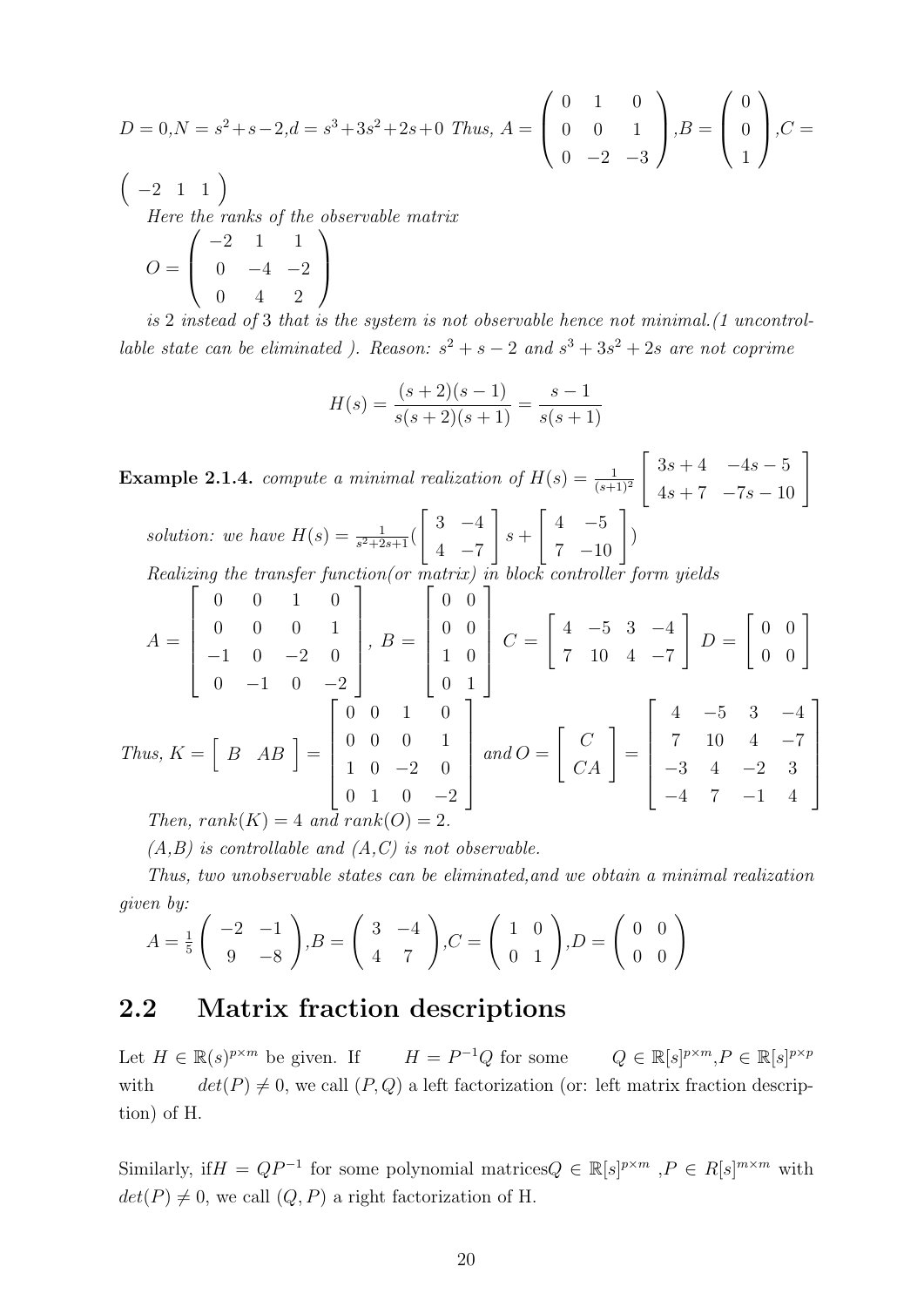For example, we have already used the representation  $H = \frac{N}{d}$  $\frac{N}{d}$  several times. In other words,  $(dI_p, N)$  is a left and  $(N, dI_m)$  is a right factorization of H.

In the scalar case, it is desirable to write a rational function  $h \in \mathbb{R}(s)$  as the ratio (fraction) of two coprime polynomials. We wish to do the same with polynomial matrices.

We say that a left factorization  $(P,Q)$  is left coprime if the matrix  $\begin{bmatrix} P & Q \end{bmatrix}$  is left irreducible . Similarly, a right factorization  $(Q, P)$  is called right coprime if the matrix  $\left[ \begin{array}{c} Q \end{array} \right]$ P 1 is right irreducible, which means, by definition, that its transpose is left irreducible.

**Definition 2.2.1.** The polynomial matrix  $R \in \mathbb{R}(s)^{p \times q}$  is said to be left irreducible left coprime (respectively right irreducible) if there exists a matrix  $S \in \mathbb{R}(s)^{q \times p}$  such that  $RS = I(res. SR = I)$  Equivalently, R is left coprime if  $R = UR_1$  for some  $U \in$  $\mathbb{R}(s)^{p \times p}, R_1 \in \mathbb{R}(s)^{p \times q}$ , then U must be unimodular.

**Lemma 2.2.1.** 1. Let  $(P,Q)$  be a left coprime factorization of H. The degree of the determinant of P is independent of the specific choice of the coprime factorization and therefore

$$
d(H) := deg \, det(P)
$$

(2.3)

is well-defined. If  $(P,Q)$  is an arbitrary (not necessarily coprime) left factorization of H, then

$$
d(H) \le degdet(P).
$$

2. Let  $(Q, P)$  be a right coprime factorization of H. The degree of the determinant of P is independent of the specific choice of the coprime factorization and moreover,

$$
d(H) = degdet(P)
$$

where  $d(H)$  is the number defined in (2.3). If  $(Q, P)$  is an arbitrary (not necessarily coprime) right factorization of H, then

$$
d(H) \leq degdet(P).
$$

**Remark 2.1.** The degree of the determinant of the denominator matrix P is as small as possible if the factorization is coprime. This generalizes the well known fact that the degree of d is minimal if we write a scalar rational function  $h = \frac{n}{d}$  $\frac{n}{d} \in \mathbb{R}(s)$  as the ratio of two coprime polynomials. The choice of the coprime factorization does not influence this minimal degree, it does not even matter whether we take a right or left matrix fraction description.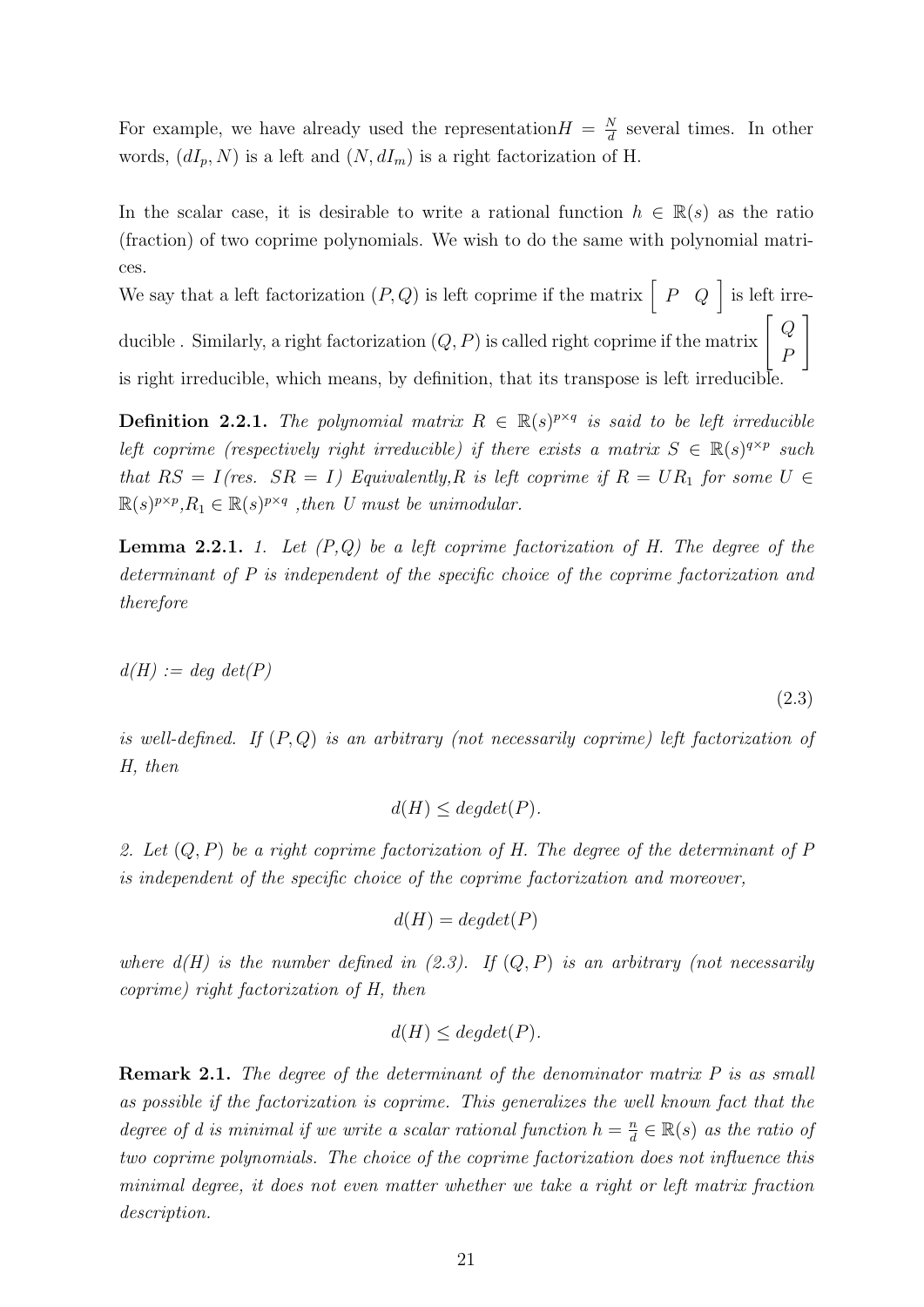In the proof, we use the formula

$$
\begin{bmatrix} A & B \\ C & D \end{bmatrix} = \begin{bmatrix} I & 0 \\ CA^{-1} & I \end{bmatrix} \begin{bmatrix} A & 0 \\ 0 & D - CA^{-1}B \end{bmatrix} \begin{bmatrix} I & A^{-1}B \\ 0 & I \end{bmatrix}
$$

which holds provided that A is invertible. Thus

$$
det\left[\begin{array}{cc} A & B \\ C & D \end{array}\right] = det(A)det(D - CA^{-1}B).
$$

This shows that the block matrix is invertible if and only if  $D - CA^{-1}B$  is invertible, and we have

$$
\begin{bmatrix} A & B \\ C & D \end{bmatrix}^{-1} = \begin{bmatrix} I & -A^{-1}B \\ 0 & I \end{bmatrix} \begin{bmatrix} A^{-1} & 0 \\ 0 & (D - CA^{-1}B)^{-1} \end{bmatrix} \begin{bmatrix} I & 0 \\ -CA^{-1} & I \end{bmatrix} = \begin{bmatrix} * & * \\ * & (D - CA^{-1}B)^{-1} \end{bmatrix}
$$

The matrix  $D - CA^{-1}B$  is called Schur complement of A.

*Proof.* 1. Let  $(P, Q)$  and  $(P_1, Q_1)$  be two left factorizations of H, that is,

$$
H = P^{-1}Q = P_1^{-1}Q_1
$$

which implies that  $Q_1 = UQ$  and  $P_1 = UP$ , where  $U := P_1P^{-1}$ . We show that U is polynomial if  $(P, Q)$  is left coprime; and even unimodular if both factorizations are coprime. If  $(P,Q)$  is left coprime, then there exist, polynomial matrices R, S such that

 $PR + QS = I.$ 

Then

$$
P^{-1} = R + P^{-1}QS = R + HS = R + P_1^{-1}Q_1S
$$

and thus

$$
U = P_1 P^{-1} = P_1 R + Q_1 S.
$$

This shows that U is polynomial. Then

$$
det(P_1) = det(UP) = det(U)det(P)
$$

means that  $det(P)$ divides  $det(P_1)$ , in particular,

$$
degdet(P1) \ge degdet(P).
$$

Similarly, if also  $(P_1, Q_1)$  is coprime, there exist polynomial matrices  $R_1$ ,  $S_1$  such that  $P_1R_1 + Q_1S_1 = I$  and then

$$
P_1^{-1} = R_1 + P_1^{-1}Q_1S_1 = R_1 + HS_1 = R_1 + P^{-1}QS_1
$$

and thus

$$
U^{-1} = PP_1^{-1} = PR_1 + QS_1
$$

which shows that  $U^{-1}$  is polynomial and hence, U is unimodular. Thus we have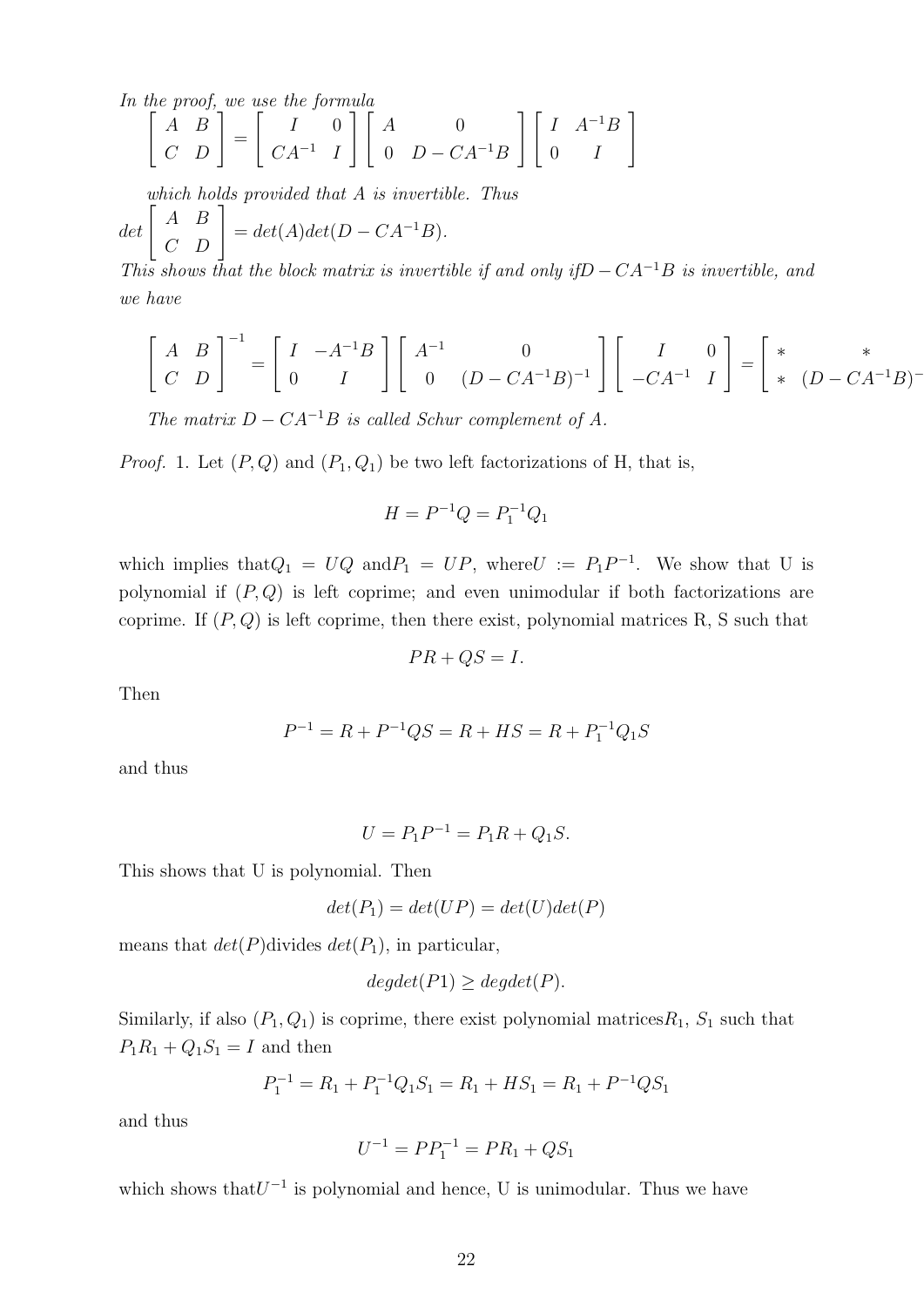$$
det(P_1) = det(U)det(P)
$$

where  $det(U)$  is a non-zero constant, and hence

$$
degdet(P_1) = degdet(P).
$$

2. In view of part 1, it suffices to show that if  $(P, Q)$  is a left coprime, and  $(Q_1, P_1)$  is a right coprime factorization of H, then

$$
degdet(P) = degdet(P1)
$$

. We have  $H = P^{-1}Q = Q_1 P_1^{-1}$  and thus

$$
QP_1 = PQ_1.
$$

There exist polynomial matrices  $R, S, R_1, S_1$  such that (because  $(P, Q)$  left coprime and  $(Q_1, P_1)$ right coprime)

$$
PR + QS = I
$$

and

$$
R_1P_1 + S_1Q_1 = I
$$

Thus

$$
\begin{bmatrix}\nP & -Q \\
S_1 & R_1\n\end{bmatrix}\n\begin{bmatrix}\nR & Q_1 \\
-S & P_1\n\end{bmatrix} =\n\begin{bmatrix}\nI & 0 \\
X & I\n\end{bmatrix}
$$
\nwhere  $X = S_1R - R_1S$ . Post-multiplying this by  
\n
$$
\begin{bmatrix}\nI & 0 \\
I & 0 \\
S_1 & R_1\n\end{bmatrix}
$$
\nyields  
\n
$$
\begin{bmatrix}\nP & -Q \\
S_1 & R_1\n\end{bmatrix}\n\begin{bmatrix}\n\tilde{R} & Q_1 \\
-\tilde{S} & P_1\n\end{bmatrix} =\n\begin{bmatrix}\nI & 0 \\
0 & I\n\end{bmatrix}
$$
\nThis shows that the matrices are unimodular, and inverse to each other,  
\n
$$
\begin{bmatrix}\nP & -Q \\
S_1 & R_1\n\end{bmatrix}^{-1} =\n\begin{bmatrix}\n\tilde{R} & Q_1 \\
-\tilde{S} & P_1\n\end{bmatrix}
$$
\nThus  $P^{-1}$  is the Schur complement of  $P$  that is  $P_1^{-1} = R_1 + s_1 P^{-1}Q$ , and hence  
\n
$$
det(P) det(P_1^{-1}) = det \begin{bmatrix}\nP & -Q \\
S_1 & R_1\n\end{bmatrix} = c
$$
\nwhere  
\n $0 \neq c \in \mathbb{R}$  because 
$$
\begin{bmatrix}\nP & -Q \\
S_1 & R_1\n\end{bmatrix}
$$
. Thus  $det(P) = cdet(P1)$ , in particular,  $degdet(P) =$ 

 $deqdet(P_1)$ .

It turns out below that the integer  $d(H)$  from  $(2.3)$  equals the size of a minimal realization of a proper rational matrix H. For the proof, we need the concept of a rowreduced polynomial matrix.  $\Box$ 

Definition 2.2.2. The degree of a non-zero polynomial row vector is defined to be the highest power of s appearing in it with a non-zero coefficient, and the degree of the zero row is set to be  $-\infty$ . For a non-singular polynomial matrix  $P \in \mathbb{R}[s]^{p \times p}$ , let $\delta_i(P)$  be the degree of the i<sup>th</sup>row of P, for  $i = 1, ..., p$ . Then P has a unique representation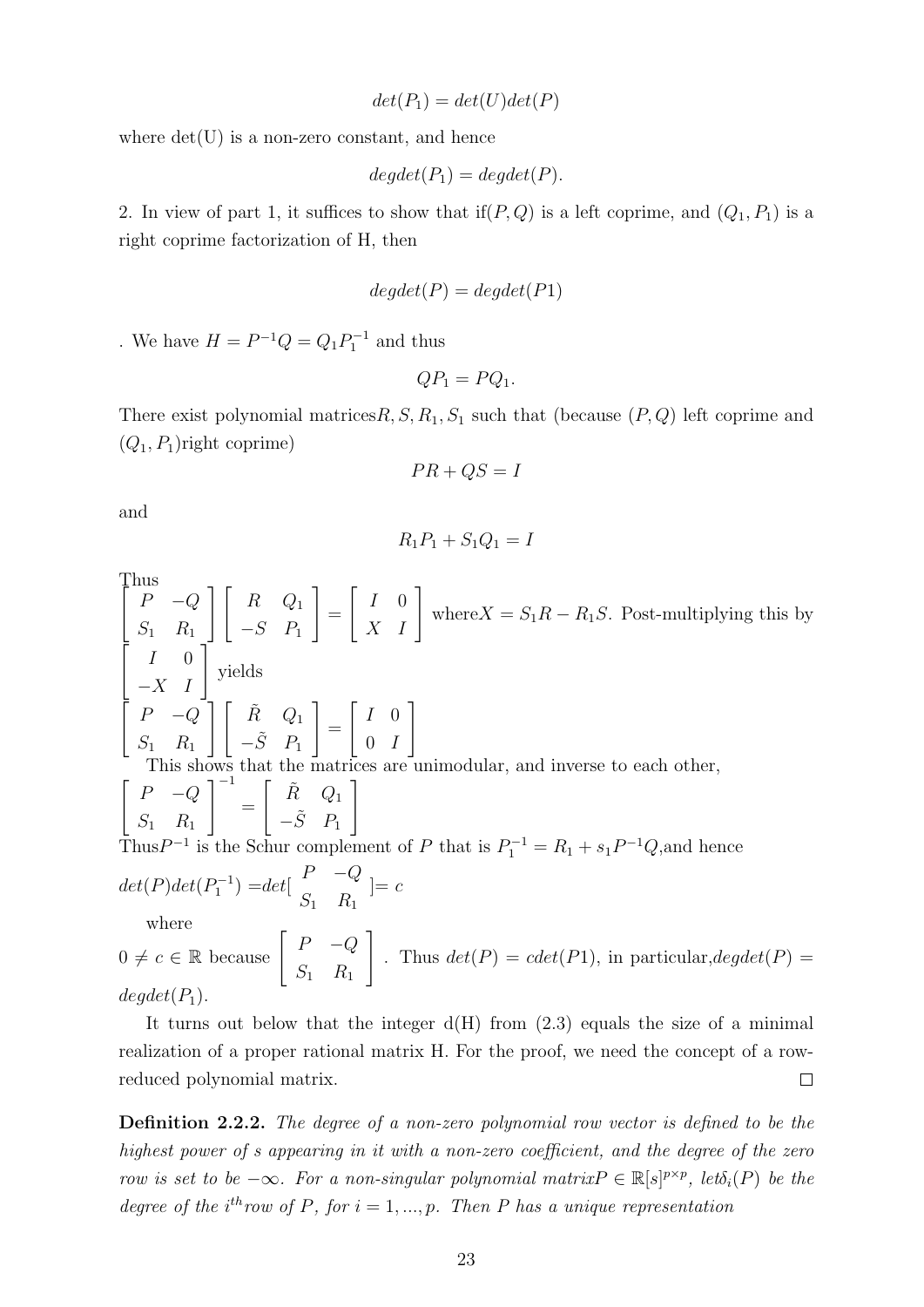$$
P = SP_{hr} + L
$$

where  $S = diag(s^{\delta_1(P)}, ..., s^{\delta_p(p)})$ ,  $P_{hr} \in \mathbb{R}^{p \times p}$ , and  $L \in \mathbb{R}[s]^{p \times p}$  is such that  $\delta_i(L) < \delta_i(P)$ . One calls  $P_{hr}$  the highest row coefficient matrix. If  $P_{hr}$  is non-singular, we say that P is row-reduced (or row-proper). For  $R \in \mathbb{R}[s]^{p \times q}$  with full row rank, the highest row coefficient matrix $R_{hr} \in \mathbb{R}^{p \times q}$  is defined analogously, and R is called row-reduced if  $R_{hr}$ has full row rank.

Example 2.2.1. Let  $P =$  $\begin{bmatrix} s^3 + s & s^2 + s + 1 \\ s + 2 & 1 \end{bmatrix}$ , then  $\delta_1(P) = 3$  and  $\delta_2(P) = 1$ . Thus we can write P as :  $P =$  $\int s^3$  0  $0 \quad s$  $\Bigg) \left( \begin{array}{cc} 1 & 0 \\ 1 & 0 \end{array} \right)$  $+$  $\left(\begin{array}{cc} s & s^2+s+1 \\ 2 & 1 \end{array}\right)$ where  $S = diag(s^3, s)$ ,  $P_{hr} =$  $\left(\begin{array}{cc} 1 & 0 \\ 1 & 0 \end{array}\right)$  $,L =$  $\left(\begin{array}{cc} s & s^2+s+1 \\ 2 & 1 \end{array}\right)$ Observe that  $\delta_i(L)$  <  $\delta_i(P)$  for  $i = 1, 2$  and P is not row proper because  $P_{hr}$  is singular.

**Example 2.2.2.** Let 
$$
R = \begin{pmatrix} s^2 + 1 & s^2 - 1 & s^2 + 2s + 3 \ s - 1 & s - 1 & s + 1 \end{pmatrix}
$$
  
\nThen R can be written as:  
\n $R = \begin{pmatrix} s^2 & 0 \ 0 & s \end{pmatrix} \begin{pmatrix} 1 & 1 & 1 \ 1 & 1 & 1 \ 1 & 1 & 1 \end{pmatrix} + \begin{pmatrix} 1 & -1 & 2s + 3 \ -1 & -1 & 1 \end{pmatrix}$   
\nwhere  $S = diag(s^2, s), R_{hr} = \begin{pmatrix} 1 & 1 & 1 \ 1 & 1 & 1 \ 1 & 1 & 1 \end{pmatrix}, L = \begin{pmatrix} 1 & -1 & 2s + 3 \ -1 & -1 & 1 \end{pmatrix}$  Observe that R is not row proper because  $R_{hr}$  has rank 1.

**Lemma 2.2.2.** Let  $P \in \mathbb{R}[s]^{p \times p}$  be non-singular. 1. We have

$$
\sum_{i=1}^p \delta_i(P) \geq degdet(P)
$$

The matrix P is row-reduced if and only if

,

$$
\sum_{i=1}^{p} \delta_i(P) = degdet(P)
$$

2. If  $H = P^{-1}Q$  is strictly proper, then  $\delta_i(Q) < \delta_i(P)$  for  $i = 1, ..., p$ ; if H is proper, then  $\delta_i(Q) \leq \delta_i(P)$  for all i. The converse is also true, provided that P is row-proper.

3. For every non-singular  $P \in \mathbb{R}[s]^{p \times p}$  there exists a unimodular matrix  $U \in \mathbb{R}[s]^{p \times p}$ such that  $UP$  is row-proper.

4. For every  $R \in \mathbb{R}[s]^{p \times q}$  with full row rank, there exists a unimodular matrix  $U \in \mathbb{R}[s]^{p \times p}$ such that URis row-proper.

*Proof.* 1. Rewrite  $P = SP_{hr} + L$  as  $P_{hr} = S^{-1}P - S^{-1}L$ . Consider the limit as  $s \to \infty$ . Then we have, since

$$
\lim_{s \to \infty} S^{-1} L = 0
$$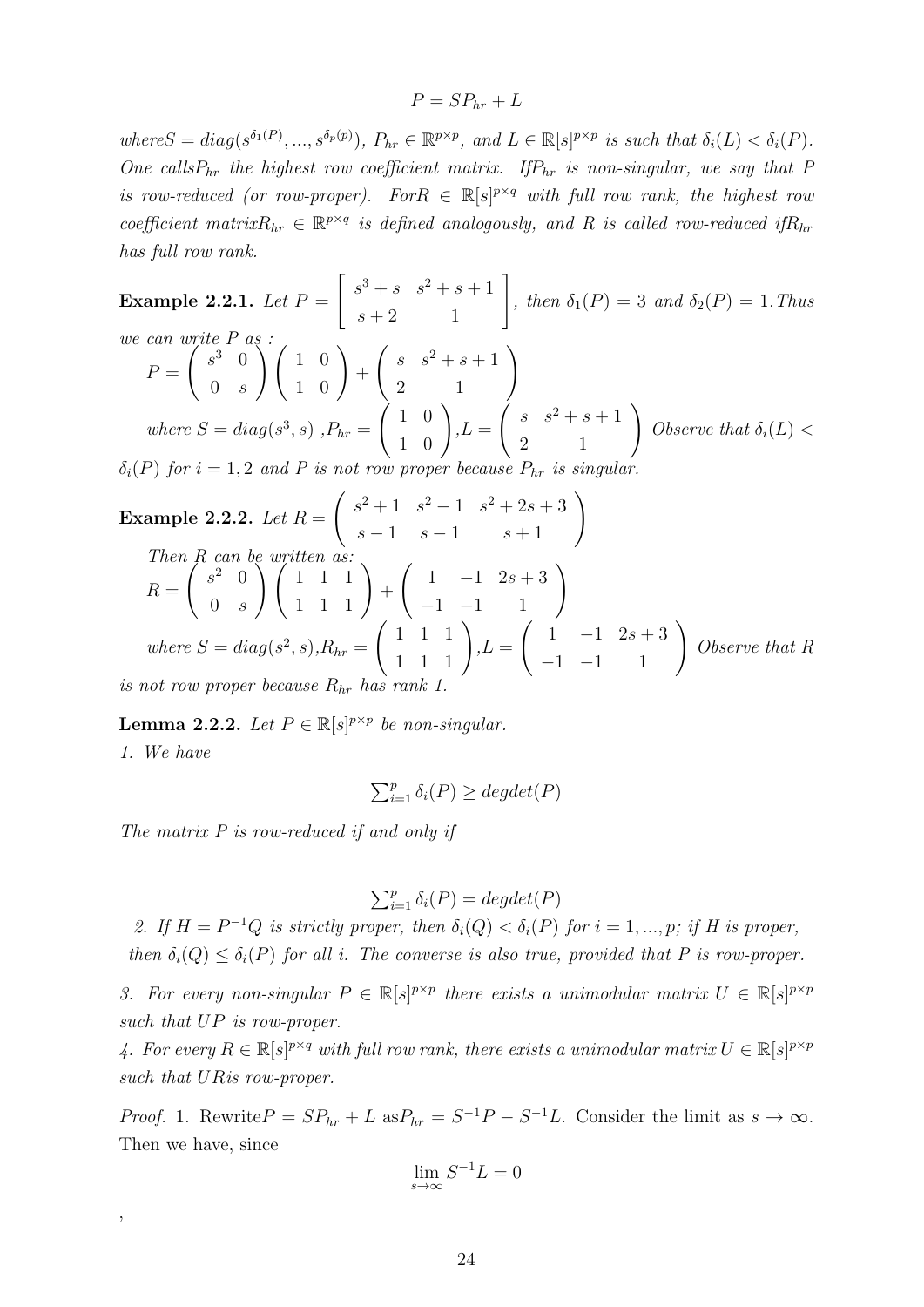$$
Phr = \lim_{s \to \infty} S^{-1}P
$$

and, putting

$$
\delta(P) := \sum_{i=1}^{p} \delta_i(P) ,
$$
  

$$
det(P_{hr}) = \lim_{s \to \infty} \frac{detP}{s^{\delta(P)}}
$$

This shows that  $degdet(P) \leq \delta(P)$  and

$$
det(P_{hr}) = 0 \Leftrightarrow degdet(P) < \delta(P)
$$

2. Let  $H = P^{-1}Q$ , then

$$
Q_{ij} = \sum_{k=1}^{p} P_{ik} H_{kj}
$$

and

$$
\frac{Q_{ij}}{s^{\delta_i(p)}} = \sum_{k=1}^p \frac{P_{ik}}{s^{\delta_i(p)}} H_{kj}
$$

Consider again the limit as  $s \to \infty$ . If H is strictly proper, the right hand side tends to zero, and hence all the powers of s appearing in  $Q_{ij}$  must be strictly less than  $\delta_i(P)$ . Since this holds for all j, we obtain $\delta_i(Q) < \delta_i(P)$ . For the converse, write  $P = SP_{hr} + L$ , and assume that  $P_{hr}$  is invertible. Then

$$
P^{-1}Q = (SP_{hr} + L)^{-1}Q = (I + P_{hr}^{-1}S^{-1}L)^{-1}P_{hr}^{-1}S^{-1}Q
$$

and thus, since

$$
\lim_{s \to \infty} S^{-1} L = 0
$$

and

$$
\lim_{s \to \infty} S^{-1}Q = 0,
$$

we have

$$
\lim_{s \to \infty} P^{-1} Q = 0
$$

that is, $P^{-1}Q$  is strictly proper. The argument for proper is similar.

3. If P is row-proper, we are finished. Therefore, assume otherwise, that is, let  $det(P_{hr}) = 0$ . We show that there exists a unimodular matrix U such that

$$
degdet(P) = degdet(UP) \le \sum_{j=1}^{p} \delta_j(UP) < \sum_{j=1}^{p} \delta_j(P)
$$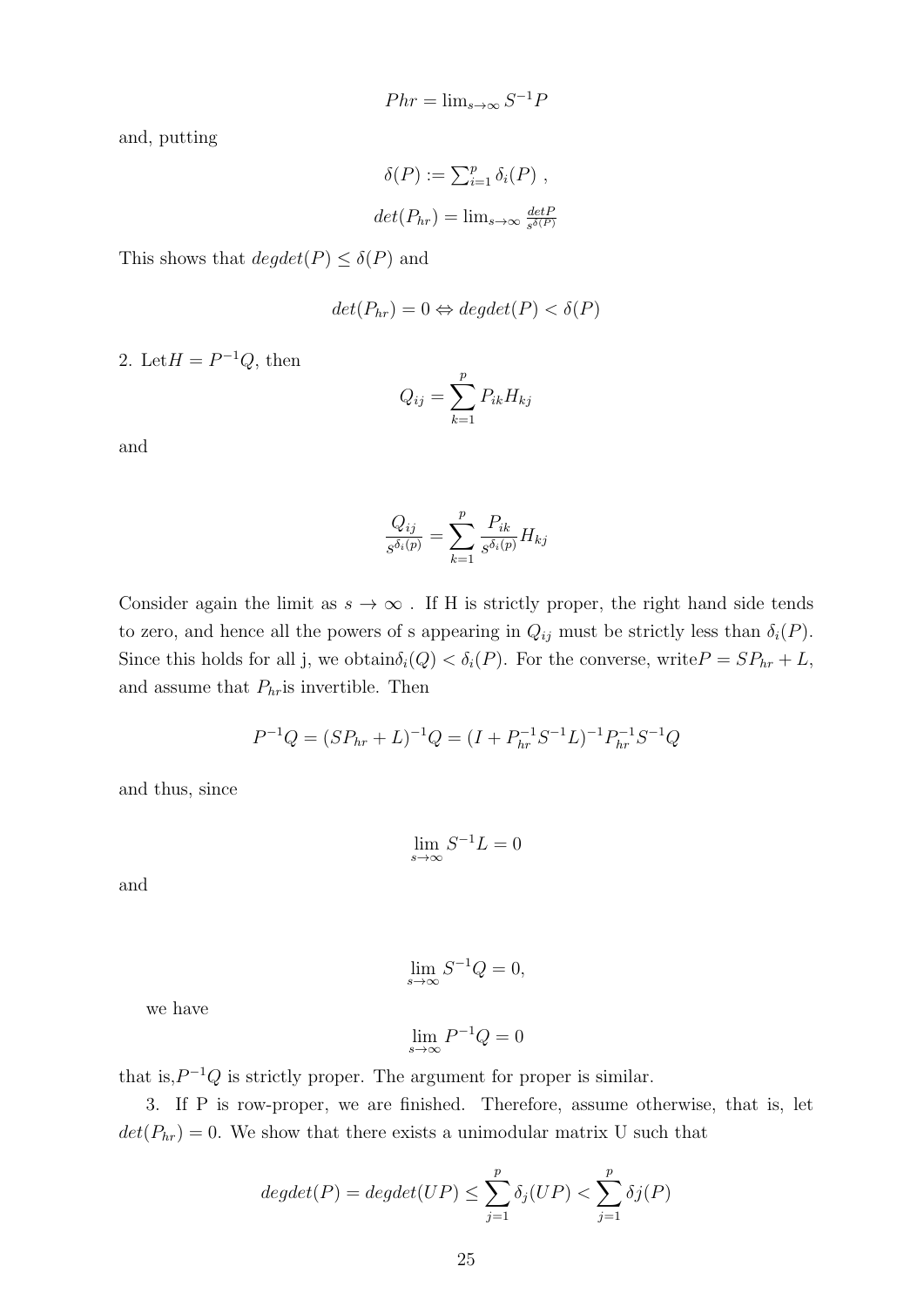. Iteratively, this yields the result. We write  $\delta_j := \delta_j(P)$  for simplicity. Since  $det(P_{hr}) =$ 0, there exists  $0 \neq \alpha = (\alpha_1, ..., \alpha_p) \in \mathbb{R}^{1 \times p}$  with

$$
\sum_{j=1}^p \alpha_j P_{hr}^{(j)} = 0
$$

where  $P_{hr}^{(j)}$  denotes the  $j-th$  row of  $P_{hr}$ . Among the j with  $\alpha_j \neq 0$ , select  $j^*$  with  $\delta_j^* \leq \delta_j$ for all j with $\alpha_j \neq 0$ . Without loss of generality, let  $\alpha_j^* = 1$ . Then we have

$$
P_{hr}^{(j^*)} + \sum_{j \neq j^*} \alpha_j P_{hr}^{(j)} = 0
$$

Now perform the elementary operation:  $P^{j^*}$  plus

$$
\sum_{j \neq j^*} \alpha_j s^{\delta_j * - \delta_j} P^j
$$

The new matrix  $P^{\dagger} = UP$  satisfies  $\delta_{j^*}(P^{\dagger}) < \delta_{j^*}(P)$  and  $\delta_j(P^{\dagger}) = \delta_j(P)$  for all  $j \neq j^*$ . This establishes the claim.

4. The final statement is analogous to the previous one.

**Example 2.2.3.** a).compute a unimodular matrix  $U$  such that  $UP$  is row proper,

where 
$$
P = \begin{bmatrix} s^3 + s & s^2 + s + 1 \ s + 2 & 1 \end{bmatrix}
$$
  
\nb). Let  $\beta = \{w \in A^3 | R(\frac{d}{dt})w = 0\}$  with  
\n $R = \begin{bmatrix} s^2 + 1 & s^2 - 1 & s^2 + 2s + 3 \ s - 1 & s - 1 & s + 1 \end{bmatrix}$   
\nDetermine all  $i/o$  structures of  $\beta$  with proper transfer matrix.  
\nsolution: a). we have  $P_{hr} = \begin{bmatrix} 1 & 0 \ 1 & 0 \ 1 & 0 \end{bmatrix}$   
\nchoose  $\alpha = [1, -1]$  and  $j^* = 1$ .perform:1st row minus  $s^2$  times second row:  
\n $PI = \begin{bmatrix} -2s^2 + s & s + 1 \ s + 2 & 1 \ s + 2 & 1 \end{bmatrix}$ ,  $P_{hr}I = \begin{bmatrix} -2 & 0 \ 1 & 0 \end{bmatrix}$  choose  $\alpha = [1, 2]$  and  $j^* = 1$ .perform:1st  
\nrow plus 2s times 2nd row.  
\n $PII = \begin{pmatrix} 5s & 3s + 1 \ s + 2 & 1 \end{pmatrix}$ ,  $P_{hr}II = \begin{pmatrix} 5 & 3 \ 1 & 0 \end{pmatrix}$   
\n $PII$  is row proper and  $PII = UP$  with  $U = \begin{pmatrix} 1 & 2s - s^2 \ 0 & 1 \end{pmatrix}$  we did  $PI = \begin{pmatrix} 1 & -s^2 \ 0 & 1 \end{pmatrix} P$   
\n $PII = \begin{pmatrix} 1 & 2s \ 0 & 1 \end{pmatrix} PI$   
\n $PII = UP$ 

b) rank $(R) = 2$  and since all  $2 \times 2$  sub determinants are nonzero. there are three possible  $i$  *o* structures: each variable can play the role of input(and the other two variables are output).To find out which transfer functions are proper,one may use brute force,that is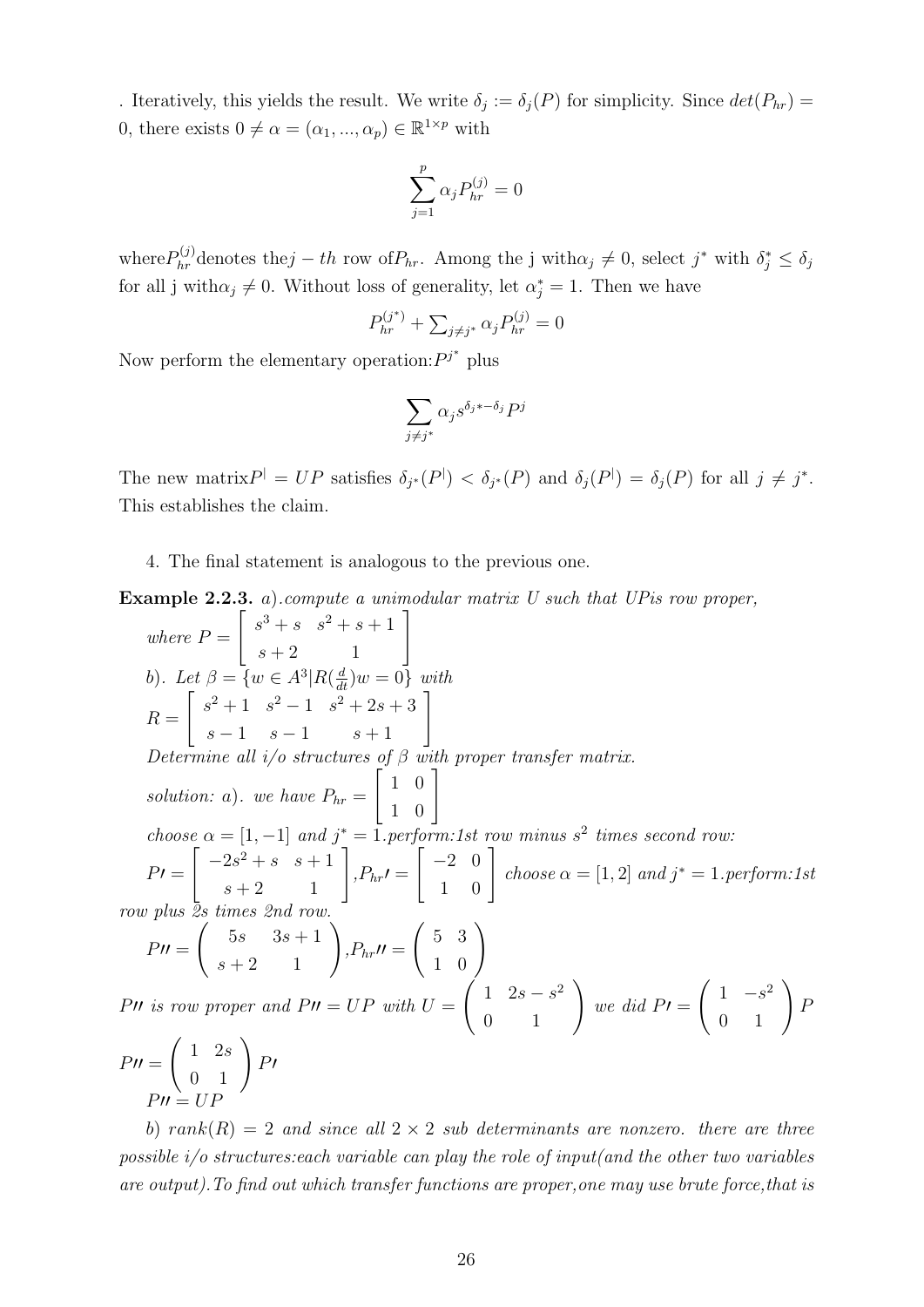compute the three transfer functions and check whether they are proper.A more systematic way involves transforming R to row properness.

We have

 $R_{hr} =$  $\left(\begin{array}{rrr} 1 & 1 & 1 \\ 1 & 1 & 1 \end{array}\right)$ choose  $\alpha = [1, -1]$  and  $j^* = 1$ . perform:1st row minus s times 2nd

row: 
$$
R\prime = \begin{pmatrix} s+1 & s-1 & s+3 \\ s-1 & s-1 & s+1 \end{pmatrix}
$$
,  $R_{hr}\prime = \begin{pmatrix} 1 & 1 & 1 \\ 1 & 1 & 1 \end{pmatrix}$  choose  $\alpha = [1, -1]$  and  $j^* = 1$ .  
1. perform:1st row minus 2nd row:  $R\prime\prime = \begin{pmatrix} 2 & 0 & 2 \\ s-1 & s-1 & s+1 \end{pmatrix}$ ,  $R = \begin{pmatrix} 2 & 0 & 2 \\ 1 & 1 & 1 \end{pmatrix}$ ,  $R\prime\prime = \begin{pmatrix} 2 & 0 & 2 \\ 1 & 1 & 1 \end{pmatrix}$ .

is row proper and  $R\prime\prime = UR$  with  $U =$  $\left(\begin{array}{cc} 1 & -s - 1 \\ 0 & 1 \end{array}\right)$ 

Moreover, if  $w_1(w_3)$  is chosen as input, the  $2 \times 2$  sub matrix of  $R_{hr}$ , resulting from deletion of the first and 3rd column, is non singular. Therefore, the corresponding transfer function will be proper. However, if  $w_2$  is chosen as input, the resulting sub matrix of  $R_{hr}$ " is singular.That is we may expect some problems.Indeed,this i/o structure yields a non proper transfer function

$$
H = P^{-1}Q = P^{\prime\prime}P^{-1}Qu = \begin{pmatrix} 2 & 2 \\ S-1 & S+1 \end{pmatrix}^{-1} \begin{pmatrix} 0 \\ -s+1 \end{pmatrix} = \frac{1}{2} \begin{pmatrix} s-1 \\ -s+1 \end{pmatrix}.
$$

Given a full-row-rank representation R of  $\beta$ , we can thus assume without loss of generality that R is row-proper. Then  $R_{hr}$  has full row rank, and thus it contains a submatrix that is square and invertible. If we choose an input-output decomposition of  $\beta$ such that the output corresponds to such a choice of the columns of R, then one can show that in the resulting representation  $(2.6)$ , the matrix  $N_2$  is invertible (recall that this assumption was needed to transform (2.6) into state space form). This shows that any  $\mathcal{B} = \{w \in A^q | R(\frac{d}{dt}w = 0) \}$  admits a partition of its signal components into inputs and outputs such that it has a state space representation, in particular, the resulting transfer matrix is proper.

Theorem 2.2.1. Let H be a proper rational matrix. The size of a minimal realization of H is given by the integer  $d(H)$  from  $(2.3)$ .

*Proof.* There is no loss of generality in assuming that H is strictly proper. Let  $(A, B, C, 0)$ be a realization of H, that is,

$$
H = C(sI_n - A)^{-1}B.
$$

Define $G := (sI_n - A)^{-1}B$ . Then  $(sI_n - A, B)$  is a left factorization of G. Thus

$$
degdet(sI_n - A) = n \ge d(G)
$$

On the other hand, if  $(Q, P)$  is a right factorization of G, that is,  $G = QP^{-1}$ , then  $H =$  $CG = CQP^{-1}$ , that is,  $(CQ, P)$  is a right factorization of H. We conclude that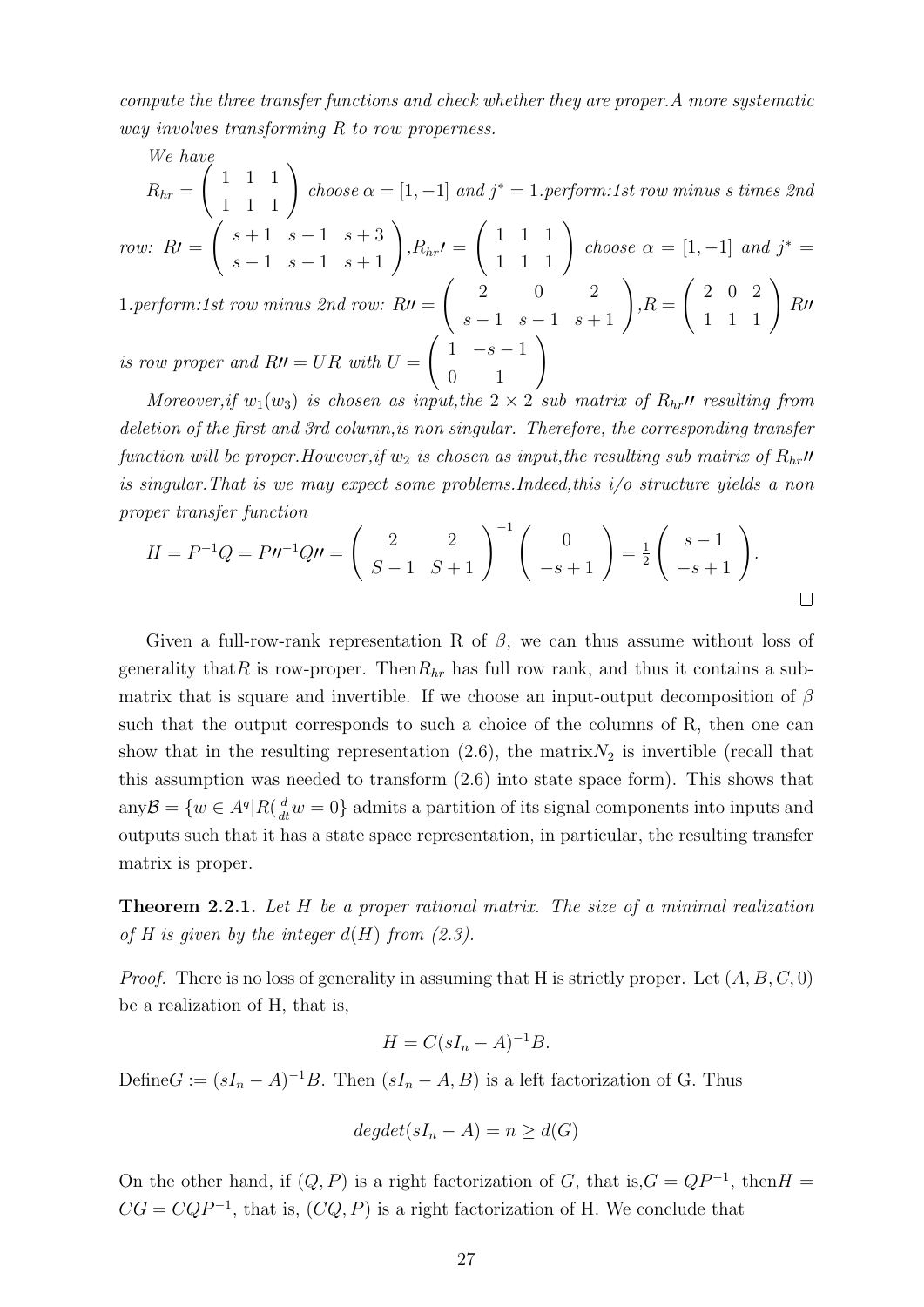$d(G) \geq d(H)$ .

This shows that  $n \geq d(H)$ , that is, the size of any realization of H must be at least  $d(H)$ . Conversely, we show that a strictly proper H possesses a realization of size  $d(H)$ . Let  $H = P^{-1}Q$  be a left coprime factorization. Without loss of generality, let P be rowproper. Now consider the i-th row of  $P$  and  $Q$ , and denote them by  $P_i$  and  $Q_i$ , respectively. According to Theorem 2.22, there exist matrices  $K_i, L_{ij}, M_i, N_{ij}$  ( $j = 1, 2$ ) such that

$$
P_i(\frac{d}{dt})y = Q_i(\frac{d}{dt})u \Leftrightarrow \exists x : \{\frac{d}{dt}xi = K_ix_i + L_{i1}u + L_{i2}y
$$

$$
\{0 = M_ix_i + N_{i1}u + N_{i2}y.
$$

Here  $K_i$ can be chosen to be a  $\delta_i(P) \times \delta_i(P)$  matrix. Combining these representations via

$$
X = \begin{bmatrix} X_1 \\ X_2 \\ \cdot \\ \cdot \\ \cdot \\ X_p \end{bmatrix} K = \begin{bmatrix} K_1 \\ K_2 \\ \cdot \\ \cdot \\ \cdot \\ K_p \end{bmatrix} L_j = \begin{bmatrix} L_{1j} \\ L_{2j} \\ \cdot \\ \cdot \\ \cdot \\ \cdot \\ \cdot \\ M_p \end{bmatrix}
$$
  

$$
M = \begin{bmatrix} M_1 \\ M_2 \\ \cdot \\ \cdot \\ \cdot \\ \cdot \\ \cdot \\ \cdot \\ N_p \end{bmatrix} N_j = \begin{bmatrix} N_{1j} \\ N_{2j} \\ \cdot \\ \cdot \\ \cdot \\ N_{pj} \end{bmatrix}
$$

We obtain

$$
P\frac{d}{dt}y = Q\frac{d}{dt}u \Leftrightarrow \exists x : \{\frac{d}{dt}x = Kx + L_1u + L_2y; \}
$$

$$
0 = Mx + N_1u + N_2y
$$

where the size of K is  $\sum \delta_i(P) = degdet(P) = d(H)$ . Moreover,  $N_1 = 0$  (because  $P^{-1}Q$ is strictly proper) and  $N_2 = P_{hr}$ , which is invertible. Thus we can find, as in Section 2.7, matrices  $A, B, C, D$  with A of the same size as K, such that

$$
P(\frac{d}{dt})y = Q(\frac{d}{dt})u \Leftrightarrow \exists x : \{\frac{d}{dt}x = Ax + Bu
$$

$$
\{Y = Cx.
$$

Then  $H = P^{-1}Q = C(sI - A)^{-1}B$  which shows that H has a realization of size  $\Box$  $d(H)$ .

Remark 2.2. In the final step of the proof, we have used the fact that equivalent representations have the same transfer function. This statement has not been proven. Alternatively, one may give a direct proof of

$$
H = P^{-1}Q = C(sI - A)^{-1}B
$$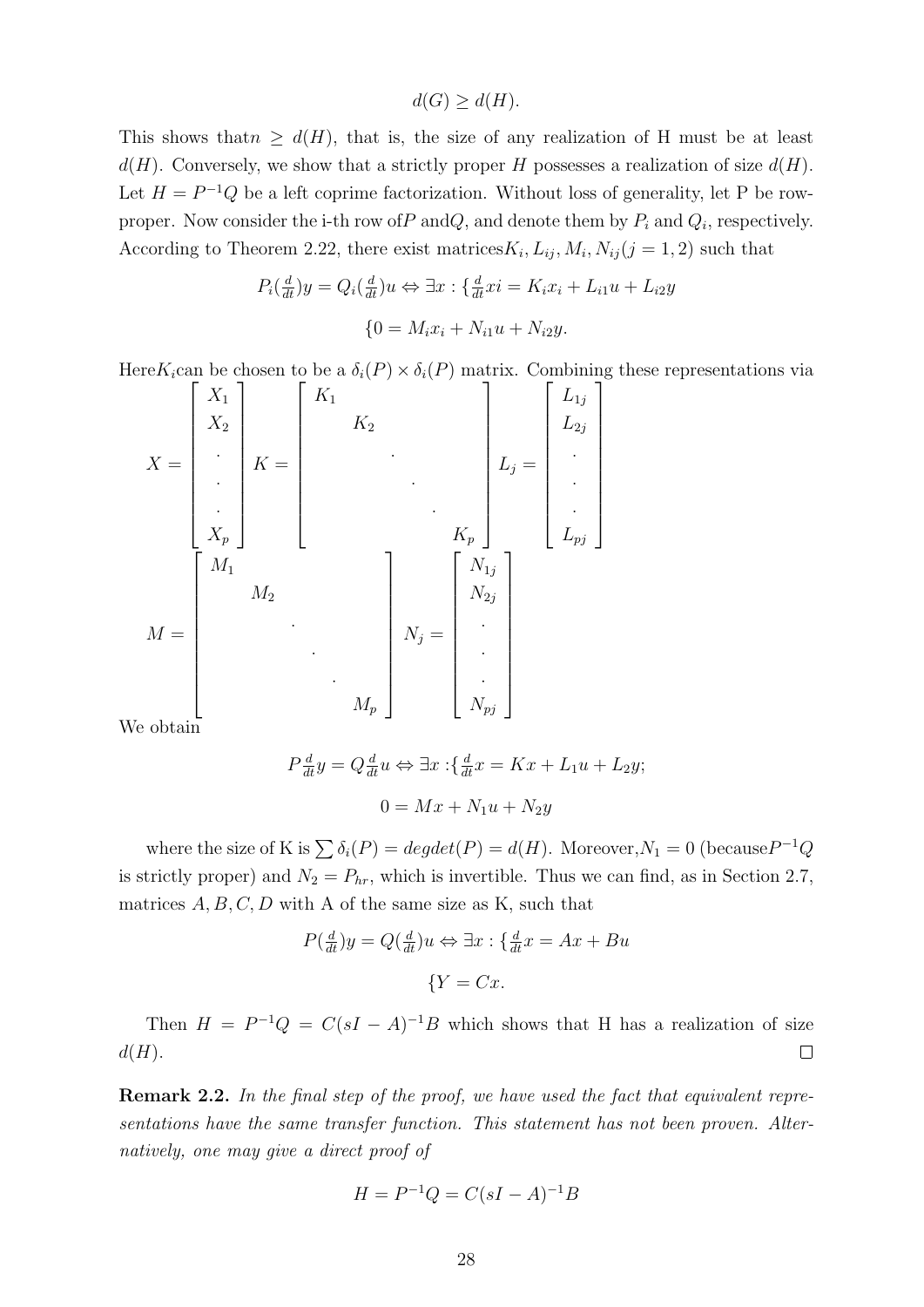using the special form of A,B,C that results from Section 2.7. The details are omitted. The question now is how to get left coprime factorization to get  $d(H)$ . This is another problem.We use the following theorem to determine the size of minimal realization.

**Theorem 2.2.2.** (McMillan form) For each rational matrix  $H \in \mathbb{R}(s)^{p \times m}$  there exist unimodular matrices  $U \in \mathbb{R}[s]^{p \times p}$  and  $V \in \mathbb{R}[s]^{m \times m}$  such that

$$
UHV = \begin{bmatrix} D & 0 \\ 0 & 0 \end{bmatrix} \tag{2.4}
$$

where  $D \in \mathbb{R}(s)^{r \times r}$  is a diagonal matrix

$$
D = \begin{bmatrix} \frac{\gamma_1}{\delta_1} & & & \\ & \ddots & & \\ & & \ddots & \\ & & & \ddots & \\ & & & & \frac{\gamma_r}{\delta_r} \end{bmatrix}
$$

with polynomials  $\gamma_i, \delta_i \neq 0$  such that each pair  $(\gamma_i, \delta_i)$  is coprime and  $\gamma_1 |...|\gamma_r$  and  $\delta_r |...|\delta_1$ . Clearly,  $r = rank(H)$ . The matrix on the right hand side of (2.4) is called McMillan form of H and the integer

 $n := \sum_{i=1}^r deg(\delta_i)$  is called McMillan-degree of H.

*Proof.* Write  $H = \frac{N}{d}$  $\frac{N}{d}$ , where  $N \in \mathbb{R}[s]^{p \times m}$  and  $0 \neq d \in \mathbb{R}[s]$ . compute the Smith form of N,say

 $UNV =$  $\left[\begin{array}{cc} \tilde{D} & 0 \\ 0 & 0 \end{array}\right]$ 

Where U,V are unimodular and  $\tilde{D} = diag(d_1, ..., d_r)$  for some non zero polynomials di.We divide UNV by d and put

$$
D := \frac{\tilde{D}}{d} = diag(\frac{d_1}{d}, ..., \frac{d_r}{d})
$$

Let  $\gamma_i, \delta_i$  be coprime polynomials with

$$
\frac{d_i}{d} = \frac{\gamma_i}{\delta_i}
$$

Since  $d_1|d_2|...|d_r$ , we have  $d_{i+1} = d_i e_i$  for some polynomials  $e_i$ , where  $i = 1, ..., r - 1$ . This implies

$$
\gamma_{i+1}\delta_i=\gamma_i\delta_{i+1}e_i
$$

for all i.

because

$$
\frac{\gamma_{i+1}}{\delta_{i+1}} = \frac{d_{i+1}}{d} = \frac{d_i e_i}{d} = \frac{\gamma_i e_i}{\delta_i}
$$

which implies  $\gamma_i|\gamma_{i+1}\delta_i$  and  $\delta_{i+1}|\gamma_{i+1}\delta_i$  since  $\delta_i$  and  $\gamma_i$  are coprime,  $\gamma_{i+1}$  must be a multiple of  $\gamma_i$ . similarly, coprimeness of  $\delta_{i+1}$  and  $\gamma_{i+1}$  implies  $\delta_i$  must be a multiple of  $\delta_{i+1}$ .  $\Box$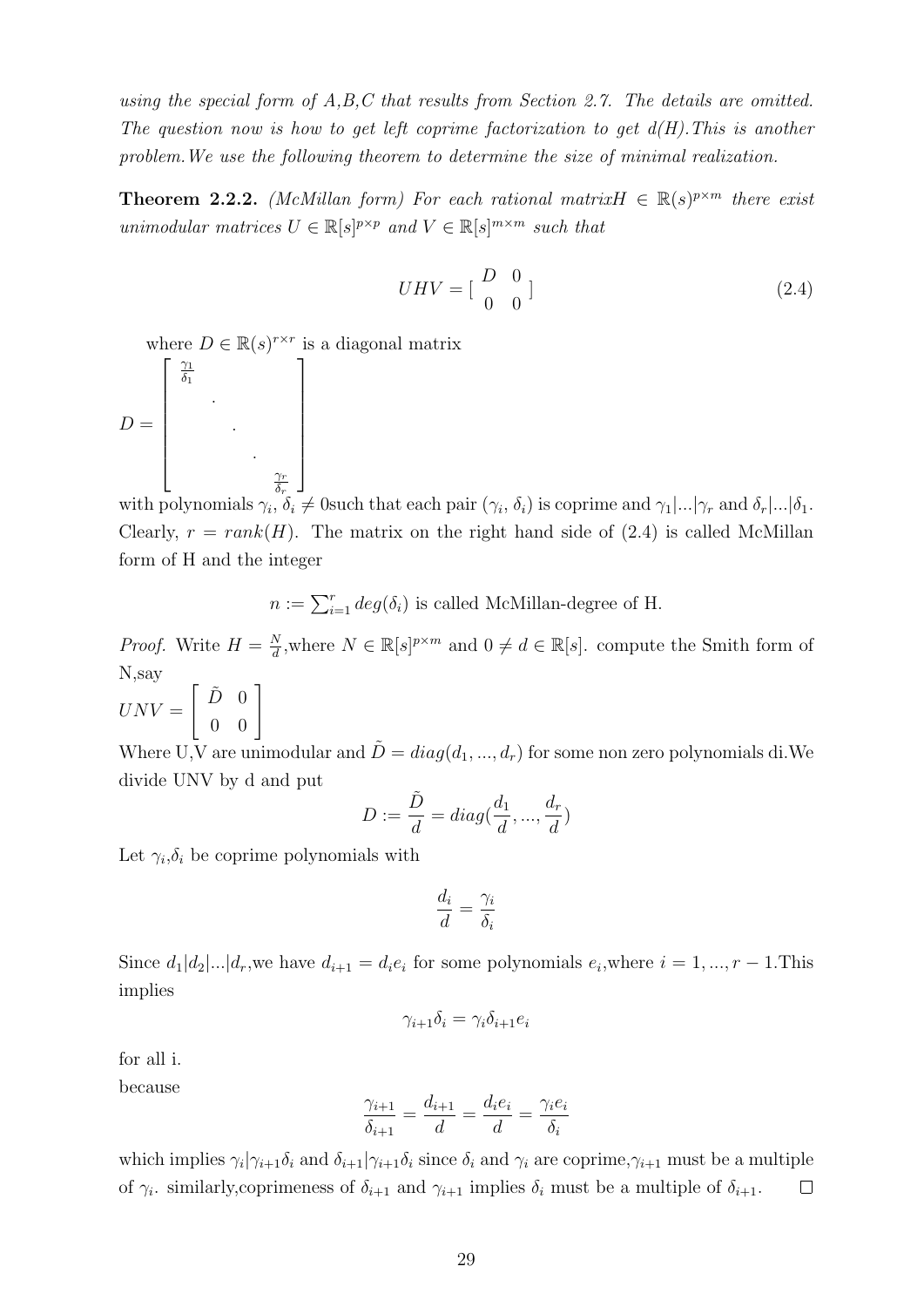Theorem 2.2.3. The size of a minimal realization of H equals the McMillan-degree of H.

*Proof.* We show that  $d(H)$  from (2.3) coincides with the McMillan-degree of H. Let  $UHV =$  $\left[\begin{array}{cc} D & 0 \\ 0 & 0 \end{array}\right]$ be the McMillan form of H, with  $D = diag(\frac{\gamma_1}{\delta_1})$  $\frac{\gamma_1}{\delta_1} \dots \frac{\gamma_r}{\delta_r}$  $\frac{\gamma_r}{\delta_r}$ ) Define  $\Gamma = \left[ \begin{array}{cc} diag(\gamma_1...\gamma_r) & 0 \ 0 & 0 \end{array} \right] \text{ and } \Delta = \left[ \begin{array}{cc} diag(\delta_1...\delta_r) & 0 \ 0 & I \end{array} \right]$  $0$   $I$ 1 Then  $UHV = \Gamma \Delta^{-1}$ , that is,  $(\Gamma, \Delta)$  is a right factorization of  $UHV$ . Since each pair  $(\gamma_i, \delta_i)$  is coprime, it is even a right coprime factorization of  $UHV$ . Then  $(U^{-1}\Gamma, V\Delta)$  is a right coprime factorization of H. Therefore

$$
d(H) = degdet(V\Delta) = degdet(\Delta) = deg \prod_{i=1}^{r} \delta_i = \sum_{i=1}^{r} deg(\delta_i)
$$

which is precisely the McMillan-degree of H.

#### 2.3 Poles

A complex number  $\lambda$  is called a pole of a rational matrix H if it is a pole of one of its entries. Equivalently, the poles of H are the zeros of the polynomials  $\delta_i$  in the McMillan form of H. Still equivalently, they are the zeros of  $det(P)$ , where P is the denominator matrix in a coprime factorization of H.

**Theorem 2.3.1.** Let  $(A, B, C, D)$  be a realization of H. Any pole of H is an eigenvalue of A. Conversely, an eigenvalue of A which is not a pole of H must be an uncontrollable mode of  $(A, B)$  or an unobservable mode of  $(A, C)$ . In particular, if  $(A, B, C, D)$  is a minimal realization ofH, then the eigenvalues of A are precisely the poles of H.

**Remark 2.3.** This theorem shows that there is a close relation between the eigenvalues of A and the poles of  $H = C(sI - A)^{-1}B + D$ . This is the reason why one speaks of pole shifting in Section 5.3, although eigenvalue shifting would probably be more appropriate.

Proof. Without loss of generality, let H be strictly proper. Since

$$
H = C(sI - A)^{-1}B = \frac{Cadj(sI - A)B}{det(sI - A)}
$$

any pole of H must be a zero of  $det(sI - A)$ , that is, it must be an eigenvalue of A. Now let  $\lambda$  be an eigenvalue of A which is not a pole of H. Assume that  $\lambda$  is not an unobservable mode, that is,

$$
rank\left[\begin{array}{c} \lambda I - A \\ C \end{array}\right] = n \tag{2.5}
$$

We need to show that  $\lambda$  is an uncontrollable mode. Let  $G = (sI - A)^{-1}B = QP^{-1}$ , where  $(Q, P)$  is right coprime. Then we have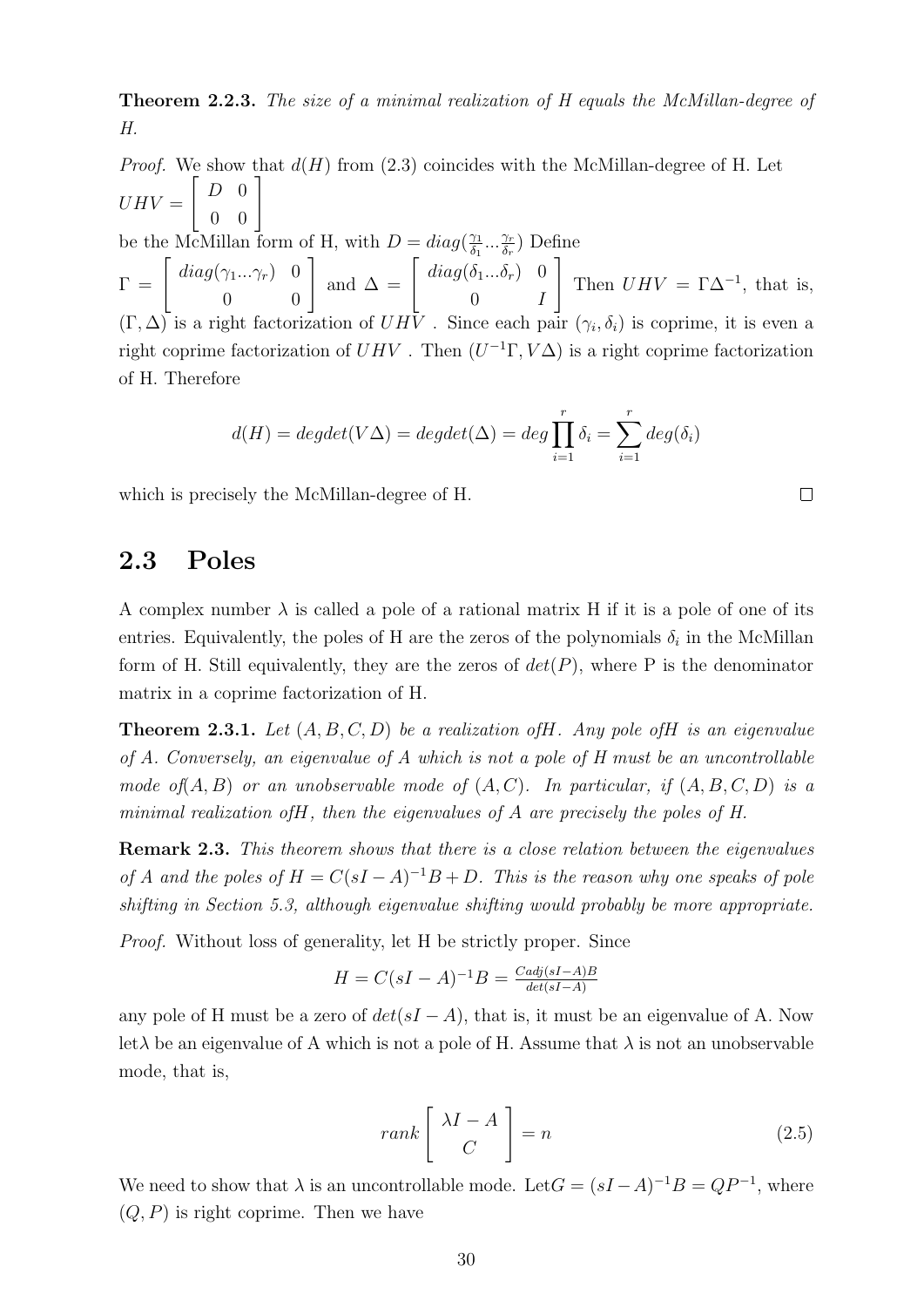$$
BP = (sI - A)Q \tag{2.6}
$$

and  $H = CG = CQP^{-1}$ , with

$$
rank \left[ \begin{array}{c} CQ(\lambda) \\ P(\lambda) \end{array} \right] = m \tag{2.7}
$$

To see this, let v be such that  $CQ(\lambda)v = 0$  and  $P(\lambda)v = 0$ . We need to show that this implies  $v = 0$ . From  $(2.7)$ ,

$$
0 = BP(\lambda)v = (\lambda I - A)Q(\lambda)v
$$

and thus

$$
\left[\begin{array}{c} \lambda I - A \\ C \end{array}\right] Q(\lambda)v = 0
$$

which implies that  $Q(\lambda)v = 0$  because of (2.5). But then both  $P(\lambda)v = 0$  and  $Q(\lambda)v = 0$ , which implies that  $v = 0$  due to the right coprimeness of  $(Q, P)$ .

Now we must have  $det(P(\lambda)) \neq 0$ . If conversely,  $det(P(\lambda)) = 0$ , then there would exist a  $v \neq 0$  such that  $P(\lambda)v = 0$ . Since  $\lambda$  is not a pole of H, the complex matrix  $H(\lambda)$  is well-defined, and thus

$$
0 = H(\lambda)P(\lambda)v = CQ(\lambda)v
$$

and this would be a contradiction to (8.9).

Since  $\lambda$  is an eigenvalue of A, there exists  $0 \neq z \in \mathbb{C}^{1 \times n}$  such that  $z(\lambda I - A) = 0$ . Then (8.8) implies  $zBP(\lambda) = 0$  and hence, since  $P(\lambda)$  is non-singular, we must have  $zB = 0$ . Then

$$
z\left[\begin{array}{cc} \lambda I - A & B \end{array}\right] = 0
$$

which shows that

$$
rank \left[ \begin{array}{cc} \lambda I - A & B \end{array} \right] < n
$$

that is,  $\lambda$  is an uncontrollable mode of  $(A, B)$ .

#### 2.4 Zeros

A complex number  $\lambda$  is called a zero of a rational matrix H if it is not a pole of H and

$$
rank(H(\lambda)) < rank(H).
$$

 $\Box$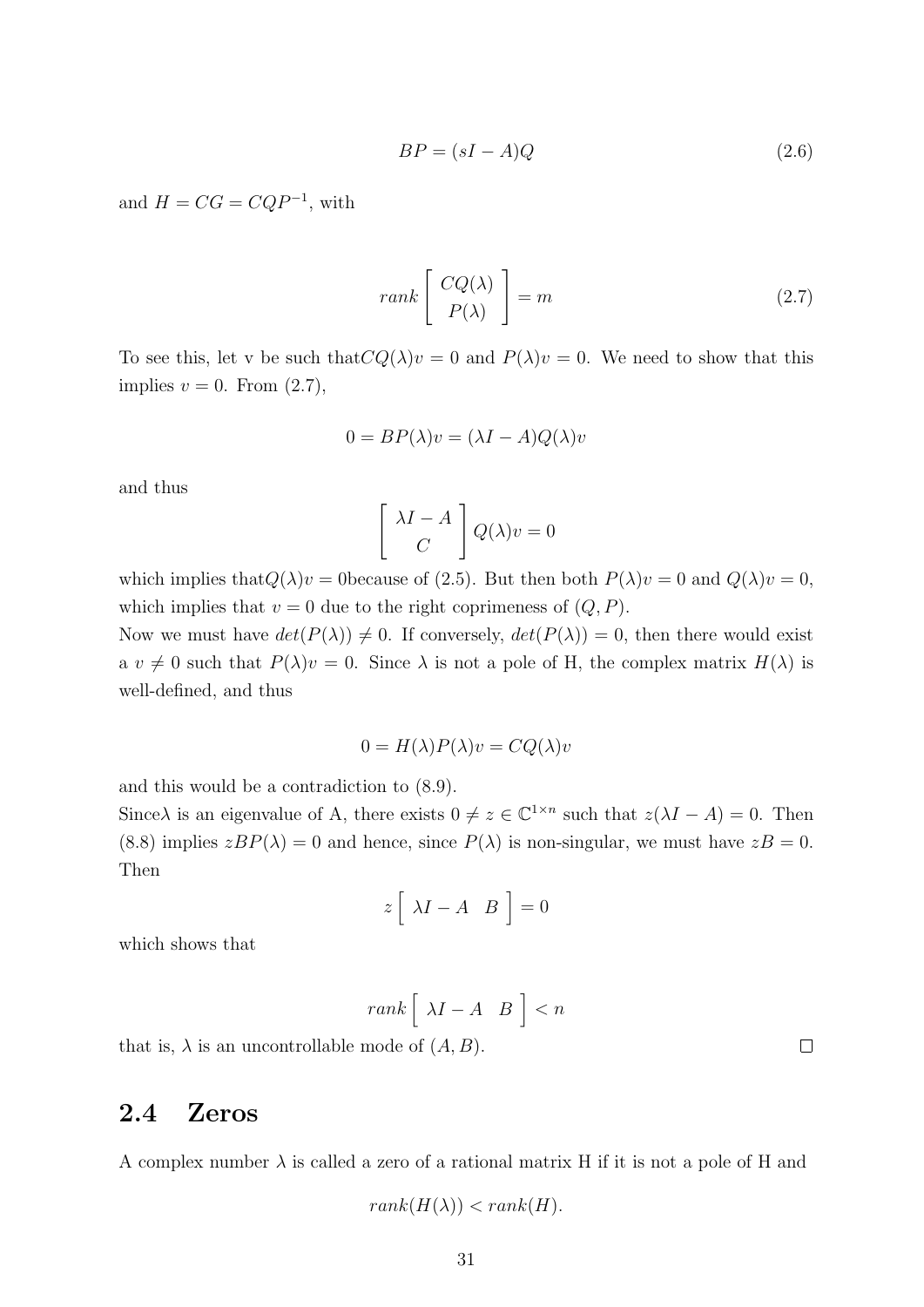Equivalently, the zeros of H are the zeros of the polynomials  $\gamma_i$  in the McMillan form of H provided that they are not also zeros of the  $\delta_i$ . Equivalently, they are the  $\lambda$  with  $rank(Q(\lambda)) < rank(Q)$  and  $det(P(\lambda)) \neq 0$  in a coprime factorization of H.

Let  $(A, B, C, D)$  be a realization of H. A complex number  $\lambda$  is called a zero of  $(A, B, C, D)$ if

$$
rank \left[ \begin{array}{cc} A - \lambda I & B \\ C & D \end{array} \right] < rank \left[ \begin{array}{cc} A - sI & B \\ C & D \end{array} \right]
$$

**Theorem 2.4.1.** Let  $(A, B, C, D)$  be a realization of H. Any zero of H must be a zero of  $(A, B, C, D)$ . Conversely, a zero of  $(A, B, C, D)$  which is not a zero of H must be a pole of H or an uncontrollable mode of  $(A, B)$  or an unobservable mode of  $(A, C)$ . In particular, let  $(A, B, C, D)$  be a minimal realization of H and let  $\lambda$  be not a pole of H. Then  $\lambda$  is a zero of H if and only if it is a zero of  $(A, B, C, D)$ .

*Proof.* Over  $R(s)$ , we have the Schur complement formula

$$
\begin{bmatrix}\nA-sI & B \\
C & D\n\end{bmatrix} =\n\begin{bmatrix}\nI & 0 \\
C(A-sI)^{-1} & I\n\end{bmatrix}\n\begin{bmatrix}\nA-sI & 0 \\
0 & H\n\end{bmatrix}\n\begin{bmatrix}\nI & (A-sI)^{-1}B \\
0 & I\n\end{bmatrix}
$$

Thus we get

$$
rank \left[ \begin{array}{cc} A - sI & B \\ C & D \end{array} \right] = rank(A - sI) + rank(H).
$$

Without loss of generality, let  $(A, B, C, D)$  be such that

$$
\begin{bmatrix} A-sI & B \\ C & D \end{bmatrix} = \begin{bmatrix} A_1 - sI & A_2 & B_1 \\ 0 & A_3 - sI & 0 \\ C_1 & C_2 & D \end{bmatrix} \sim \begin{bmatrix} A_1 - sI & B_1 & A_2 \\ C_1 & D & C_2 \\ 0 & 0 & A_3 - sI \end{bmatrix}
$$

where the equality comes from a Kalman decomposition, and ∼ denotes unimodular equivalence of matrices. By construction, we have  $H = C(sI - A)^{-1}B + D = C_1(sI - A)^{-1}B$  $(A_1)^{-1}B_1 + D$ , and  $(A_1, B_1)$  is controllable. Let  $G := (sI - A_1)^{-1}B_1$  and let  $G = QP^{-1}$ be a right coprime factorization. Then we have

$$
B_1P = (sI - A_1)Q, RP + SQ = I, (A_1 - sI)R_1 + B_1S_1 = I
$$

for some polynomial matrices  $R, S, R_1, S_1$ . In matrix notation,

$$
\left[\begin{array}{cc} A_1 - sI & B_1 \\ S & R \end{array}\right] \left[\begin{array}{cc} R_1 & Q \\ S_1 & P \end{array}\right] = \left[\begin{array}{cc} I & 0 \\ * & I \end{array}\right]
$$

which yields

$$
\left[\begin{array}{cc} A_1 - sI & B_1 \\ S & R \end{array}\right] \left[\begin{array}{cc} \tilde{R}_1 & Q \\ \tilde{S}_1 & P \end{array}\right] = \left[\begin{array}{cc} I & 0 \\ 0 & I \end{array}\right]
$$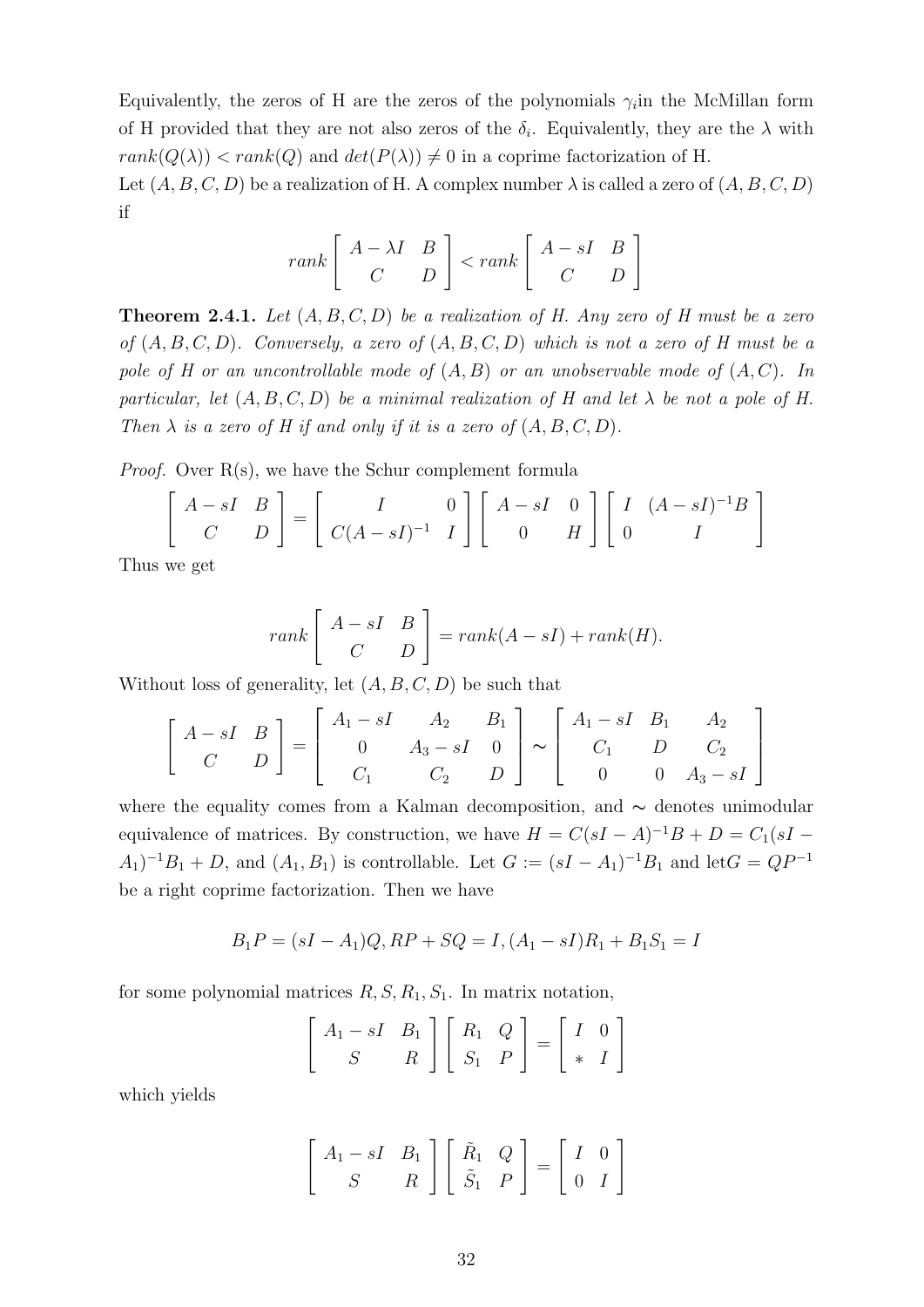similarly as in an earlier proof. We may conclude that the matrices on the left hand side are unimodular. Since

$$
\begin{bmatrix} A_1 - sI & B_1 \ C_1 & D \end{bmatrix} \begin{bmatrix} \tilde{R}_1 & Q \ \tilde{S}_1 & P \end{bmatrix} = \begin{bmatrix} I & 0 \ * & C_1Q + DP \end{bmatrix}
$$

we get

$$
\left[\begin{array}{cc} A_1 - sI & B_1 \\ C_1 & D \end{array}\right] \sim \left[\begin{array}{cc} I & 0 \\ 0 & C_1Q + DP \end{array}\right]
$$

Coming back to the original state space system, we obtain

$$
\left[\begin{array}{cc} A-sI & B \\ C & D \end{array}\right] \sim \left[\begin{array}{ccc} I & 0 & 0 \\ 0 & C_1Q+DP & * \\ 0 & 0 & A_3-sI \end{array}\right]
$$

Recalling that  $G = QP^{-1}$ , we have  $H = C_1G + D = (C_1Q + DP)P^{-1}$ . Hence the zeros of H are zeros of  $C_1Q + DP$ , which implies that they are also zeros of  $(A, B, C, D)$ . Now let  $\lambda$  be a zero of  $(A, B, C, D)$ .

Case 1:  $\lambda$  is an eigenvalue of A and neither uncontrollable nor unobservable. Then  $\lambda$  is a pole of H.

Case 2:  $\lambda$  is an eigenvalue of A and uncontrollable or unobservable.

Case 3:  $\lambda$  is not an eigenvalue of A. Then it is not a pole of H and we may use the Schur complement formula from above with  $s = \lambda$ . Noting that  $rank(A\lambda I) = n$  $rank(A - sI)$ , we see that  $rank(H(\lambda)) < rank(H)$ . Thus  $\lambda$  is a zero of H.  $\Box$ 

**Remark 2.4.** Interpretation of zeros: Assume that  $rank(H) = m$ . Then

$$
\left[\begin{array}{cc}A-sI & B \\ C & D\end{array}\right]
$$

has full column rank. Thus  $\lambda$  is a zero of  $(A, B, C, D)$  if and only if there exists  $(x_0, u_0) \neq$  $(0, 0)$  such that

$$
\left[\begin{array}{cc} A-sI & B \\ C & D \end{array}\right] \left[\begin{array}{c} x_0 \\ u_0 \end{array}\right] = \left[\begin{array}{c} 0 \\ 0 \end{array}\right]
$$

Then the input  $u(t) = u_0 e^{\lambda t}$  and the initial condition  $x(0) = x_0$  lead to  $x(t) = x_0 e^{\lambda t}$ , and the corresponding output  $y(t) = Cx(t) + Du(t)$  is identically zero. (We admit complexvalued signals, for simplicity; but the same argument holds for the real parts of  $u, x, y$ .) Thus the system annihilates the input u of frequency  $\lambda$ , and this is why  $\lambda$  can be seen as a zero of the system. If  $u_0 = 0$ , then  $x_0 \neq 0$  is indistinguishable from zero. In particular, any unobservable eigenvalue of A w.r.t. C is a zero of  $(A, B, C, D)$ . A similar interpretation is possible for  $rank(H) = p$ . Then any uncontrollable eigenvalue of A w.r.t. B is a zero of  $(A, B, C, D)$ .

Example 2.4.1. Let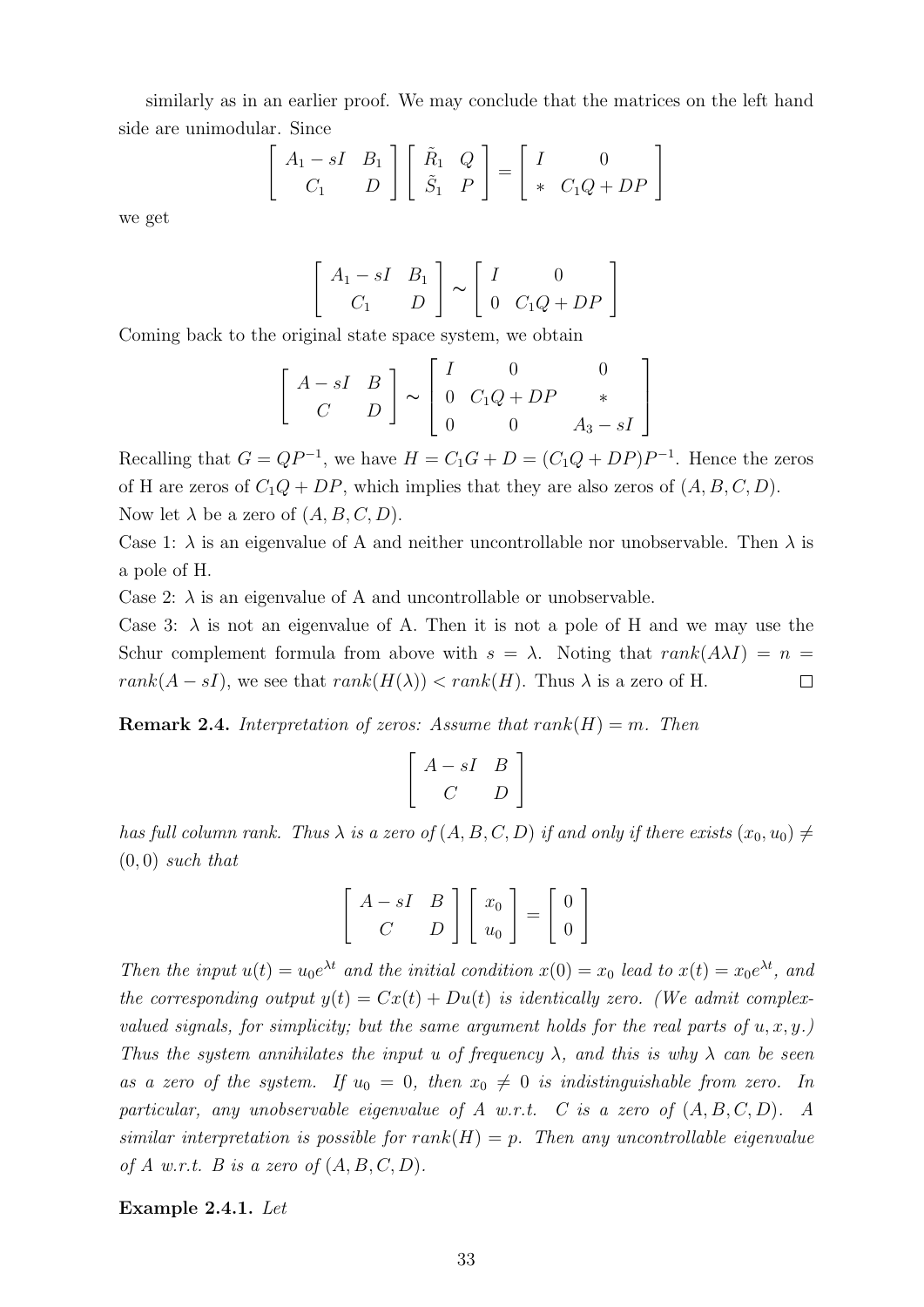$$
A = \begin{bmatrix} 1 \\ 1 \\ 2 \end{bmatrix}, B = \begin{bmatrix} 1 \\ 0 \\ 0 \end{bmatrix}, C = \begin{bmatrix} 1 & 1 & 1 \\ 0 & 1 & 1 \end{bmatrix}, D = 1
$$

Then  $H = \frac{s}{s}$  $\frac{s}{s-1}$ , which has a pole at 1 and a zero at 0. We have  $spec(A) = \{1,2\}.$ The eigenvalue 2 is not a pole, and indeed one can check that it is uncontrollable (but not unobservable). Note that the eigenvalue 1 is both uncontrollable and unobservable, but still a pole of H. The zeros of  $(A, B, C, D)$  are 0, 1, 2: 0 is a zero of H, 1 is a pole, and 2 is an uncontrollable eigenvalue. A minimal realization of H is given by  $A_1 = B_1 = C_1 = D = 1$ . Then 1 is the only eigenvalue of  $A_1$  and 0 is the only zero of  $(A_1, B_1, C_1, D)$ . If we modify this example by taking A, B as above and

$$
C^{\parallel} = \left[ \begin{array}{rr} 1 & 1 & 1 \\ 0 & 0 & 1 \end{array} \right], D^{\parallel} = \left[ \begin{array}{c} 1 \\ 0 \end{array} \right]
$$

then we have

$$
H^|=\left[\begin{array}{c} \frac{s}{s-1} \\ 0 \end{array}\right]
$$

and  $(A, B, C^{\vert}, D^{\vert})$  has zeros at 0 and 1, but not at 2. This shows that an uncontrollable mode is not necessarily a zero of the realization if  $rank(H) < p$ .

**Remark 2.5.** In the tutorial, we have seen that the series interconnection of two state space systems is controllable if both systems are controllable and additionally, for all  $\lambda \in spec(A_2)$ , we have that

$$
\left[\begin{array}{cc} A1-\lambda I & B_1 \\ C_1 & D_1 \end{array}\right]
$$

has full row rank. This requirement amounts (more or less) to saying that no pole of  $H_2$  should be a zero of  $H_1$  (to avoid cancellation effects). In terms of the system trajectories, this means that no characteristic frequency of the second system should be blocked by the first system. A similar fact can be shown for  $H = H_2 H_1$  with  $H_1 = P^{-1} Q_1$ and  $H_2 = P^{-1}Q_2$  where the requirement was that for all  $\lambda$  with  $det(P_2(\lambda)) = 0$ , the matrix  $Q_1(\lambda)$  has full row rank. Again, this can be interpreted (roughly) as meaning that no pole of  $H_2$  should be a zero of  $H_1$ .